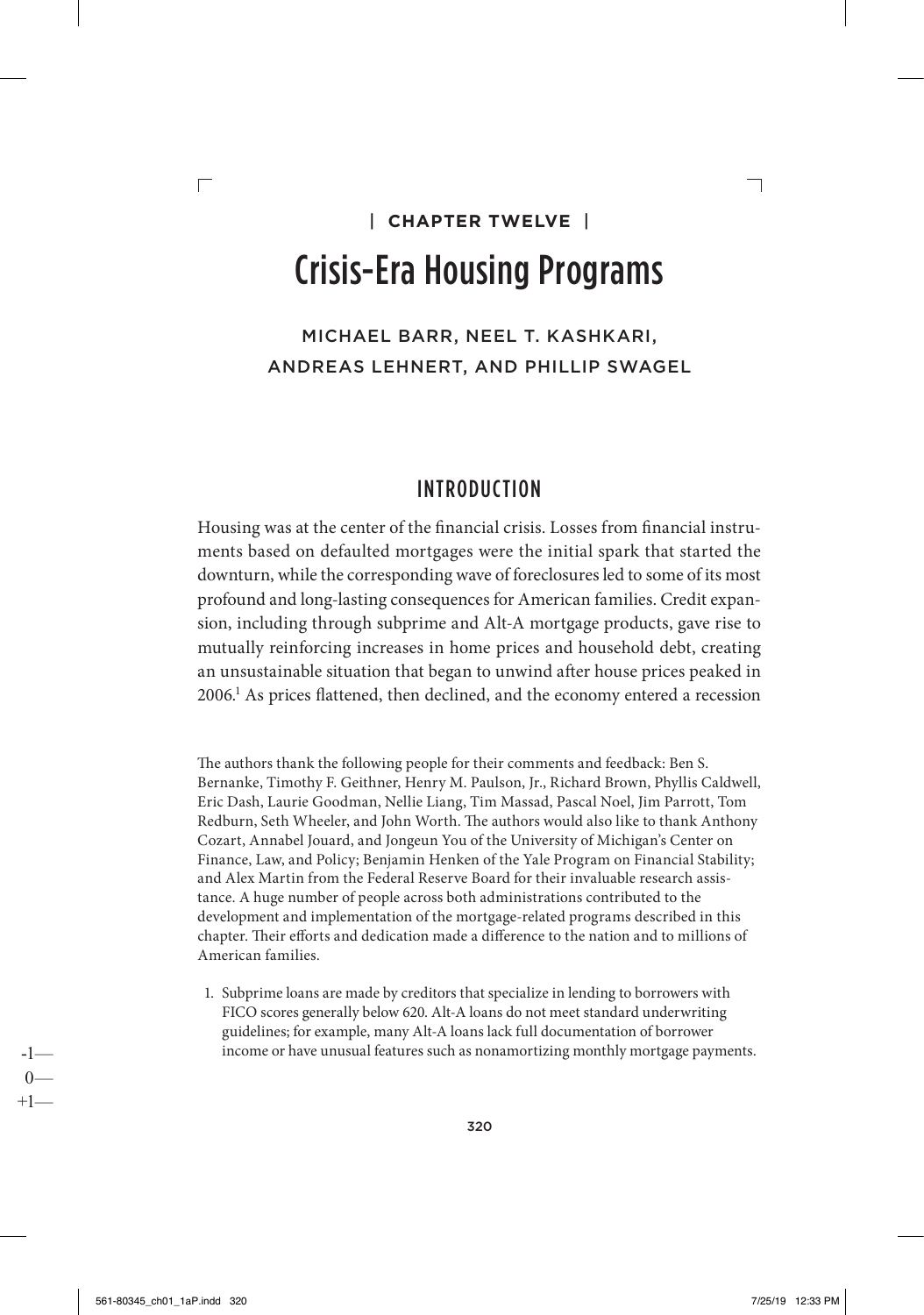that led to widespread job losses, it became more difficult for homeowners to refinance or service their mortgages. Defaults grew, first in the subprime sector and then more broadly.<sup>2</sup> With the expiration of teaser rates, many homeowners faced further challenges from increasing monthly mortgage payments. A vicious cycle of rising defaults, sinking home prices, and declining housing construction led to immense losses on housing-related assets, pushing the undercapitalized financial system to the brink of collapse.

A broad set of policies and initiatives stabilized and improved housing markets during the crisis. Under the July 2008 Housing and Economic Recovery Act (HERA), the Treasury provided backstops to the government-sponsored enterprises (GSEs)—Fannie Mae and Freddie Mac—that ensured mortgage financing remained available even as many financial markets experienced severe strains and as mortgage funding outside the government-guaranteed sector dried up. Capital injections through the Troubled Assets Relief Program (TARP) stabilized a wide range of financial institutions, including some of the largest that played key roles in the mortgage market. Monetary policy easing by the Fed, which included purchases of mortgage-backed securities (MBS) as part of quantitative easing (QE), aided millions of homeowners and housing markets more broadly by driving down interest rates and supporting the overall economy. Fiscal stimuli enacted in January 2008 and February 2009 (and thereafter) supported consumer and business spending. A common criticism of the Bush and Obama responses to the crisis is that too much attention was focused on financial institutions at the expense of individual homeowners, but helping homeowners required stabilizing the financial system and ensuring that the mortgage market continued to function.

The focus of this chapter is on policies aimed at helping homeowners avoid foreclosure. Some programs were put in place during the Bush administration: HERA and the Emergency Economic Stabilization Act (EESA), enacted in October 2008, provided authorities and funding that were eventually used to implement a wide range of housing-related programs. But the main use of taxpayer funds for foreclosure prevention started in 2009. Within its first few weeks, the Obama administration announced programs aimed at helping

Crisis-Era Housing Programs | 321

<sup>2. &</sup>quot;S&P/Case-Shiller U.S. National Home Price Index," S&P Dow Jones Indices, McGraw Hill Financial, accessed Jan. 18, 2019, http://us.spindices.com/indices/real -estate/sp-case-shiller-us-national-home-price-index.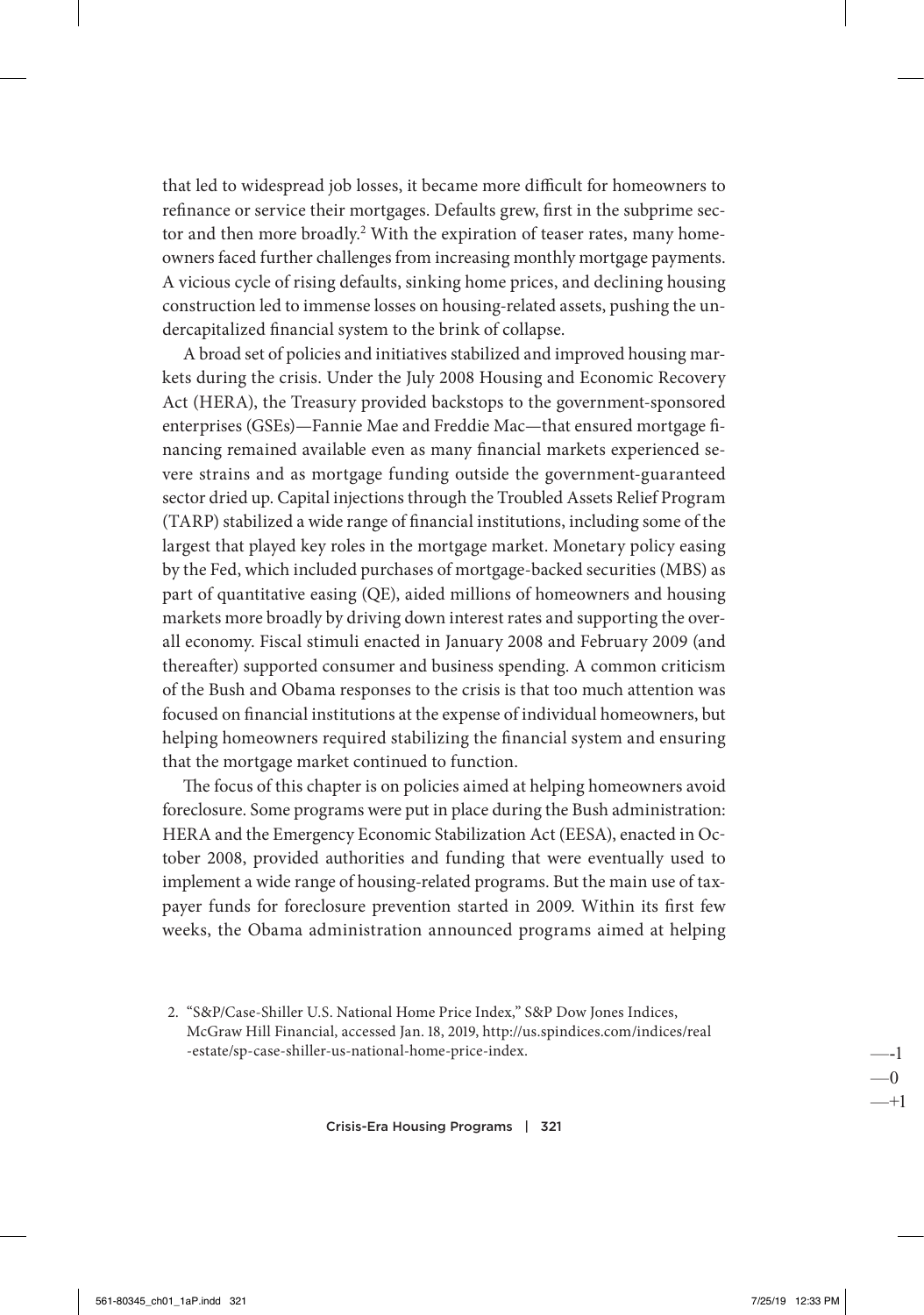

Figure 12.1 Programs, Mortgage Rates, and Foreclosure Completions

Note: Acronyms used in this figure are defined in the list of abbreviations at the front of this book.

Sources: Mortgage rates: Freddie Mac via Federal Reserve Economic Data; foreclosure completions: CoreLogic

homeowners, notably the Home Affordable Refinance Program (HARP) and the Home Affordable Modification Program (HAMP). Efforts to improve these programs continued for years. The administration also sought to catalyze modifications of GSE-guaranteed mortgages outside of TARP, launched a new Federal Housing Administration (FHA) refinance program, and provided funds to state and local Housing Finance Agencies and Community Development Financial Institutions (CDFIs) to support their responses to the foreclosure crisis. Efforts in some of these dimensions, such as expanded use of FHA refinancing, were also undertaken during the Bush administration. Figure 12.1 illustrates a timeline of major programs as well as the level of mortgage rates and foreclosure completions.

322 | Barr, Kashkari, Lehnert, and Swagel

-1—  $0$ —  $+1-$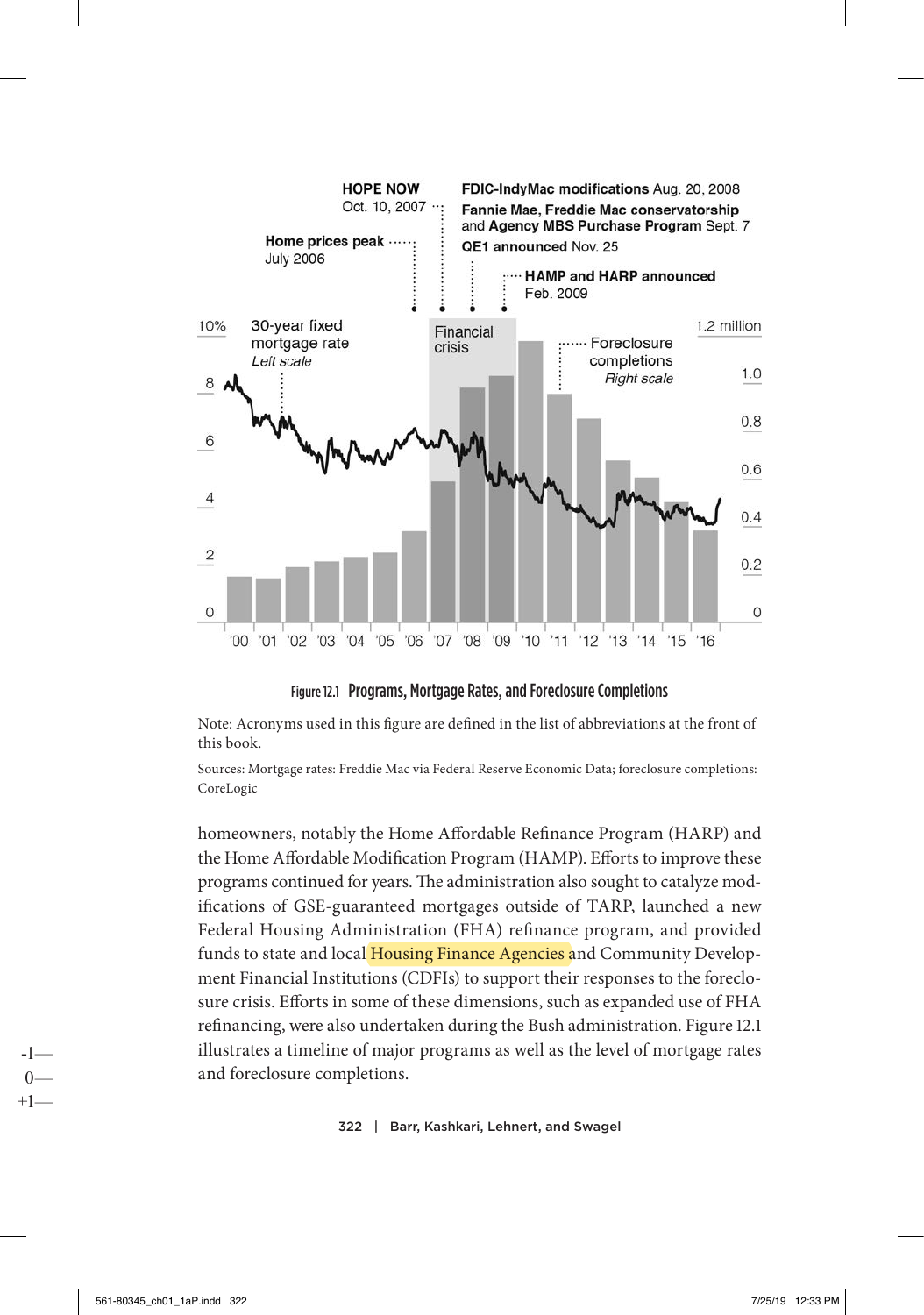Despite these programs and the broad-based effort to overcome the crisis, federal housing policy was widely seen as having been unsuccessful because the programs prevented fewer foreclosures than predicted and produced results at a slower pace than expected. Millions of foreclosures took place. Americans suffered greatly during the crisis, and this experience has had a long-standing effect on housing choices as well as the opportunities available to households to get access to mortgage credit.

We understand critics' frustration with mortgage modifications: The policy responses did not resolve the housing crisis and were not as effective as hoped or predicted. Even so, foreclosure prevention policies were more consequential than commonly thought, with positive impacts on millions of families, and the full suite of housing-related policies together contributed to the housing market and macroeconomic recovery. Although HAMP directly reached only a third of delinquent borrowers with government-subsidized loan modifications, private-sector modifications modeled on HAMP but not involving taxpayer money helped many others, as did other GSE, FHA, and other governmental modification programs.3 The programs we implemented led to 8.2 million mortgage modifications, 9.5 million targeted refinancings, and 5.3 million other mortgage assistance actions.

Future policymakers can learn from these responses, specifically from how our thinking evolved as the crisis unfolded. With uncertain data and analytic frames, we proceeded with the options we thought would best serve the most people. In hindsight, pushing more quickly to bolder options would have been better. At the same time, legal and operational constraints affected the policy responses, and political constraints limited our ability to obtain new authority to overcome some of the obstacles we faced.

### DIAGNOSING THE PROBLEM AND CONSTRAINTS

Figure 12.2 summarizes some of the key variables that affected our policy choices: house prices, consumer bankruptcy filings, the initial notices of default (NOD) that marked the start of the foreclosure process, and the delinquency rate on mortgages. During the peak years of the foreclosure crisis, from 2007 to

Crisis-Era Housing Programs | 323

<sup>3.</sup> Sumit Agarwal, Gene Amromin, Itzhak Ben-David, Souphala Chomsisengphet, Tomasz Piskorski, and Amit Seru, "Policy Intervention in Debt Renegotiation: Evidence from the Home Affordable Modification Program," *Journal of Political Economy* 125, no. 3 (2017): 654–712.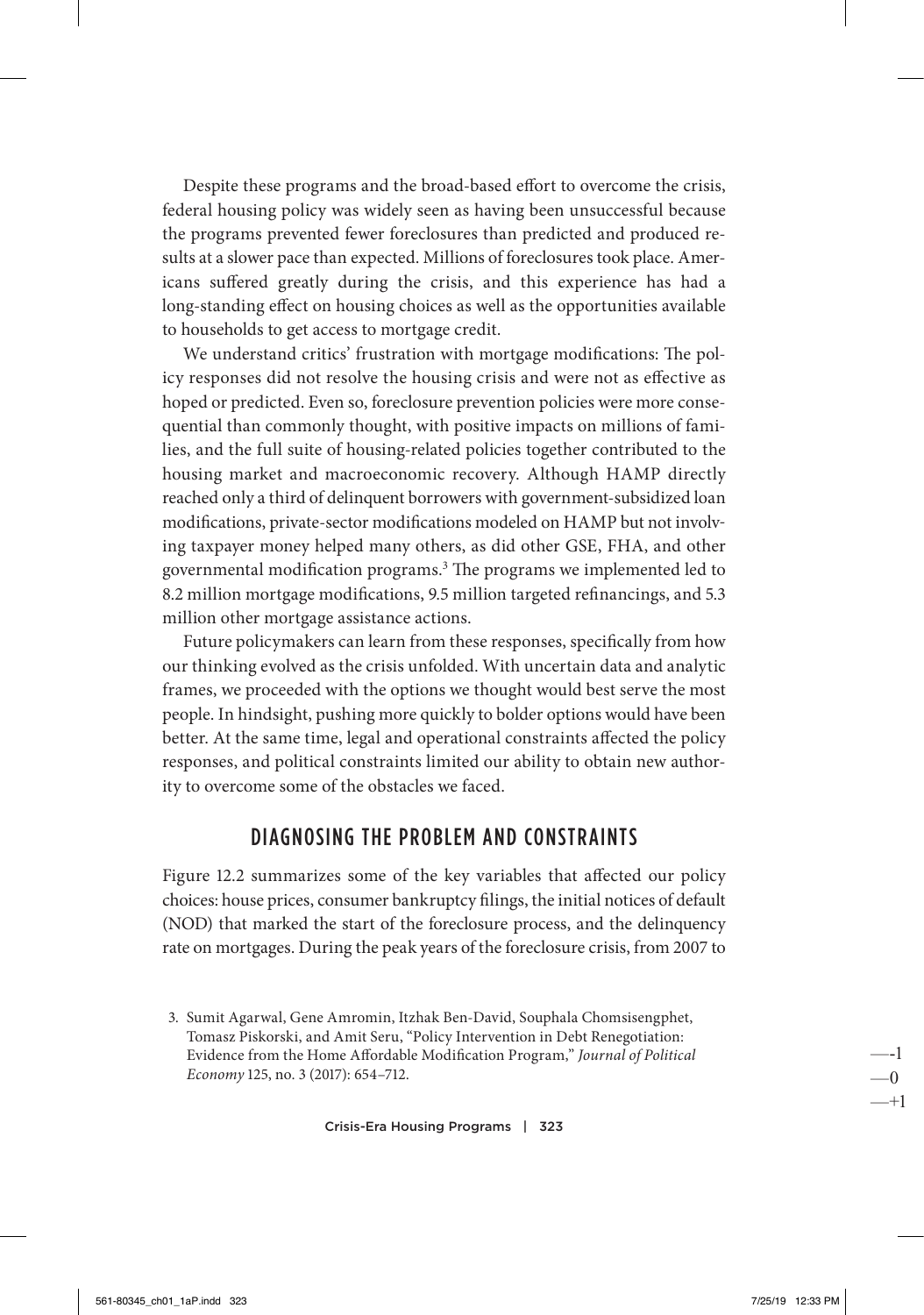



Note: U.S. Courts Chapter 7 and Chapter 13 bankruptcy filings as well as foreclosure starts are charted in hundreds. Seriously delinquent mortgages are charted in thousands.

Sources: Bankruptcy filings: U.S. Courts; foreclosure starts and seriously delinquent mortgages: Mortgage Bankers Association National Delinquency Survey; CoreLogic House Price Index: CoreLogic via Financial Accounts of the United States, Federal Reserve Board (Z.1 Release)

2010, about 5.8 million households received their first NODs, compared with 2.5 million during the precrisis period, suggesting something like 3.3 million additional foreclosure starts attributable to the crisis itself (Table 12.1). Many, but not all, of these initiated foreclosures ultimately forced households out of their homes, causing harm to the families affected and to their communities.

Several factors explain the high level of foreclosures during the crisis, including changes in mortgage origination practices, serious problems in mortgage securitization, the speculative nature of the housing boom, and then, as the boom turned to bust, rapidly falling house prices combined with widespread job losses. Most obviously, large volumes of mortgages were originated requiring little equity on properties where values were stretched, and with not enough attention to borrowers' ability to pay. Although such origination prac-

324 | Barr, Kashkari, Lehnert, and Swagel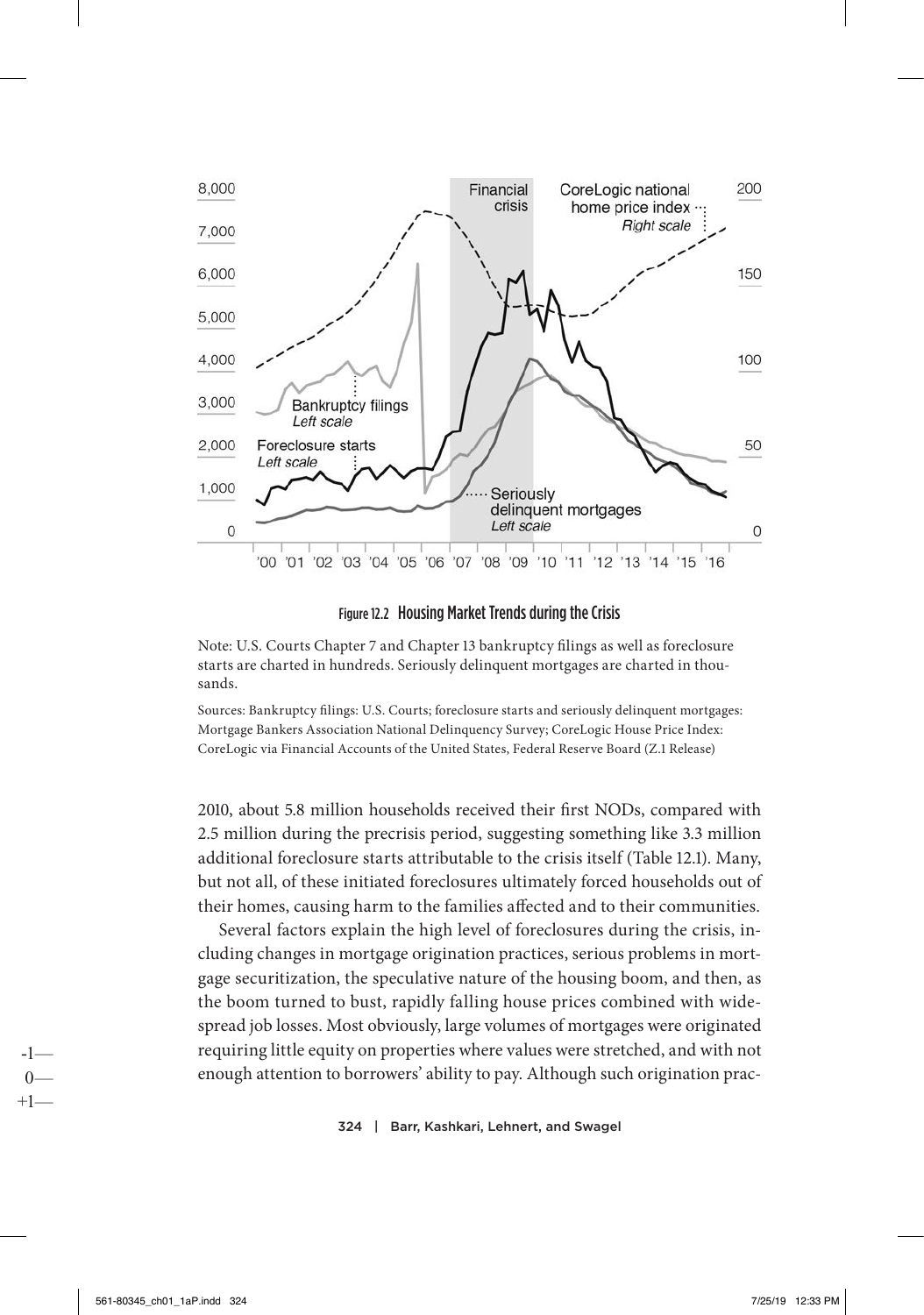| Years                                | Foreclosures<br>started<br>(in millions) | Households<br>receiving first<br>notice of<br>delinquency<br>(in millions) | Difference:<br>Proxy for<br>investor-owned<br>(in millions) |
|--------------------------------------|------------------------------------------|----------------------------------------------------------------------------|-------------------------------------------------------------|
| Precrisis (2003-2006)                | 2.7                                      | 2.5                                                                        | 0.2                                                         |
| Crisis (2007-2010)                   | 7.8                                      | 5.8                                                                        | 2.0                                                         |
| Difference: "Excess"<br>foreclosures | 5.1                                      | 3.3                                                                        | 1.8                                                         |

Sources: Foreclosures started: Mortgage Bankers Association National Delinquency Survey; households receiving first notice of delinquency: Equifax, Federal Reserve Bank of New York

tices became widespread throughout the industry, they were particularly prevalent in loans destined for securities packaged through so-called private mortgage conduits, meaning by companies other than the GSEs or the government-backed loans of the FHA and the Department of Veterans Affairs. As shown in Figure 12.3, these private-label mortgages formed a growing share of total mortgages outstanding from the late 1990s through 2006. But by the time the GSEs were put into conservatorship in September 2008, the private-label market driven by securitization had collapsed.

Some of the worst underwriting practices were evident among the subprime sector, but the misconduct was especially notable in Alt-A lending and beyond. Although subprime losses were large, they alone do not account for the magnitude of the Great Recession.<sup>4</sup> The recession's depth and severity were the result of losses from poorly underwritten mortgages hitting an economy that featured overextended households, highly leveraged financial institutions, and large volumes of assets held in unstable funding structures vulnerable to runs. Moreover, basic information was lacking on the extent of poorly underwritten mortgages and their distribution through the system, feeding contagion across institutions and sectors. The system was highly interconnected because

Crisis-Era Housing Programs | 325

<sup>4.</sup> Statement by Ben S. Bernanke, chairman of the Board of Governors of the Federal Reserve System, before the Financial Crisis Inquiry Commission, Sept. 2, 2010, https://www.federalreserve.gov/newsevents/testimony/bernanke20100902a.pdf.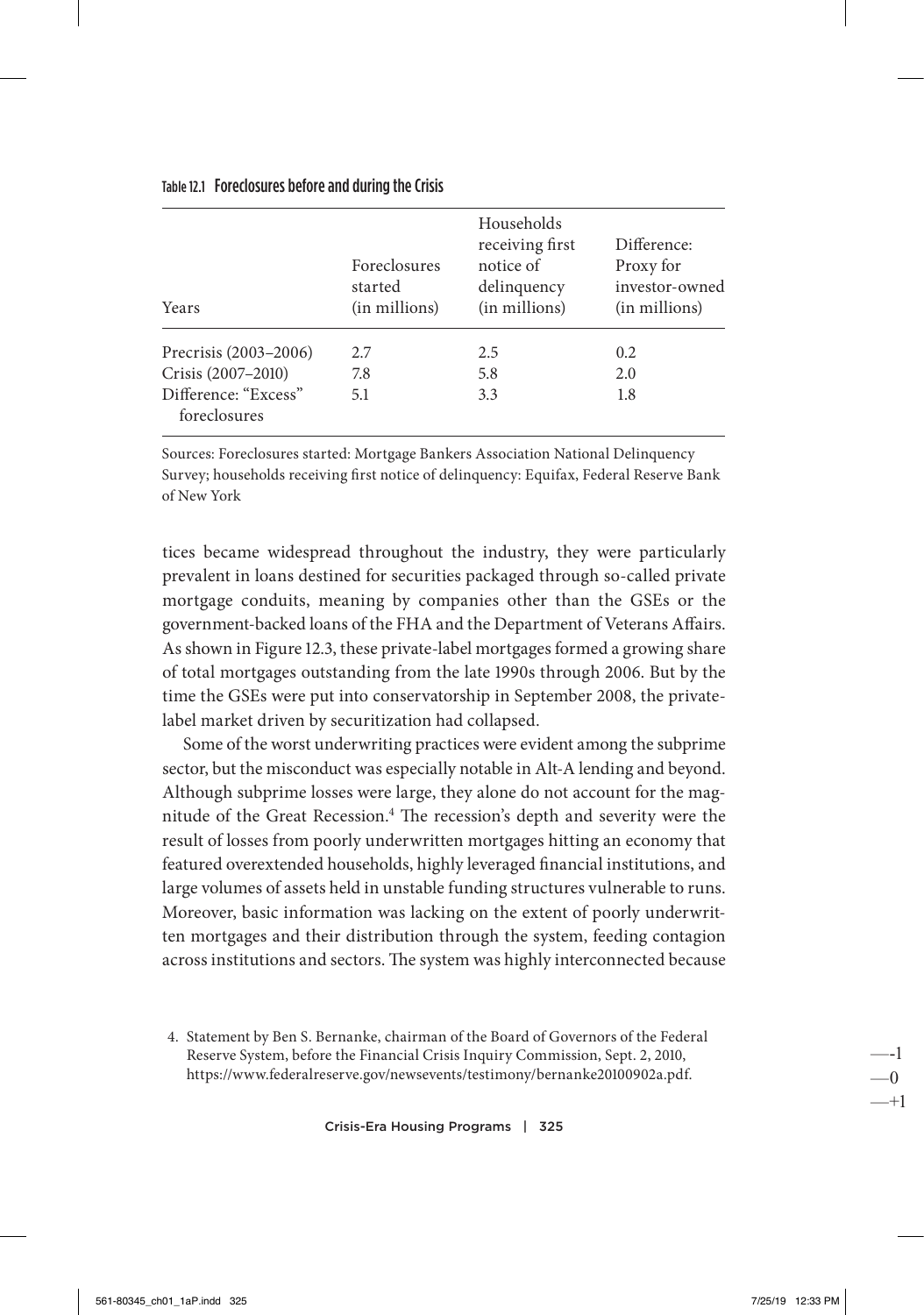

#### Figure 12.3 Distribution of Outstanding Single-Family Mortgages

Note: GSEs are government-sponsored enterprises.

Source: Michael S. Barr, Howell E. Jackson, and Margaret E. Tahyar, *Financial Regulation: Law and Policy, Second Edition* (St. Paul, MN: Foundation Press, 2018), relying on original chart from Laurie Goodman, "A Realistic Assessment of Housing Finance Reform" (Washington, D.C.: Urban Institute, 2014)

risk was spread throughout the financial sector in asset-backed securities, derivatives, and collateralized debt obligations.

Diagnosing the problem in real time was difficult. Basic data of the kind we now take for granted were not available. Thus, estimates of total losses, the distribution of those losses, the extent and distribution of negative equity, and other key statistics were subject to even greater uncertainty than normal. Further, there was no consensus at the time on the degree to which households defaulted strategically—responding to negative equity or program eligibility requirements—rather than when faced with cash flow problems that made it impossible for them to make their monthly payment. Contemporaneous evidence, including a host of anecdotes, supported both views. We fundamentally did not know whether the most important problem was household cash flow or negative equity.

The policy responses of both administrations were also seriously hampered by a series of practices within the industry that had grown during the credit boom.

326 | Barr, Kashkari, Lehnert, and Swagel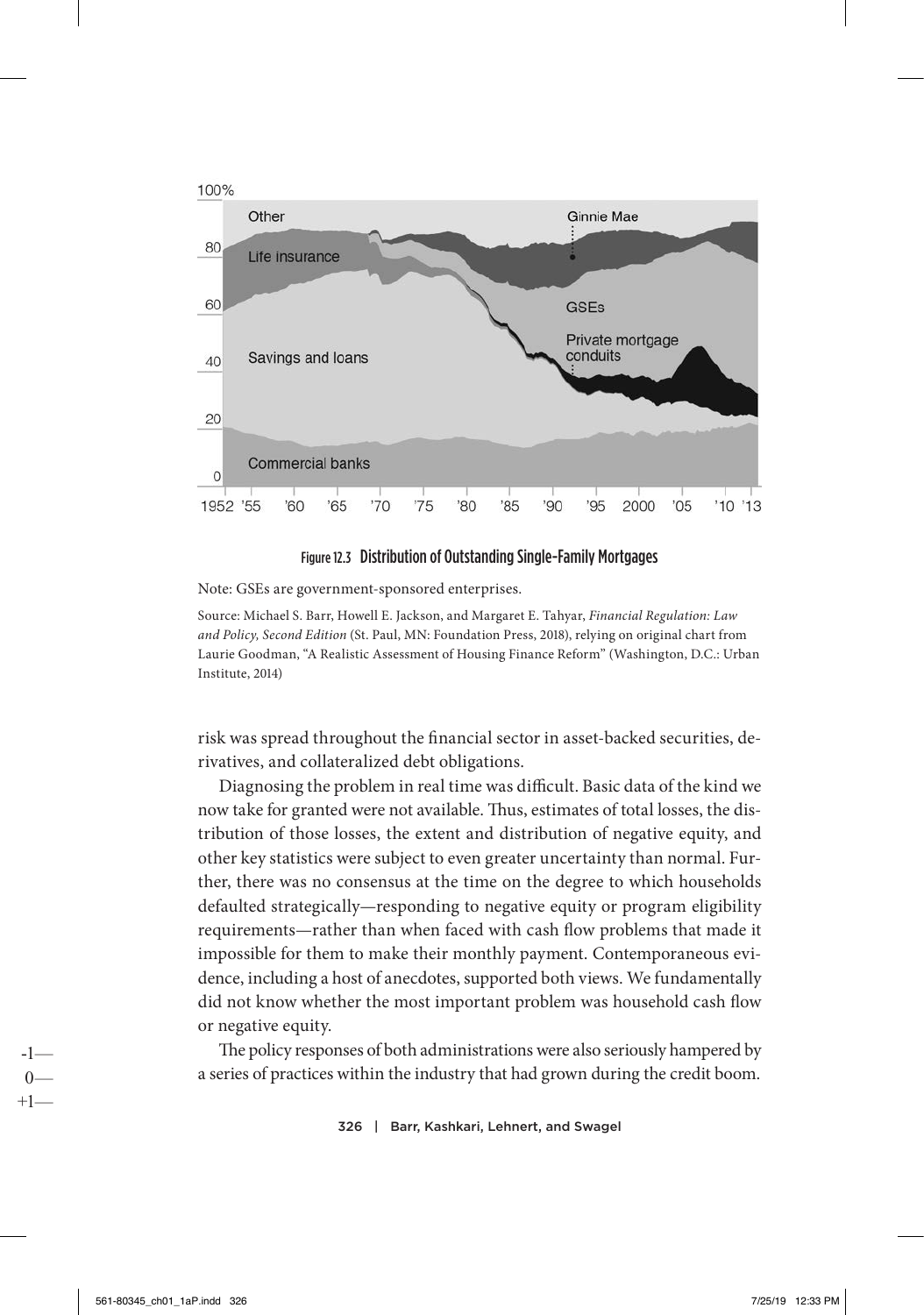First, commonly used securitization structures frustrated attempts to modify loans. Private-label securities, at their peak, had bundled loans worth a quarter of mortgage debt outstanding (Figure 12.3); an even larger share of the most troubled mortgages, notably subprime and Alt-A, were securitized in the private-label system. In such securitizations, the underlying mortgages were transferred to a special purpose vehicle (SPV) that issued securities backed by the cash flows from these mortgages, including regular monthly payments, the proceeds of refinancings, and any prepayment penalties or other fees. Ownership of these securities was highly dispersed, and the timing and priority of payments to various securities often resulted in sharply differing incentives to modify the underlying loans. Further, the legal structure of the SPVs did not allow for large-scale changes in the underlying loans, and in many structures, modifications were prohibited or severely restricted. The SPVs were designed to operate entirely on automatic pilot, with no active management by the securitizing institution, the trustee, or in many cases the servicers of the underlying loans. Each SPV was overseen by a trustee, typically a large bank. Trustees acted as custodians and undertook additional administrative functions but were not expected to broker deals among owners of the SPV or between the SPV and the government.

Second, the holders of junior liens had to agree to foreclosure alternatives such as loan modifications, presenting both operational hurdles and a classic "hold up" problem, meaning that junior lien holders could try to block modifications. Gerardi et al. show that the use of junior liens was instrumental in permitting the increase in leverage among subprime borrowers; nearly 30 percent of subprime loans at their peak originated simultaneously with a second lien.<sup>5</sup> Because of underreporting, the true prevalence of such loans was higher. In principle, once house prices had fallen sufficiently to wipe out their equity, junior liens should have been worth very little; nonetheless, the lien holder's consent was required for modification programs, effectively giving them a veto. Moreover, distressed homeowners were surprisingly likely to make payments on a junior lien even after having gone delinquent on the senior lien, presumably because the payment was smaller and thus easier to meet. In cases where junior lien holders were getting paid, they had little incentive

Crisis-Era Housing Programs | 327

<sup>5.</sup> Kristopher Gerardi, Andreas Lehnert, Shane M. Sherlund, and Paul Willen, "Making Sense of the Subprime Crisis," Brookings Papers on Economic Activity, 2008 (2), 69–159.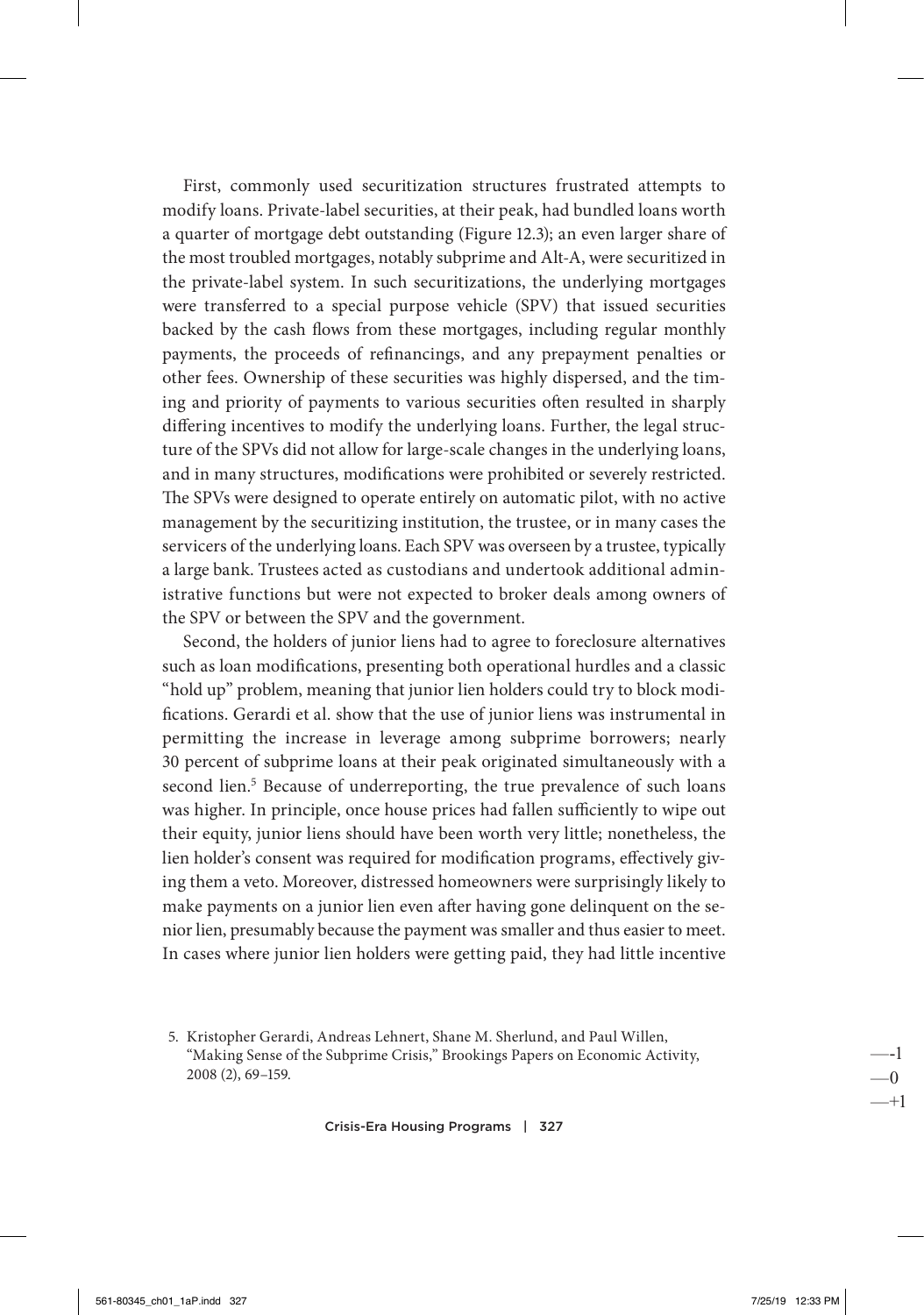to cooperate. Addressing this problem required time and resources during the design and implementation phases of the mortgage rescue programs.

A third hurdle was the lack of capacity or willingness among many mortgage servicers to modify loans. Indeed, had the lower end of the servicer spectrum been as effective as the top tier, the number of permanent modifications would have been 70 percent higher. Yet the performance of even the best servicers fell well short of what we expected.<sup>6</sup> Servicers had not anticipated the need to undertake large-scale actions to modify loans to avoid foreclosures, so they did not have the resources or systems needed for the efforts they were called on to make (and which, indeed, they were contractually obligated to make). Problems in servicing were widespread and a tremendous obstacle to the implementation of policies aimed at avoiding foreclosures. We knew servicers were ill-equipped to handle the foreclosure crisis, but we underestimated how badly they would perform, effectively preventing hundreds of thousands of borrowers from obtaining relief to avoid foreclosure. This was later revealed in spades, as the robo-signing scandals and subsequent lawsuits showed just how badly the mortgage servicers performed.

Fourth, policy coordination within the administration, across states, and with independent agencies, including the Federal Housing Finance Agency (the newly created regulator of the GSEs, known as FHFA, which effectively controlled Fannie and Freddie in conservatorship), was difficult. No one entity had full authority to act, and several key agencies were independent.

Fifth, compliance and administration costs were large, creating frictions that reduced the effectiveness of our programs. Congress; the Special Inspector General for the TARP (SIGTARP), the internal auditor responsible for monitoring the program; Treasury; FHFA; and others were focused on preventing fraud and ensuring appropriate use of taxpayer dollars—laudable goals—but this instilled a caution and paperwork burden that made it much harder to scale up a program in the midst of the crisis.

Last, there were trade-offs between using the limited funds available for homeowner assistance or for broader financial stability initiatives.

As policymakers we understood the interplay between macrolevel and microlevel policy. The impacts ran in both directions. Mortgage modification and refinancing programs could help stabilize financial markets and improve the broader economy, while policies that brought an improved economy and fi-

6. Agarwal et al., "Policy Intervention in Debt Renegotiation."

328 | Barr, Kashkari, Lehnert, and Swagel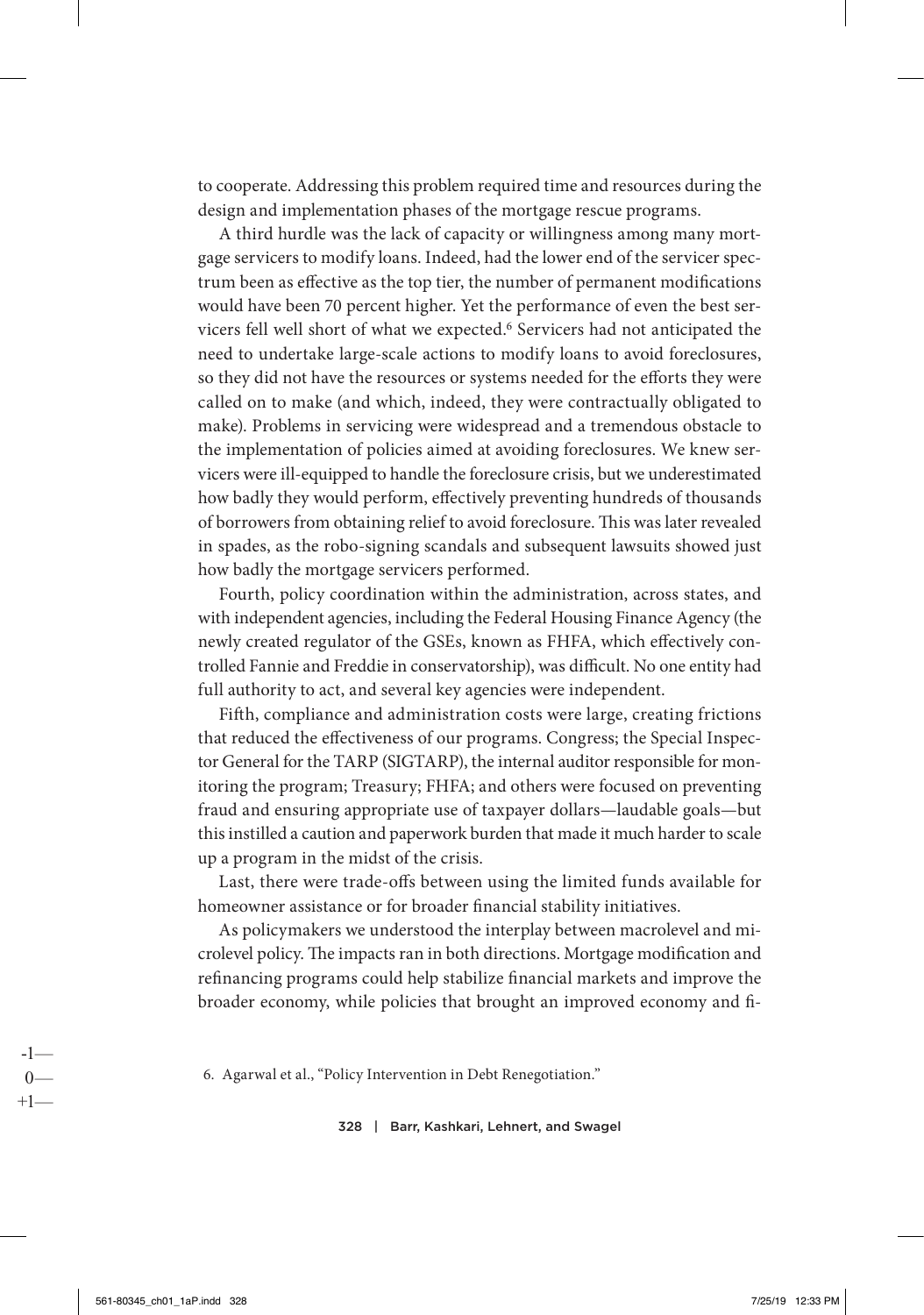nancial sector would help stabilize housing markets and assist individual families. While recognizing the intensity of the political opposition to mortgage modifications (many saw them as unfair to responsible homeowners who paid their mortgages and had not overextended themselves), we viewed reducing the negative externalities from foreclosure as the right thing to do as a matter of economic policy. It was also morally fair to the many troubled borrowers who had been taken advantage of in the mortgage process. Even so, we took care to ensure that public subsidies were targeted to homeowners rather than to investors, and we focused on homeowners who had the financial wherewithal to stay in their homes with a reasonable amount of assistance. We recognized that not every foreclosure could (or should) be avoided, although families and communities affected would need further help.

Homeowners with securitized subprime and Alt-A loans suffered disproportionately from foreclosures early in the housing bust, although the problems spread throughout the housing sector as job losses spiked and the Great Recession set in. In principle, securitizations could replicate the incentive structure built into old-fashioned bank lending, but in practice, misaligned incentives, lack of transparency, misrepresentation, and fraud, as well as credit rating agency abuses, caused widespread harms. In addition, as one can see from Figure 12.2, consumer bankruptcy filings plummeted after the 2005 legislation that restricted access to bankruptcy court, perhaps providing consumers with less flexibility in coping with their consumer debts and contributing to pressures on mortgage payments and increasing delinquencies.<sup>7</sup> Moreover, even those homeowners who managed to file for protection could not modify their mortgages in bankruptcy. All of this limited the power of homeowners in negotiating mortgage restructuring. Political constraints in getting Congress to change the law were significant—and there is still a vigorous debate about whether a change is desirable.

Despite all these challenges, the policy responses helped millions of borrowers, lessened the severity of the financial crisis, and contributed to the stabilization of the housing sector and to the macroeconomic recovery. The choice to reduce monthly mortgage payments rather than to write down mortgage principal turned out to be much more cost-effective for a given amount of

Crisis-Era Housing Programs | 329

<sup>7.</sup> Michelle White, Wenli Li, and Ning Zhu, "Did Bankruptcy Reform Cause Mortgage Defaults to Rise?," *American Economic Journal: Economic Policy* 3 (2011): 123–47, http://econweb.ucsd.edu/~miwhite/AEJ\_Policy\_Li\_White.pdf.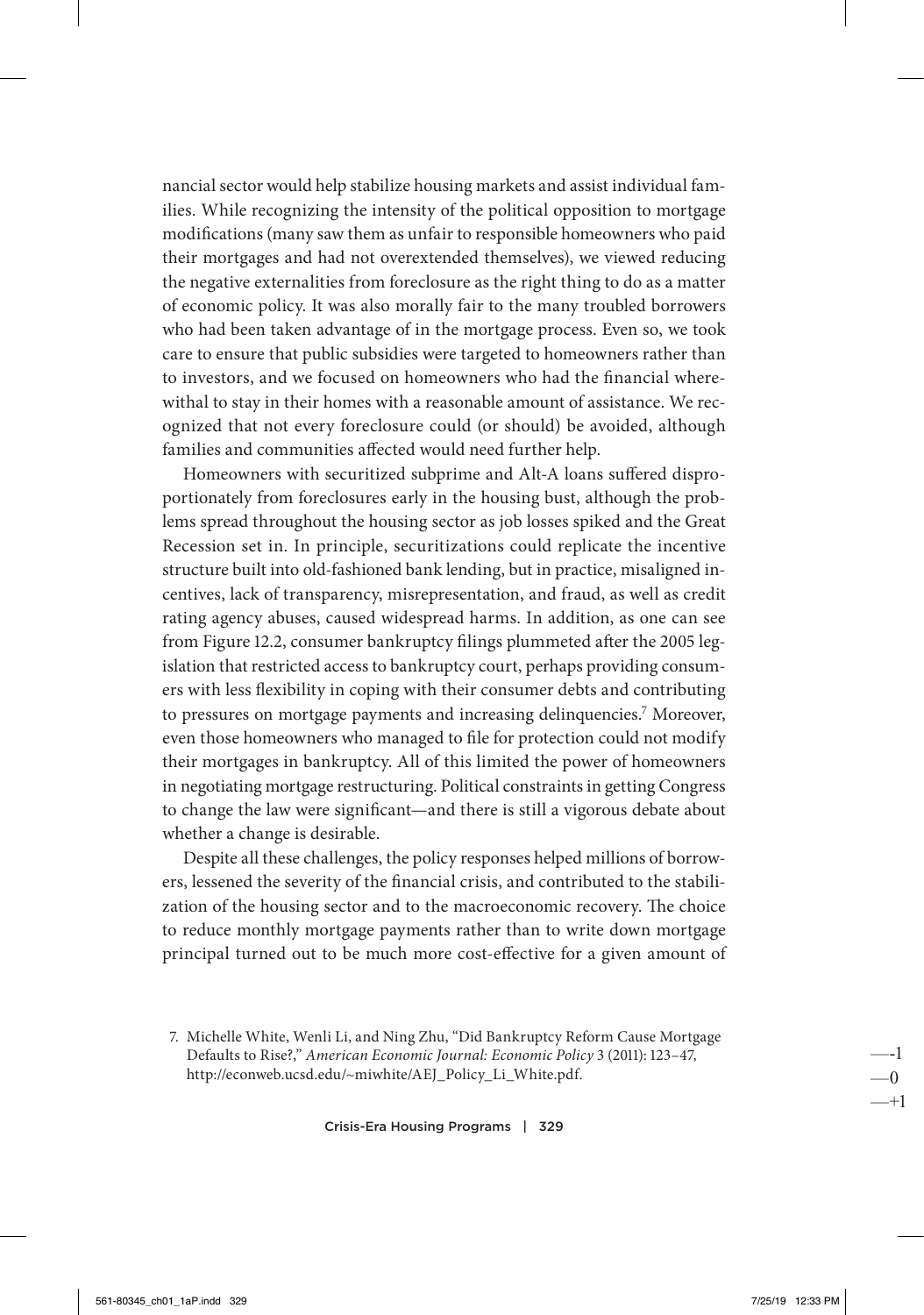taxpayer dollars.<sup>8</sup> At the time, we wanted to experiment more with principal reduction, but we were worried initially about blowing through available resources and were blocked later by FHFA objections to letting the GSEs engage in principal reduction. Even so, although the focus on payments was the right approach from the perspective of the efficiency of taxpayer resources, it is possible that the overhang of negative equity affected consumer spending and slowed the economic recovery.<sup>9</sup>

### POLICY RESPONSE: DESIGN AND IMPLEMENTATION

During the Bush administration, we organized and led private-sector initiatives (that is, not involving taxpayer funds) that sought to make it easier for homeowners and servicers to modify private-sector mortgages, and acted to promote refinancing into FHA-backed mortgages. We introduced a national hotline in 2007 to make beginning a modification easier, as well as a privatesector-led program, HOPE NOW, which helped homeowners obtain modifications that, among other things, allowed some to delay or limit interest rate resets. In the fall of 2007, we worked with Congress to enact bipartisan tax legislation that allowed homeowners who benefited from the reduction of principal on their mortgage debt as part of a restructuring to avoid paying the capital gains tax on the debt extinguishment. This legislation helped all later programs that addressed negative equity.

Housing-related policies ramped up significantly starting in the summer of 2008, as the number of foreclosures continued to increase.10 The most visible

- 8. Among those supporting this view are Therese C. Sharlemann and Stephen H. Shore, "The Effect of Negative Equity on Mortgage Default: Evidence from HAMP's Principal Reduction Alternative," *Review of Financial Studies* 29, no. 10 (2016): 2850–83, https:// academic.oup.com/rfs/article/29/10/2850/2223370; Janice Eberly and Arvind Krishnamurthy, "Efficient Credit Policies in a Housing Debt Crisis," Brookings Papers on Economic Activity, Fall 2014, https://www.brookings.edu/wp-content/uploads/2016 /07/Fall2014BPEA\_Eberly\_Krishnamurthy.pdf; and Peter Ganong and Pascal Noel, "Liquidity vs. Wealth in Household Debt Obligations: Evidence from Housing Policy in the Great Recession" (NBER Working Paper, 2018), http://www.nber.org/papers/w24964.
- 9. Atif Mian and Amir Sufi, *House of Debt: How They (and You) Caused the Great Recession, and How We Can Prevent It from Happening Again* (Chicago: University of Chicago Press, 2014).
- 10. Ben S. Bernanke, "The Crisis and the Policy Response" (speech at the Stamp Lecture, London School of Economics, London, England, Jan. 13, 2009), https://www .federalreserve.gov/newsevents/speech/bernanke20090113a.htm.

330 | Barr, Kashkari, Lehnert, and Swagel

-1—  $0$ —  $+1-$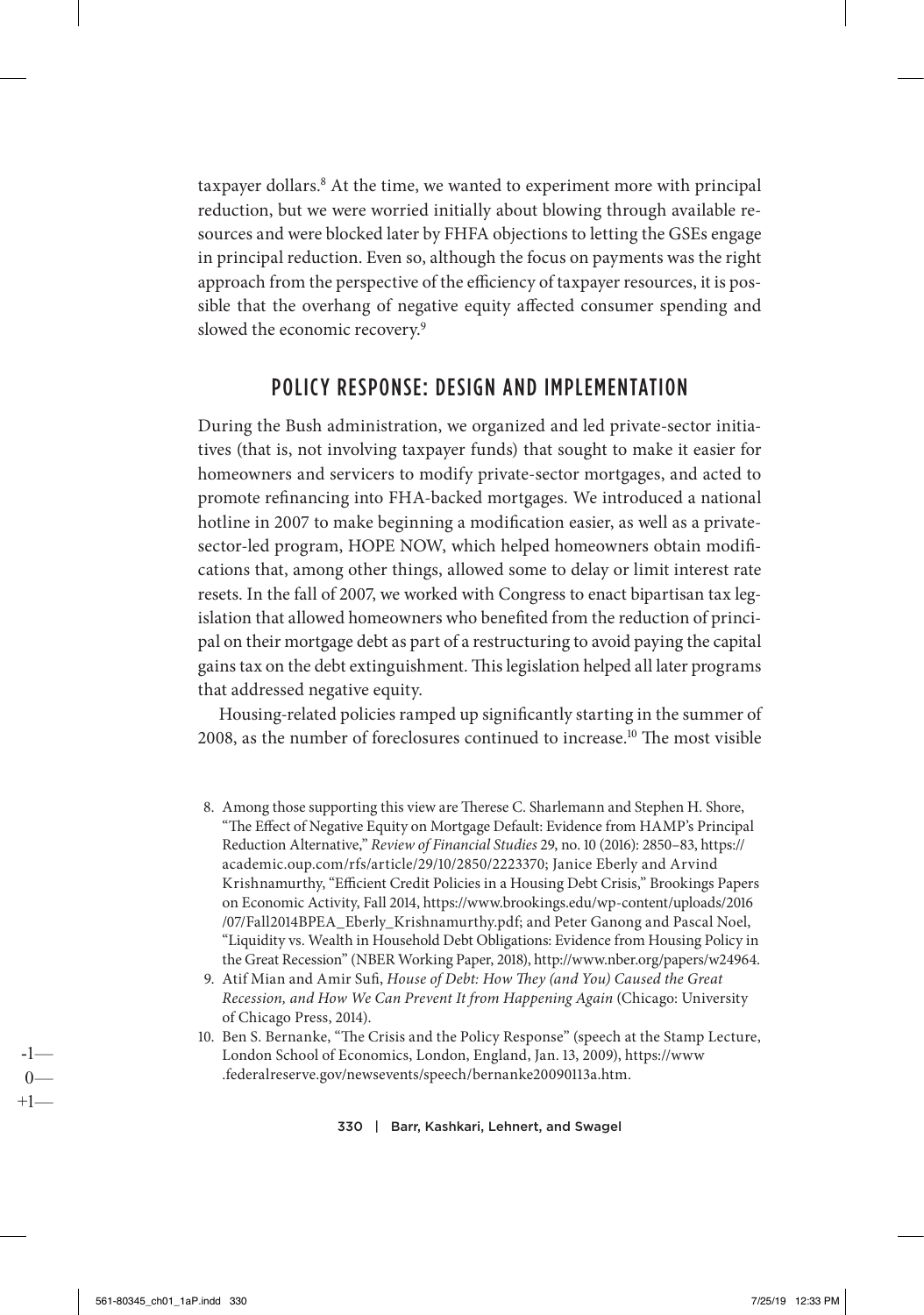policy response was the enactment of HERA, which established the FHFA (taking over for the GSEs' previous regulator), increased supervisory authority over Fannie and Freddie, and gave the agency the power to put each GSE into conservatorship or receivership. HERA also authorized Treasury to provide support for Fannie and Freddie.<sup>11</sup> Backing the GSEs was essential to stabilize these institutions, which had \$5.4 trillion in securities outstanding, and was critical to maintaining a vital source of mortgage financing during the crisis. The administration's view at the time, later summarized by Treasury secretary Henry M. Paulson, Jr., was that the GSEs "more than anyone else were the engine we needed to get through the [housing markets] problem."12

In early September, both Fannie and Freddie were taken into conservatorship by their independent regulator, and the Treasury committed \$200 billion to ensure the continued operation of the GSEs as their capital positions deteriorated.13 (The Obama administration later doubled that amount, to a total of \$400 billion in February 2009, and let it float up further at the end of that year; by the end of 2012, Treasury's backstop of Fannie and Freddie totaled \$445.5 billion.)<sup>14</sup> Fannie and Freddie were essential to housing markets and the economy; it was crucial to have these firms operating both to ensure the continued flow of mortgage credit and to serve as vital participants in mortgage modification programs.

HERA also authorized a new program called Hope for Homeowners, which sought to help up to 400,000 homeowners through FHA refinancings and lender write-downs of mortgage principal. The actual impact, however, was minuscule, largely because the program was hobbled by design flaws in the legislation that overly restricted borrower eligibility and made it more expensive for lenders to participate than to take other modification actions or to foreclose.

- 11. Housing and Economic Recovery Act, 12 U.S.C. § 4501.
- 12. Interview with former Treasury secretary Henry M. Paulson, Jr., Financial Crisis Inquiry Commission, April 2, 2010, http://fcic-static.law.stanford.edu/cdn\_media /fcic-docs/2010-04-02%20FCIC%20memo%20of%20staff%20interview%20with%20 Henry%20Paulson,%20U.S.%20Treasury.pdf.
- 13. Statement by Secretary Henry M. Paulson, Jr., on Treasury and Federal Housing Finance Agency Action to Protect Financial Markets and Taxpayers, Sept. 7, 2008, https://www.treasury.gov/press-center/press-releases/Pages/hp1129 .aspx.
- 14. Michael S. Barr, Howell E. Jackson, and Margaret E. Tahyar, *Financial Regulation: Law and Policy,* 2nd ed. (St. Paul, MN: Foundation Press, 2018), 1289.

Crisis-Era Housing Programs | 331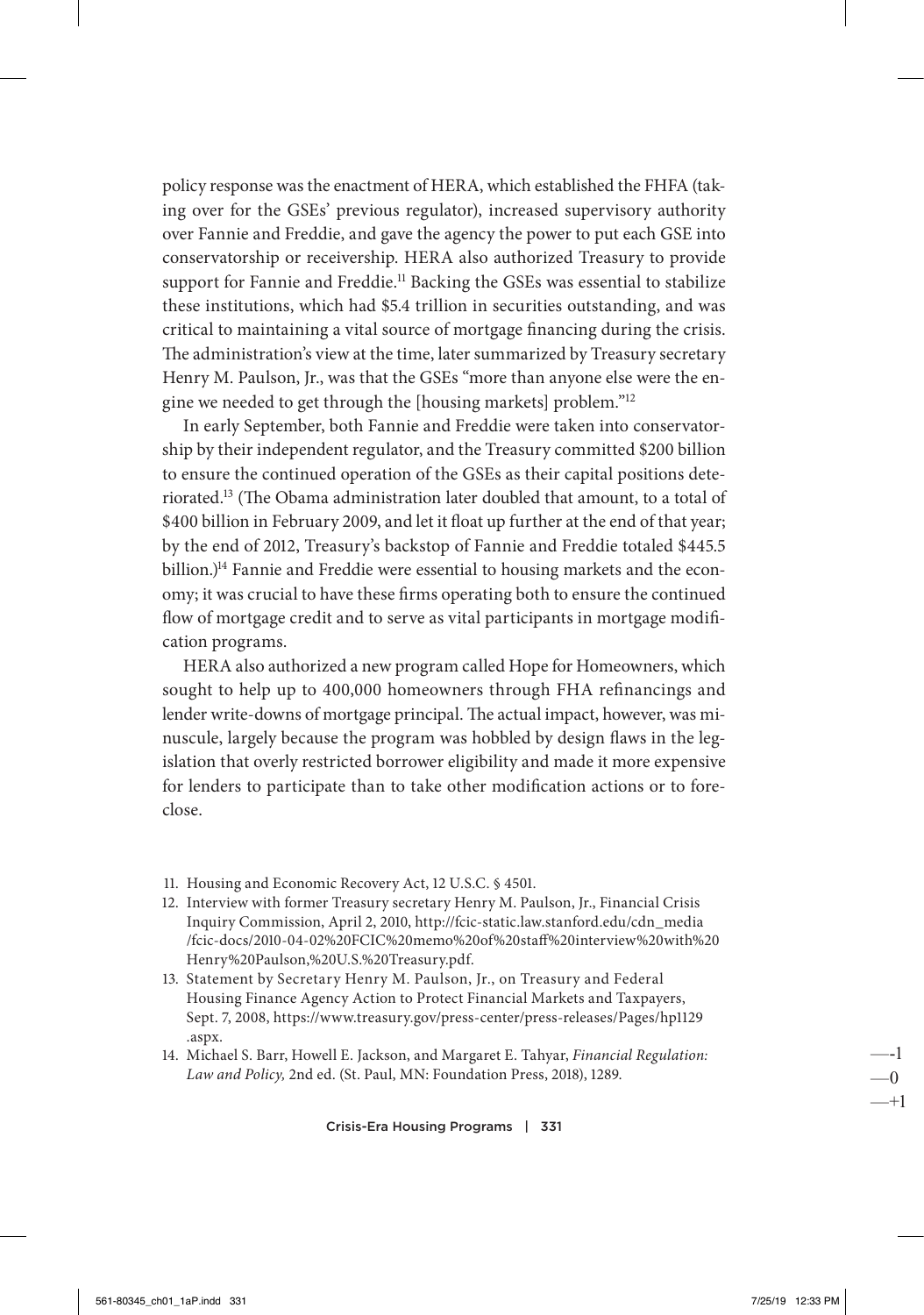In October 2008, after the failure of Lehman Brothers and the rescue of American International Group (AIG), Congress passed the Emergency Economic Stabilization Act (EESA), authorizing the deployment of up to \$700 billion in several tranches and giving "the Treasury Secretary broad and flexible authority to purchase and insure mortgages and other troubled assets."15 EESA authorized TARP, which, in addition to being used for financial stability initiatives, eventually was used to implement a range of mortgage- and housing-related programs. The priority of TARP under the Bush administration was to prevent the collapse of the financial system, which is why the first \$350 billion made available to the Treasury was used to inject capital into banks and other financial institutions (and then later to provide bridge financing to General Motors and Chrysler to prevent the collapse of the two automakers). Democrats in Congress made clear that they expected TARP funding to support a program for homeowner relief. Incoming Obama administration officials started to study the issue, conferring with Bush Treasury staff, consumer and community groups, think tanks, and academic experts, and many others during the transition about various options.

There was no existing infrastructure in place for the Treasury to price and purchase individual mortgages or subprime MBS. Efforts to build out the programs were put on the shelf by the Bush administration as it became clear that capital injections into financial institutions could be implemented more quickly. Among the options analyzed by Treasury staff in the Bush administration to support the housing market and prevent foreclosures was for Treasury to buy MBS at a price that would result in a low interest rate (say, 4 percent) for borrowers. The combination of the GSE conservatorship and the Fed's QE actions to purchase Treasuries and agency MBS ultimately reached that goal, helping millions of homeowners, but it was too late for many homeowners early in the crisis.

President Obama took office in January 2009 determined to address the worsening housing crisis and deep recession. Fannie and Freddie were quickly using up their initial capital backstops, and in February 2009 the Treasury doubled its commitment to each GSE to \$200 billion (and even then we did not know whether that would be sufficient to stave off collapse). That month the

15. Neel Kashkari, "Remarks before the Institute of International Bankers," Oct. 13, 2008, https://www.treasury.gov/press-center/press-releases/Pages/hp1199.aspx.

332 | Barr, Kashkari, Lehnert, and Swagel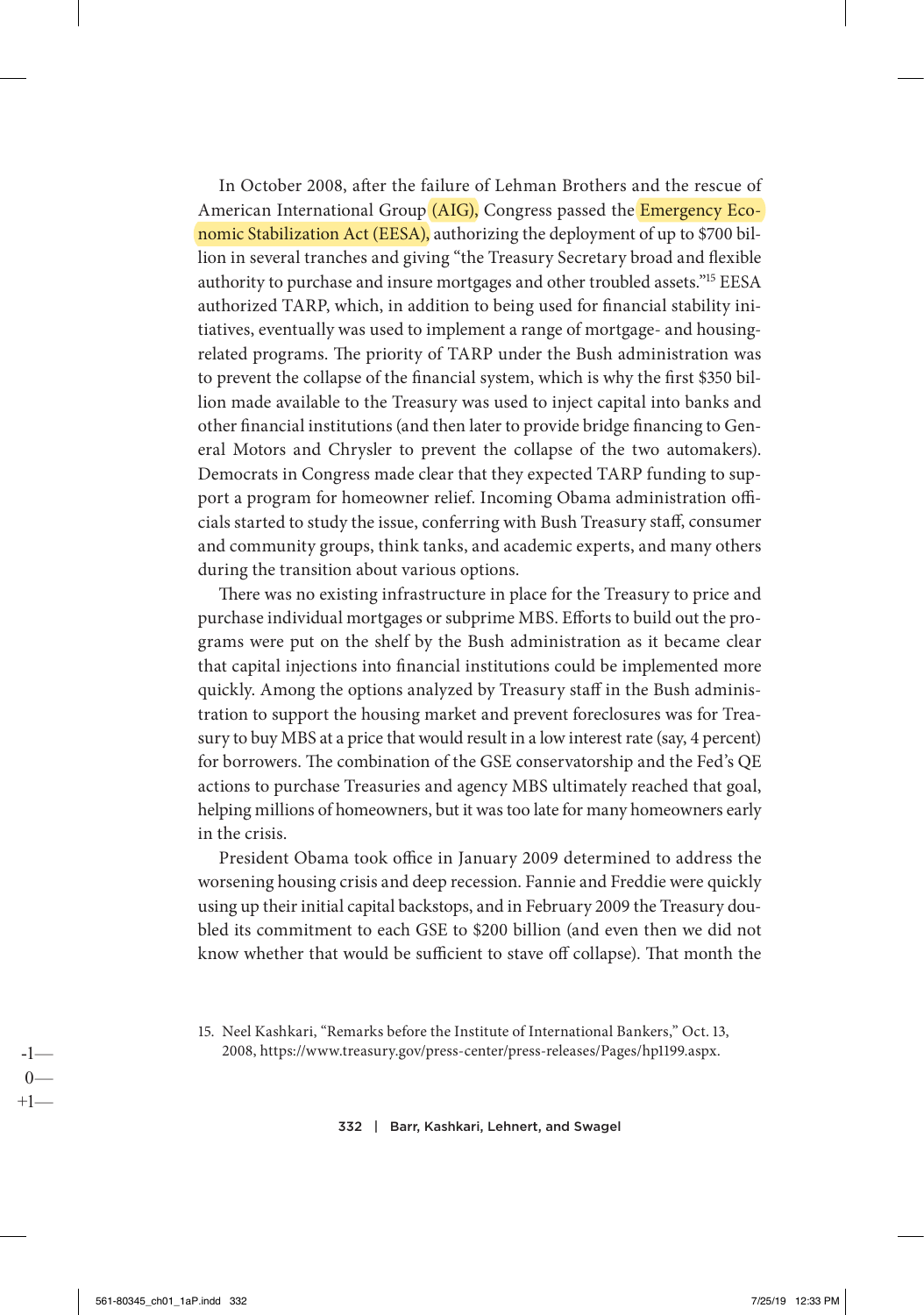administration also announced two new initiatives, together referred to as the Making Home Affordable Program.

The first, HARP, encouraged refinancing of underwater and high loan-to-value (LTV) mortgages owned by the GSEs, those with LTVs between 80 and 125 percent. Broad refinancing would reinforce the effects of the Fed's policies to lower mortgage interest rates. Lower payments would also support consumer spending and thereby the overall economy—in this way expansionary monetary policy combined with housing-related efforts. It was clear, however, that many homeowners were not initially able to refinance their mortgages, because they were underwater, had high LTVs, or had impaired credit, and thus could not qualify for a GSE refinance to benefit from the lower interest rates. Addressing this challenge through HARP and other means was the focus of ongoing efforts that were ultimately fruitful.

The second program, HAMP, involved government subsidies to induce mortgage servicers to carry out more modifications for loans originated before 2009 that were either more than 60 days delinquent or at risk of imminent default. HAMP modifications began with a trial period (typically three months) that allowed homeowners to demonstrate the ability to make timely mortgage payments and document their eligibility, after which the mortgage servicer could execute a permanent modification. We offered up-front and continuing payments to servicers, mortgage holders, and borrowers on successfully restructured loans. These continuing "pay for success" payments were designed to provide ongoing incentives to avoid default and foreclosure. We required modifications to reduce monthly payments enough so that they accounted for at most 31 percent of a borrower's income (a debt-to-income ratio, or DTI, of 31 percent). We also initially limited the availability of HAMP modifications to owner-occupied property, not allowing investor-owned properties to receive government subsidies. We began a process to coordinate modifications across first and second liens, although this proved difficult and time-consuming, delaying implementation of second lien modifications. To assist unemployed borrowers, unemployment insurance would count as available income to make modified mortgage payments under a forbearance plan, prior to consideration for a permanent HAMP modification.<sup>16</sup>

Crisis-Era Housing Programs | 333

<sup>16.</sup> Supplemental Directive 10-04, Home Affordable Unemployment Program, May 11, 2010.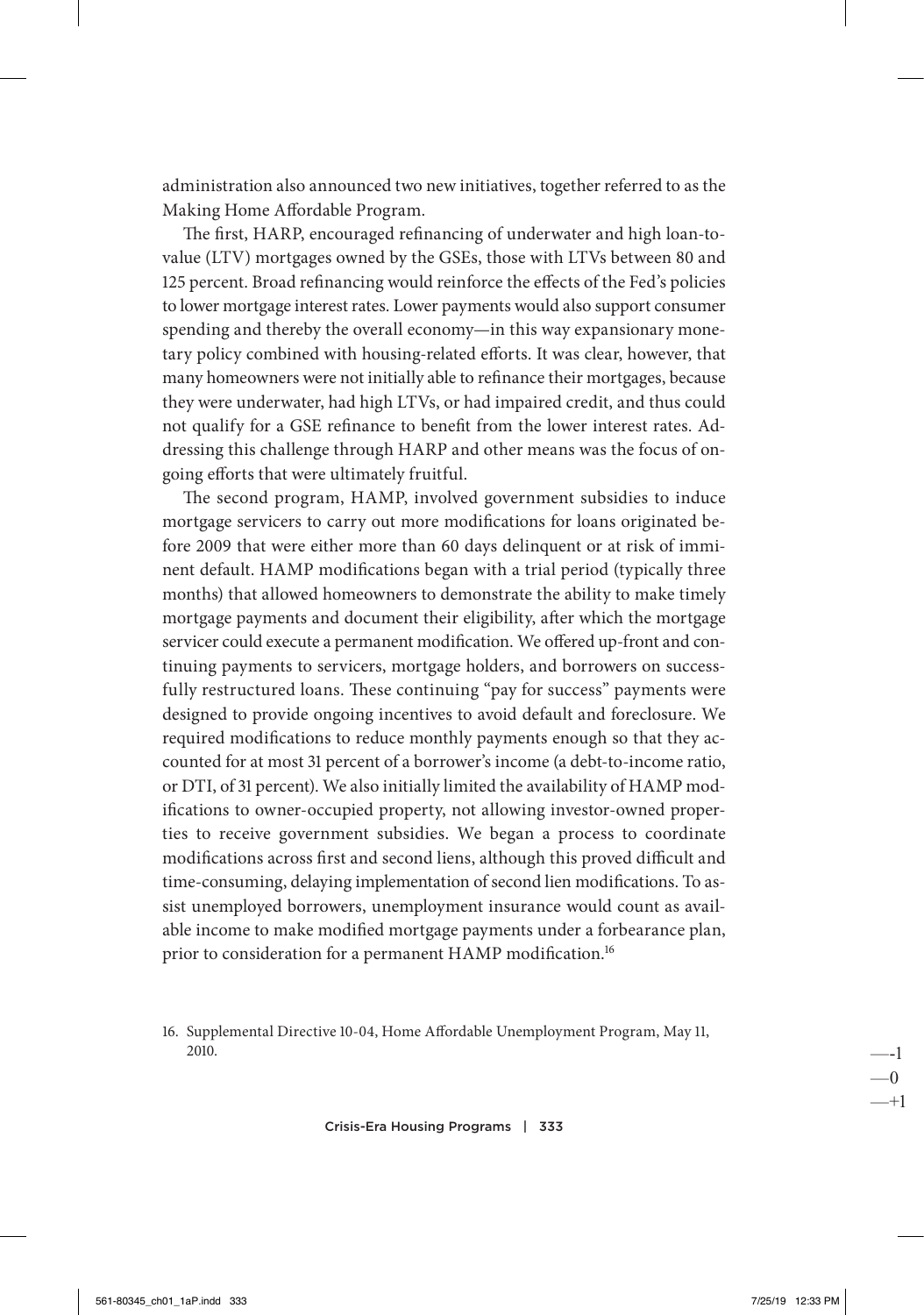HARP and HAMP were designed to limit foreclosures. Both also provided broader macroeconomic benefits since the prevention of foreclosures would raise home values above the levels that otherwise would have prevailed, and a reduction in mortgage expenses would increase the amount of household income for other spending. The payments to borrowers under the "pay for success" program were also structured to reduce, albeit modestly, the mortgage principal owed, helping borrowers make progress on reducing the extent of being underwater.

The idea to offer mortgage servicers financial incentives to modify mortgages had been discussed but not undertaken at the Treasury in 2007 and 2008.17 FDIC chairman Sheila Bair was an early advocate of such efforts (even while criticizing the precise program eventually undertaken). She argued that a modification program would have important positive spillover effects for the economy. The FDIC had introduced a loan modification program for distressed IndyMac mortgages after taking over that institution in August 2008.18 We expected lenders, investors, and servicers largely to support these efforts, as they were structured to make financial sense to modify a mortgage rather than foreclose. The government would not require servicers to modify loans, but instead would use taxpayer money to change the economics in favor of modifications. That proved much more challenging than we had anticipated.

Uncertain about what would work best, we introduced a range of other policies beyond HAMP and HARP in the spirit of trying many ideas to stem foreclosures and to support and rebuild communities (see Table 12.2). For example, we expanded modifications and other foreclosure mitigation alternatives available through the FHA. We developed a new initiative under HERA that provided \$23.5 billion in financing through the GSEs to state and local Housing Finance Agencies (HFAs) to help them restructure their balance sheets and to continue lending during the crisis; this proved effective in continuing housing support for low-income households. We disbursed TARP funds in three new initiatives: one to state and local HFAs for homeowners in

- 17. The various options to reduce foreclosures are discussed in Phillip Swagel, "The Financial Crisis: An Inside View," Brookings Papers on Economic Activity, April 2009.
- 18. "FDIC Implements Loan Modification Program for Distressed IndyMac Mortgage Loans," press release, FDIC, Aug. 20, 2008, https://www.fdic.gov/news/news/press /2008/pr08067.html. See also Sheila C. Bair, "Fix Rates to Save Loans," *New York Times,* Oct. 19, 2007, https://www.nytimes.com/2007/10/19/opinion/19bair.html.

#### 334 | Barr, Kashkari, Lehnert, and Swagel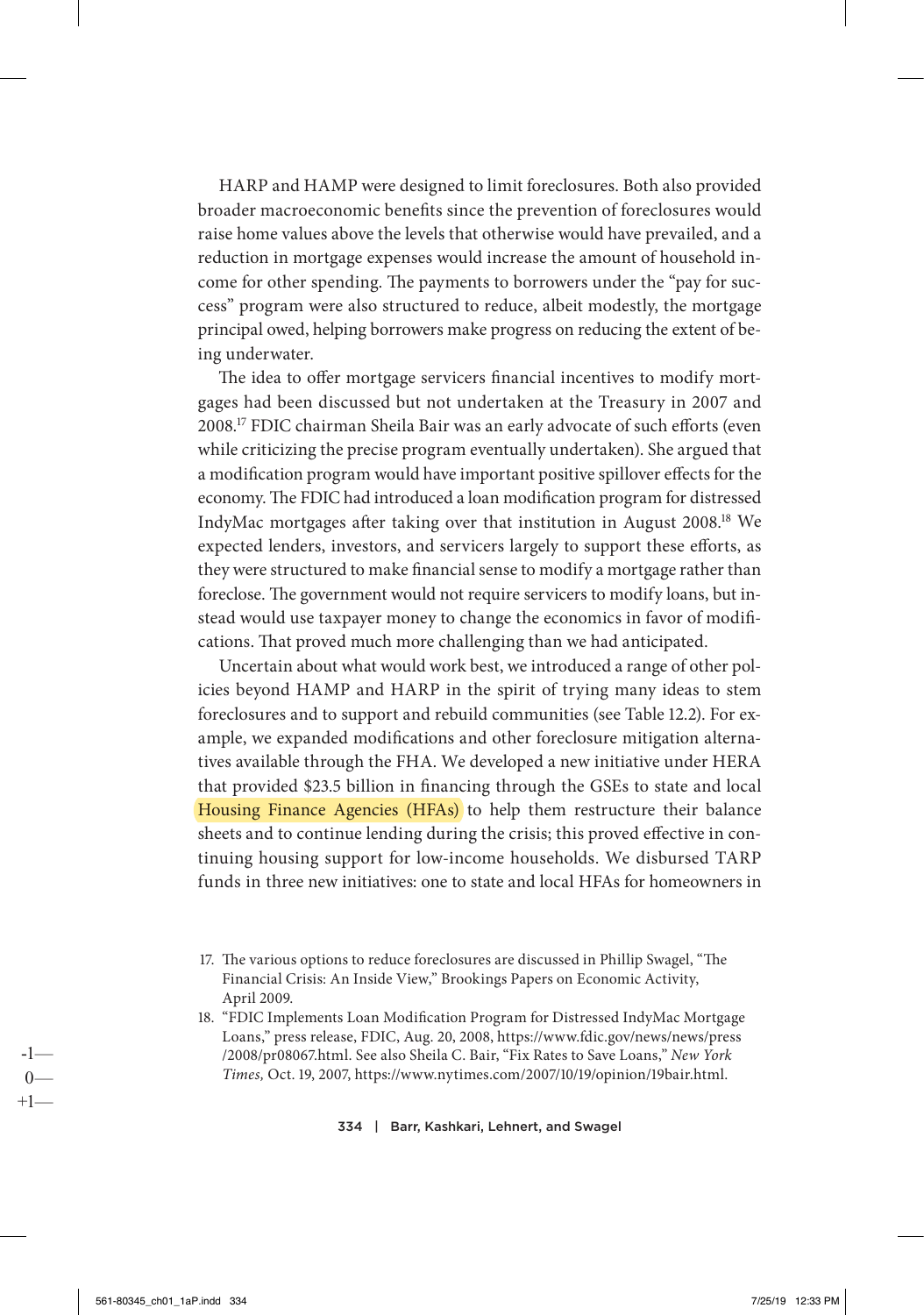#### Table 12.2 Program Evolution

**October 2007:** HOPE NOW established to help distressed homeowners

**December 2007:** Mortgage Forgiveness Debt Relief Act passed, exempting homeowners from a capital gains tax on forgiven principal balances

**July 2008:** HERA passed, establishing FHFA and homeowner assistance programs (refinances, principal write-downs) through FHA

**February 2009:** HARP and HAMP announced; implementation begins in March **July 2009:** LTV ceiling raised, allowing borrowers more deeply underwater to refinance through HARP

**August 2009:** Second Lien Program (2MP) launched, expanding HAMP to second lien mortgages for those who qualified for a first lien modification

**February 2010:** Hardest Hit Fund launched, providing aid to Housing Finance Agencies in states with the highest rates of unemployment and foreclosure

**March 2010:** HAMP revised to encourage some principal write-downs to address negative equity, allowing unemployed homeowners to take up to six-month deferments of mortgage payments; made FHA-issued mortgages eligible for servicer modification incentives

**April 2010:** Home Affordable Foreclosure Alternatives launched, providing alternatives such as short sales or deeds-in-lieu of foreclosure

**September 2010:** State and Local Housing Finance Agency initiative launched

**July 2011:** Aid provided to unemployed borrowers by extending mortgage payment deferments to 12 months for HAMP and FHA programs

**January 2012:** HARP 2.0 introduced, easing representation and warranty requirements to increase pool of eligible borrowers and increase servicer participation; HAMP Tier 2 established, facilitating modifications for non-GSE borrowers

**July 2015:** Streamline HAMP launched, allowing modifications for seriously delinquent borrowers with limited hardship documentation and limited or no income documentation

**April 2016:** Principal Reduction Modification program launched for seriously delinquent and underwater borrowers

**Incremental changes during the lifetime of HARP and HAMP:** Streamlined administrative processes; increased incentives payable to servicers; provided more flexibility on debt-to-income determinations; included some investor-owned properties

Sources: Financial Stability Report, 4Q2017, https://www.treasury.gov/initiatives/financial -stability/reports/Documents/4Q17%20MHA%20Report%20Final.pdf; HUD press release, "Obama Administration Announces \$1 Billion in Additional Help for Struggling Homeowners in 32 States and Puerto Rico," Oct. 2010, https://archives.hud.gov/news/2010/pr10 -225.cfm; "Written Testimony of Chief of Homeownership Preservation Office Phyllis Caldwell Before the House Financial Services Subcommittee on Housing and Community Opportunity," Nov. 2010, https://www.treasury.gov/press-center/press-releases/Pages/tg960 .aspx; HUD press release, "Obama Administration Offers Additional Mortgage Relief to Unemployed Borrowers," July 2011, https://archives.hud.gov/news/2011/pr11-139.cfm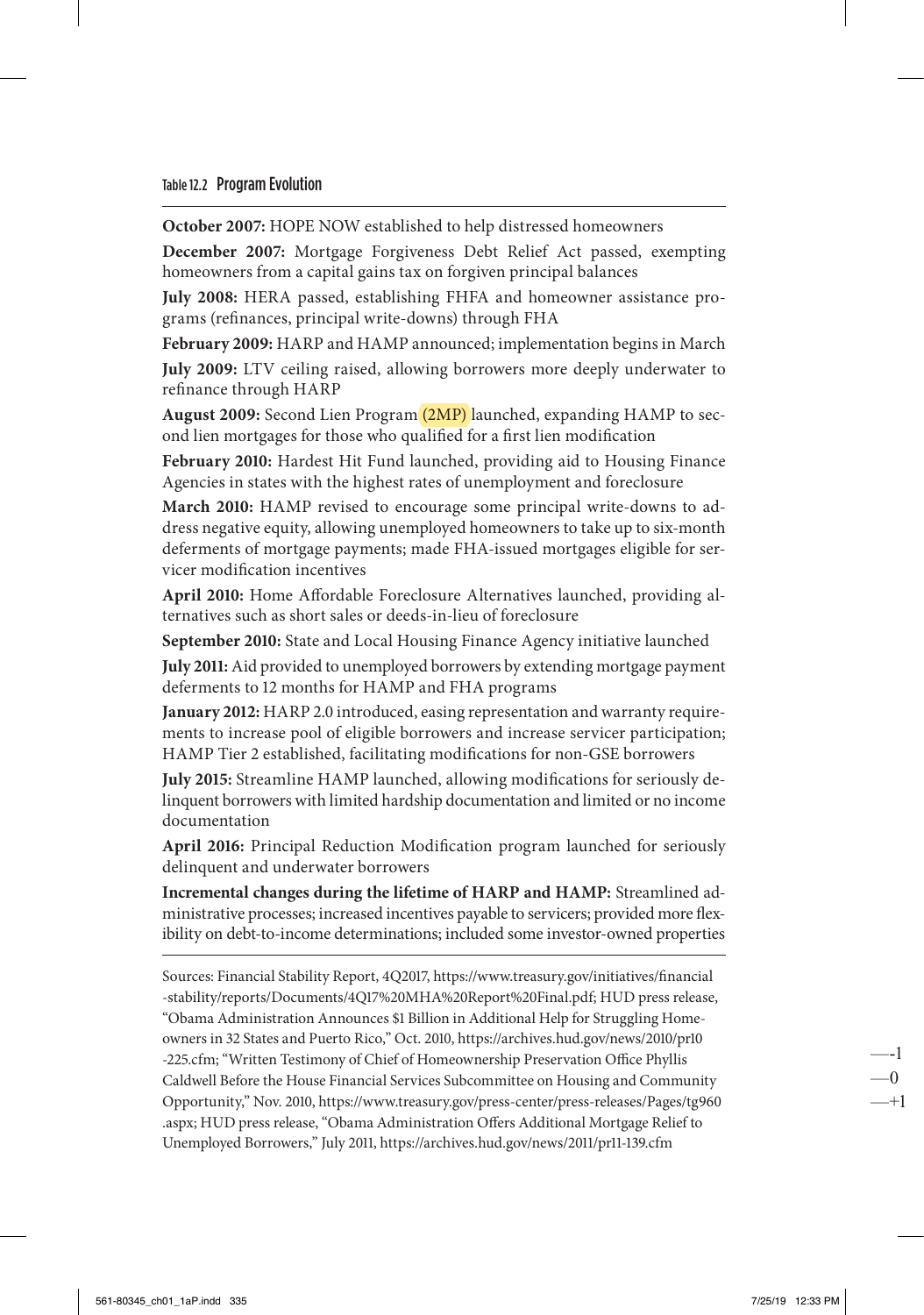the "hardest hit" areas, another to combat blight from abandoned homes, and a third to support CDFIs serving low-income households.

Over the next several years, we continually modified HAMP and HARP in response to operational problems, a lack of servicer capacity, and our experience overcoming borrower mistrust. As we were designing and implementing this mix of mortgage and housing programs, fiscal stimulus and the Fed's monetary policy programs were also supporting housing markets. On paper, QE could have been the biggest crisis-era mortgage refinancing program, but newly stringent underwriting standards by mortgage lenders meant that many families, especially those with negative equity, could not refinance and paid higher rates than those for new loans.<sup>19</sup> We sought to counteract this barrier by encouraging mortgage refinancing through programs with broader eligibility criteria, including an expanded HARP to refinance more underwater loans insured by the GSEs, and through a new FHA "Short Refi" program that permitted FHA refinancing of a privately issued or held mortgage after lender write-downs for underwater and high LTV loans. Still, those who most needed help often had the hardest time refinancing or getting modifications, given the difficulties of navigating servicers and program participation.

HARP and HAMP were our most well-known policy responses, and both programs highlight a trade-off we faced. We sought to design both programs to be broad enough to improve housing markets, but at the same time to target assistance to avoid wasting taxpayer funds. We did not know what level of incentive to borrowers, creditors, and servicers would be effective, and we were worried we would quickly exhaust available funds while helping fewer homeowners than we could. (The latter concern turned out to have been misplaced, since the funds set aside for housing were not fully utilized, but this was hard to know at the time.) As a result, we initially designed HARP and HAMP with a relatively narrow aperture to define eligibility, although the extent of the narrowness of the program only became clear with time as we encountered problems with documentation, trials, and servicer friction. We sought to prevent foreclosures for homeowners who could remain current if their monthly mortgage payments were reduced to a sustainable level—the 31 percent debt-to-income ratio—and borrowers who could not document their income were

336 | Barr, Kashkari, Lehnert, and Swagel

<sup>19.</sup> Karen Dynan, "Want a Stronger Economic Recovery? Encourage More Home Refinancing," Brookings, Feb. 20, 2013, https://www.brookings.edu/opinions/want-a -stronger-economic-recovery-encourage-more-home-refinancing/.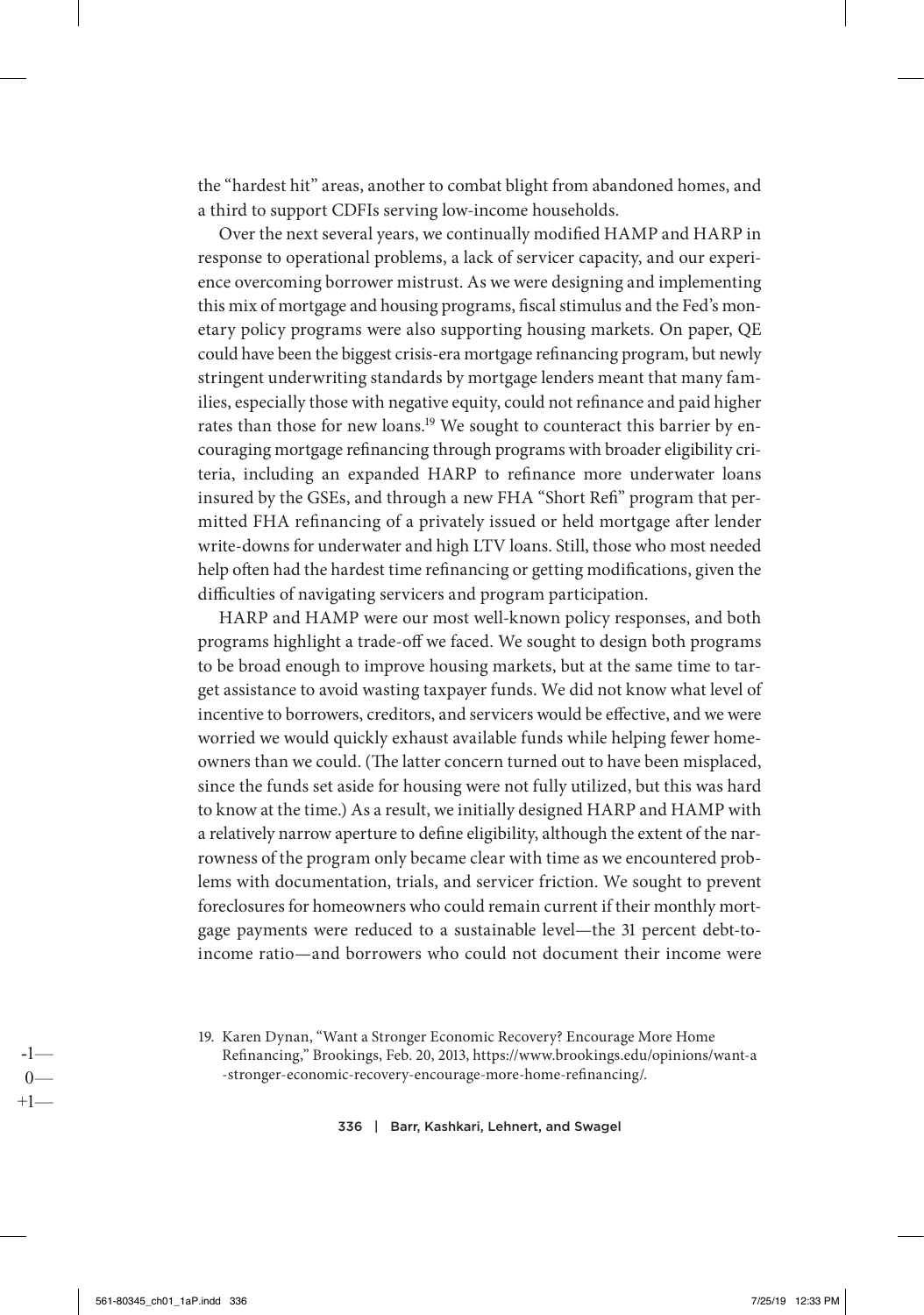excluded from permanent modifications. We did not want to overpay creditors or servicers, so we initially set payments at levels that may have been too low to induce full participation. And we did not want to help investors, speculators, home flippers, or others whom Congress, SIGTARP, or taxpayers would view as undeserving, even though the spillover effects from foreclosures in those circumstances could harm communities. Individually, these choices each may have made sense, but together they limited the initial impact of the programs.

Throughout 2009 and 2010, we made dozens of adjustments to both programs to encourage more modifications and refinancings, even while largely maintaining the initial narrow aperture in terms of the borrowers who could qualify. (Although our ability to modify HAMP was legally constrained after September 2010, we were able to make a few additional adjustments thereafter.) In July 2009, we raised the HARP loan-to-value ceiling to allow borrowers who were more deeply underwater (beyond 125 percent LTV) to refinance. In August and again in October, we sought to streamline administrative processes in HAMP. In March 2010, we revised HAMP to encourage some principal write-downs to address negative equity, as well as to offer additional incentives to both servicers and borrowers.20 We also made FHA-insured mortgages eligible for servicer modification incentives. We allowed homeowners to take six-month (and later 12-month) deferments of their mortgage payments to help families with unemployed breadwinners stay in their homes. We also provided for modifications of second liens consistent with the first lien modification, provided more flexibility on debt-to-income determinations, and included some investor-owned rental properties as well. These were largely incremental steps, taken while servicers slowly built capacity from 2008 onward. Figure 12.4 maps these iterations, along with foreclosure completions, which begin to decline in 2010.

Mortgage servicers were the key institutions that borrowers had to deal with; unfortunately, servicers struggled to implement even simple and (from their perspective) profitable programs in which they were effectively paid to modify loans. The modifications called for in the crisis were far more comprehensive

20. Department of the Treasury, "Written Testimony of Chief of Homeownership Preservation Office Phyllis Caldwell Before the House Financial Services Subcommittee on Housing and Community Opportunity," Nov. 2010, https://www.treasury .gov/press-center/press-releases/Pages/tg960.aspx.

Crisis-Era Housing Programs | 337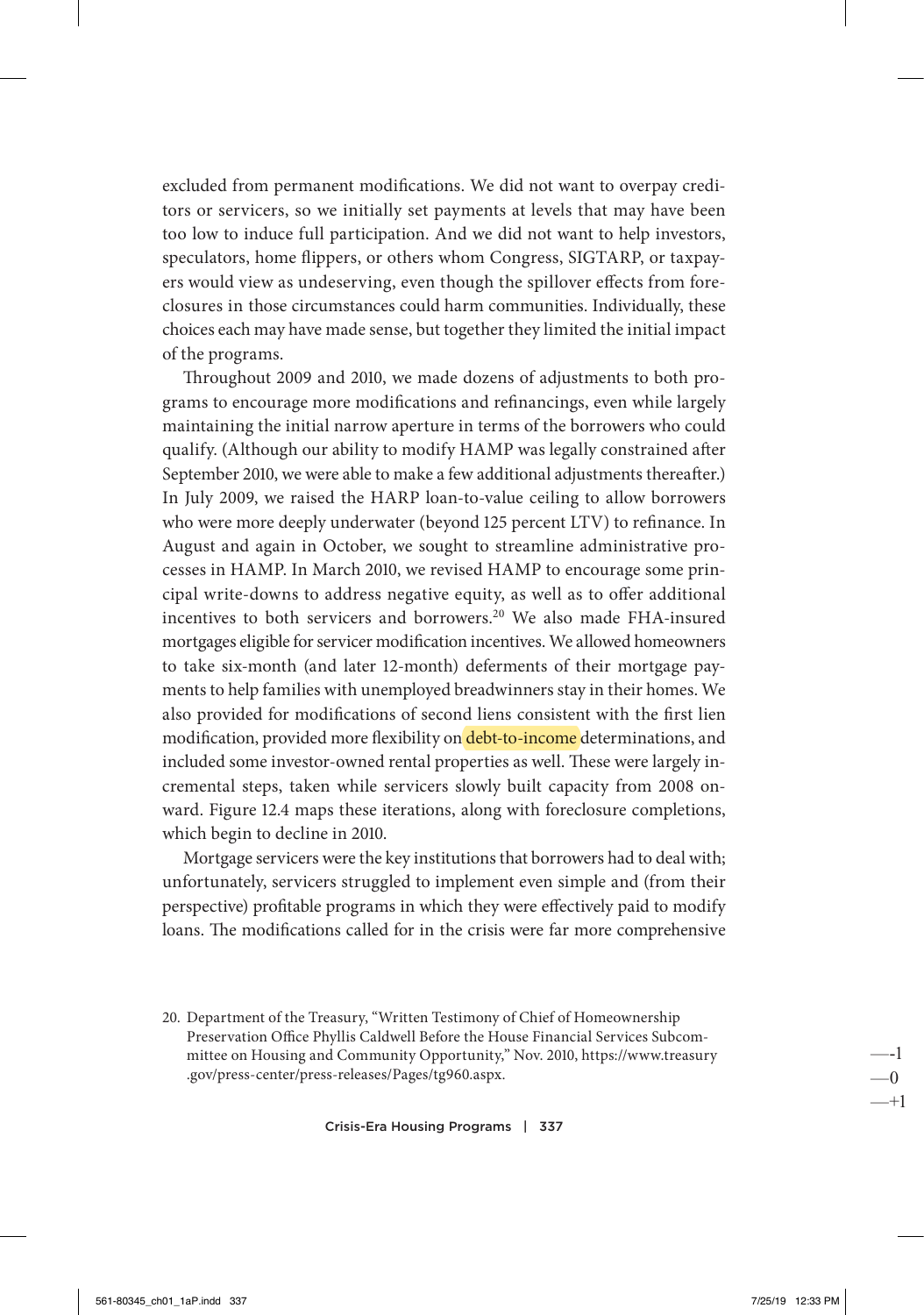

#### Figure 12.4 Housing Programs and Foreclosure Completions

Notes: (1) Private-sector modifications through November 2016; other program results through 2016. Foreclosure completions are annual figures distributed evenly across four quarters. (2) Acronyms used in this figure are defined in the list of abbreviations at the front of this book.

Sources: FHA loss mitigation: U.S. Dept. of Housing and Urban Development; HAMP modifications: U.S. Treasury; private-sector modifications: HOPE NOW; foreclosure completions: CoreLogic

than typical precrisis modifications, which usually had been limited to forbearance on a few missed payments. Servicers needed to make fundamental changes to each mortgage, such as adjusting the expected monthly payment, the fixed versus floating nature of the rate, amortization schedules, or, in some cases, the principal owed. Years of low delinquency rates before the crisis had allowed servicers to cut operational costs and capacity, meaning that they lacked data and even basic calculation tools needed to evaluate potential modifications. Economics also played a role: The cost of servicing mortgages increased greatly during the crisis, while the revenue model was largely unchanged. Servicers were inexperienced in connecting with delinquent borrowers to offer a modification, and they had limited capacity to engage repeatedly with delinquent borrowers. By contrast, they had a great deal of experience in foreclosing on delinquent loans, so that simple inertia, along with legal, financial, and regulatory incentives, servicer culture, and other factors

338 | Barr, Kashkari, Lehnert, and Swagel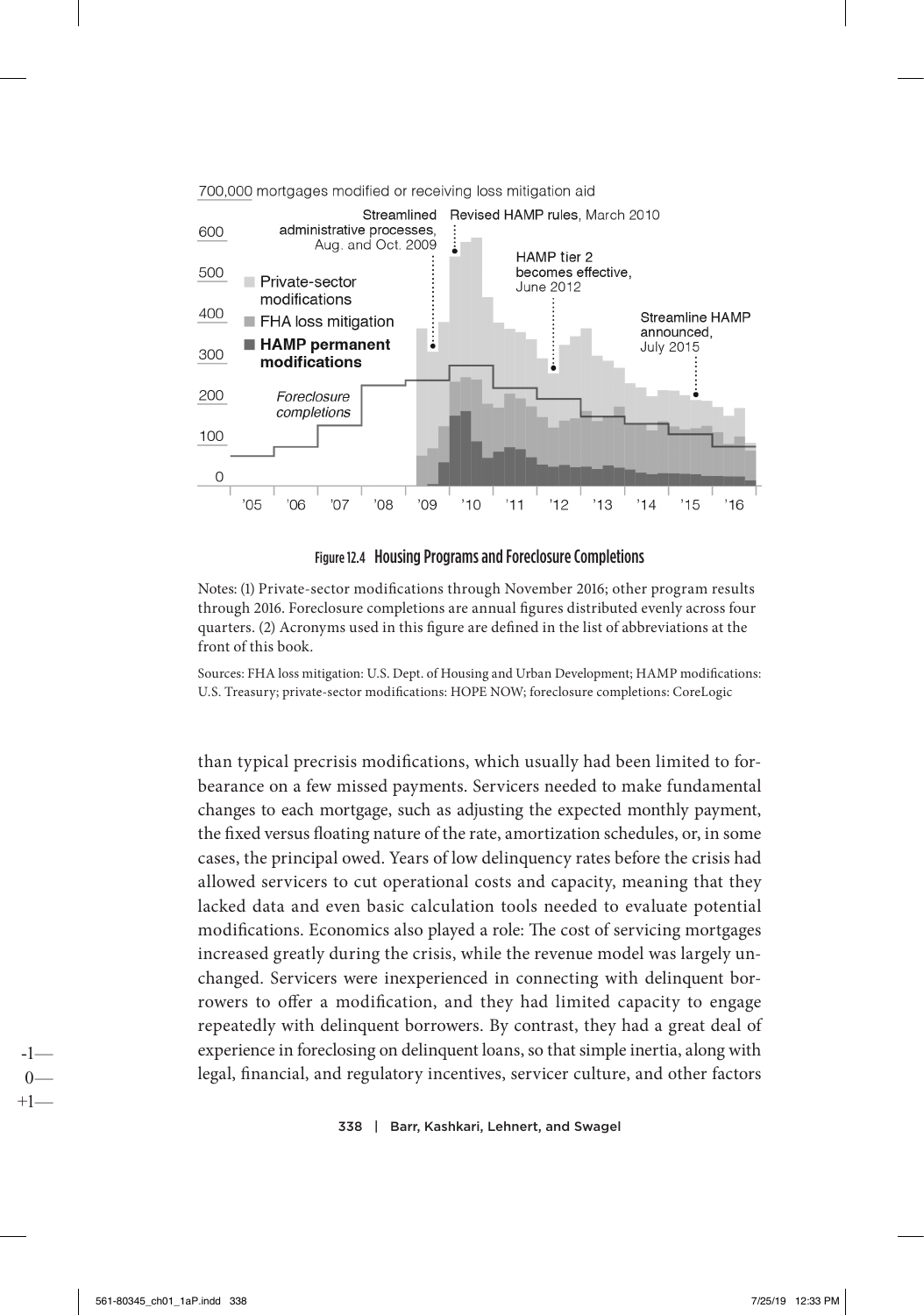tilted their decisions in that direction, limiting the initial impact of HARP and HAMP.

In October 2011, the Treasury announced HARP 2.0, aimed at helping more homeowners refinance into lower-rate mortgages.<sup>21</sup> These adjustments sought to broaden the pool of eligible borrowers and to increase servicer participation. In retrospect, it would have been better if the broader parameters of HARP 2.0 had been in place from the start, but this was difficult to know in real time. A major change that made HARP 2.0 more effective was easing representation and warranty requirements on refinanced loans. We did not realize until several years into HARP the extent to which lenders hesitated to refinance loans out of concern over their legal exposure, or "putback risk," from the GSEs if a refinanced mortgage were to default early. This especially was preventing banks from refinancing mortgages that had been originated by another firm, driven by a concern that they might face liability if there had been defects in the original mortgage decision. After extensive discussions with Treasury, the FHFA worked with the GSEs to provide lenders with greater certainty about putbacks. Participation in the refinancing program increased significantly. Yet even if we had implemented HARP 2.0 in early 2009 instead of nearly three years later, deficiencies among the servicers and still-declining home prices most likely would have still significantly reduced the benefits of a broader program. Figure 12.5 illustrates the positive impact of HARP 2.0 on the number of loans refinanced.

We created our programs in a political context that reflected conflicting sentiments, with substantial support for government efforts to help reduce the risk of foreclosures existing alongside substantial aversion to bailing out "irresponsible" homeowners. We wanted to help soften the blow of the recession by mitigating the number of foreclosures without spending large amounts of money on "undeserving" borrowers, servicers, or investors.22 Just months into President Barack Obama's first term, even Democratic senators were questioning whether the government should be bailing out irresponsible homeowners. When Senator Evan Bayh (D-IN) asked this question of Fed chairman Ben S.

- 21. "FHFA, Fannie Mae and Freddie Mac Announce HARP Changes to Reach More Borrowers," Federal Housing Finance Agency, Oct. 24, 2011, https://www.fhfa.gov /Media/PublicAffairs/Pages/FHFA-Fannie-Mae-and-Freddie-Mac-Announce -HARP-Changesto-Reach-More-Borrowers.aspx.
- 22. "Mortgage Tightrope," *Los Angeles Times,* Sept. 6, 2007, http://www.latimes.com /opinion/la-ed-mortgage6sep06-story.html.

Crisis-Era Housing Programs | 339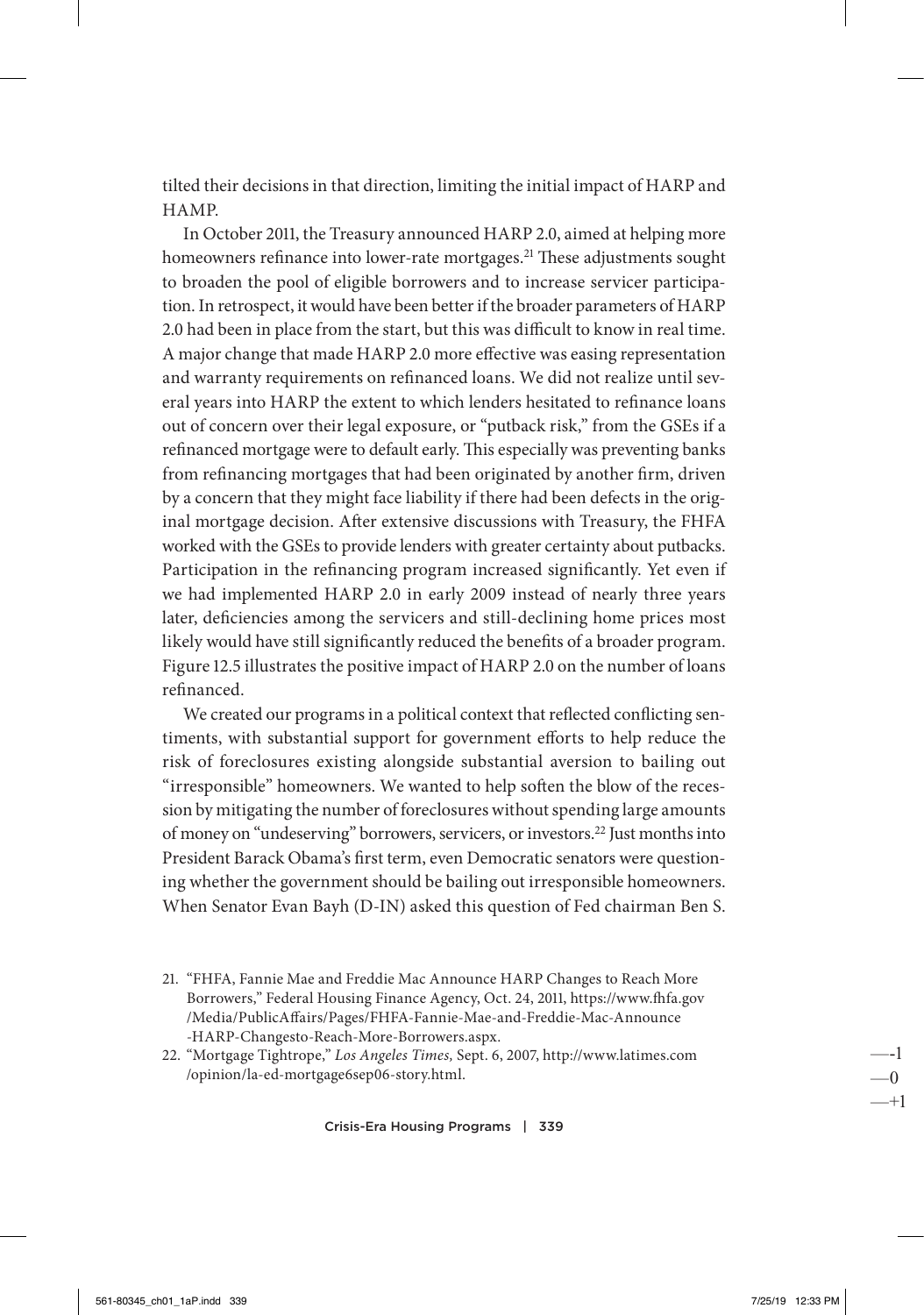



Figure 12.5 HARP Refinances and Foreclosure Completions

Notes: (1) Foreclosure completions are annual figures distributed evenly across four quarters. (2) HARP is the Home Affordable Refinance Program.

Sources: Federal Housing Finance Agency; CoreLogic

Bernanke in a 2009 hearing, Bernanke responded with an analogy to a person who sees his neighbor's house on fire and knows that the neighbor tends to act irresponsibly by smoking in bed. Bernanke explained that while it might be tempting to let the irresponsible neighbor suffer to teach him a lesson, it was better to call the local fire department, since among the potential consequences is that "your entire neighborhood would have burned down."23 Many Americans, however, disagreed with this logic.

# ALTERNATIVE PATHS

During the crisis we considered four primary alternatives to the path we chose. The first alternative was to provide for wide eligibility for HAMP and HARP

340 | Barr, Kashkari, Lehnert, and Swagel

<sup>23.</sup> Catherine Rampell and Jack Healy, "Fed Chairman Says Recession Will Extend through the Year," *New York Times,* Feb. 24, 2009, https://www.nytimes.com/2009 /02/25/business/economy/25econ.html.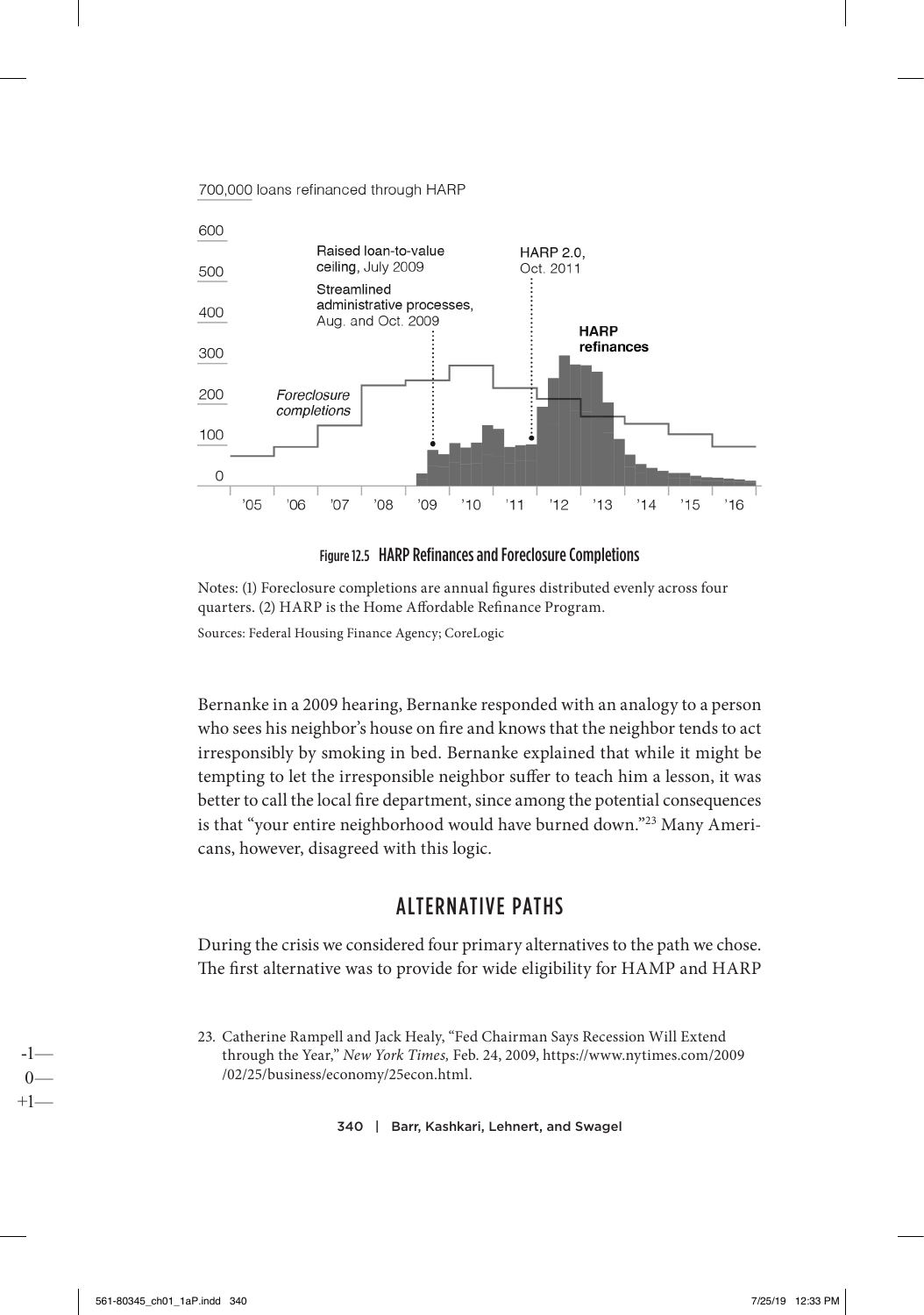right away and to devote more taxpayer resources to borrowers with negative equity. This would have increased the support to homeowners and provided faster relief to hard-hit communities; however, one risk of a big negative equity program is that it might have blown through available resources and helped fewer homeowners than would otherwise have been helped with payment reductions (since principal reduction is a more expensive way to prevent foreclosures than reducing monthly payments through interest rate reductions). Such a program might have also increased moral hazard, probably adding to the number of defaults, and it would have funneled more taxpayer resources to investors and speculators.

An aspect of broader eligibility could have included "no doc" or "low doc" modifications. We had insisted on exacting loan documentation for permanent modifications, both to protect taxpayer resources (amplified by concerns about SIGTARP and congressional criticism of the program) and to avoid lawsuits from mortgage holders if we did not document borrower qualification for modifications. This was a consequential choice: Many hundreds of thousands of borrowers were denied permanent modifications because of a lack of documentation, the result of both servicer dysfunction (for example, repeatedly losing documents submitted by borrowers) and borrower inability to take advantage of the programs (because of fear of servicers, lack of knowledge and resources, or unwillingness to confront a difficult fact). Treasury later instituted a streamlined HAMP without up-front documentation requirements.

The second alternative considered was bulk refinancing, in which the government would have purchased pools of mortgages from banks and securitization trusts, modified the problematic mortgages, and then created new securitizations to be resold to banks and investors. The idea was widely discussed, including at the Treasury in 2007 and 2008. Some described this as bailing out the financial system "from the bottom up."24 At the time, the idea was often compared to our government's response during the Great Depression, when the Home Owners' Loan Corporation (HOLC) bought and modified defaulted

24. See generally Swagel, "The Financial Crisis"; and Michael S. Barr, "Strengthening Our Economy: Foreclosure Prevention and Neighborhood Preservation," Testimony before the United States Senate Committee on Banking, Housing, and Urban Affairs, Jan. 31, 2008, https://www.americanprogress.org/issues/economy/news/2008 /01/31/3858/strengthening-our-economy-foreclosure-prevention-and-neighborhood -preservation/.

Crisis-Era Housing Programs | 341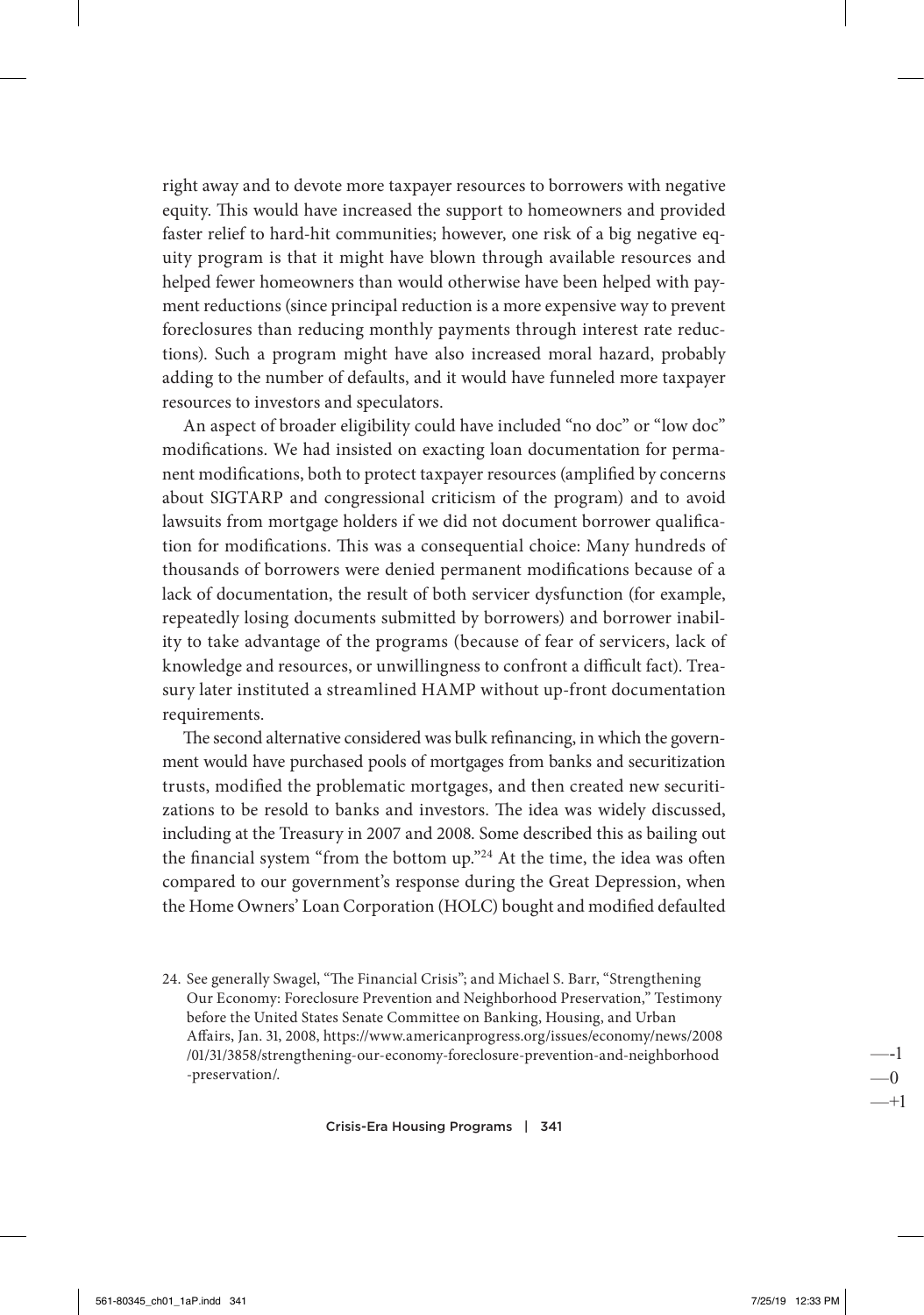mortgages from banks.<sup>25</sup> By 2008, many housing experts felt that bulk refinancing, at least in theory, would be an effective policy option.

Many in both administrations pursued this option, in fact, but bulk refinancing faced numerous practical, legal, and political challenges. To begin with, it would be difficult to devise a practical pricing mechanism (an effective auction in a dysfunctional market) to minimize the risk that the government would overpay for mortgages. This was especially a concern given the heterogeneity in mortgages, the problem of adverse selection (willing sellers would sell the worst loans), and asymmetric information (sellers would know more about the loans than the government buyer). The second barrier was legal. Securitization trusts owned many of the country's mortgages, and in many instances they lacked the legal authority to sell the bad mortgages from their securitized loan pools to the government.<sup>26</sup> We made some progress in 2009 in changing the rules under the Real Estate Mortgage Investment Conduit (REMIC) statute to permit sales, but the underlying problems with many trust and pooling and servicing agreements remained. The third barrier was operational. There was no existing capacity to run such a program, and the government would have had to launch it from scratch. Fannie and Freddie could have been enlisted—as they were for HAMP and HARP—but it would have taken a great deal of time to build such a program, even with the GSEs as the platform. And it would have exposed taxpayers to additional losses by transferring the risk of further defaults from the private owners of non-GSE loans, including subprime and Alt-A mortgages, to the government.

That said, bulk refinancing may have been a missed opportunity. This is especially the case since the idea may have been more politically viable than other alternatives. In the fall of 2008, for example, Senator John McCain, the Republican presidential candidate, proposed buying and refinancing \$300 billion worth of subprime mortgages.27 The public mood in 2008 and 2009 may

- 25. Alex J. Pollack, "A 1930s Loan Rescue Lesson," *Washington Post,* March 14, 2008, http://www.washingtonpost.com/wp-dyn/content/article/2008/03/13 /AR2008031303174.html.
- 26. Michael S. Barr and James A. Feldman, "Issue Brief: Overcoming Legal Barriers to the Bulk Sale of At-Risk Mortgages," Center for American Progress, April 2008, https://repository.law.umich.edu/cgi/viewcontent.cgi?referer=https://scholar.google .es/&httpsredir=1&article=1018&context=other.
- 27. Edmund L. Andrews, Shan Carter, Jonathan Ellis, Farhana Hossain, and Alan McLean, "On the Issues: Housing," *New York Times,* accessed Jan. 18, 2019, https:// www.nytimes.com/elections/2008/president/issues/housing.html.

#### 342 | Barr, Kashkari, Lehnert, and Swagel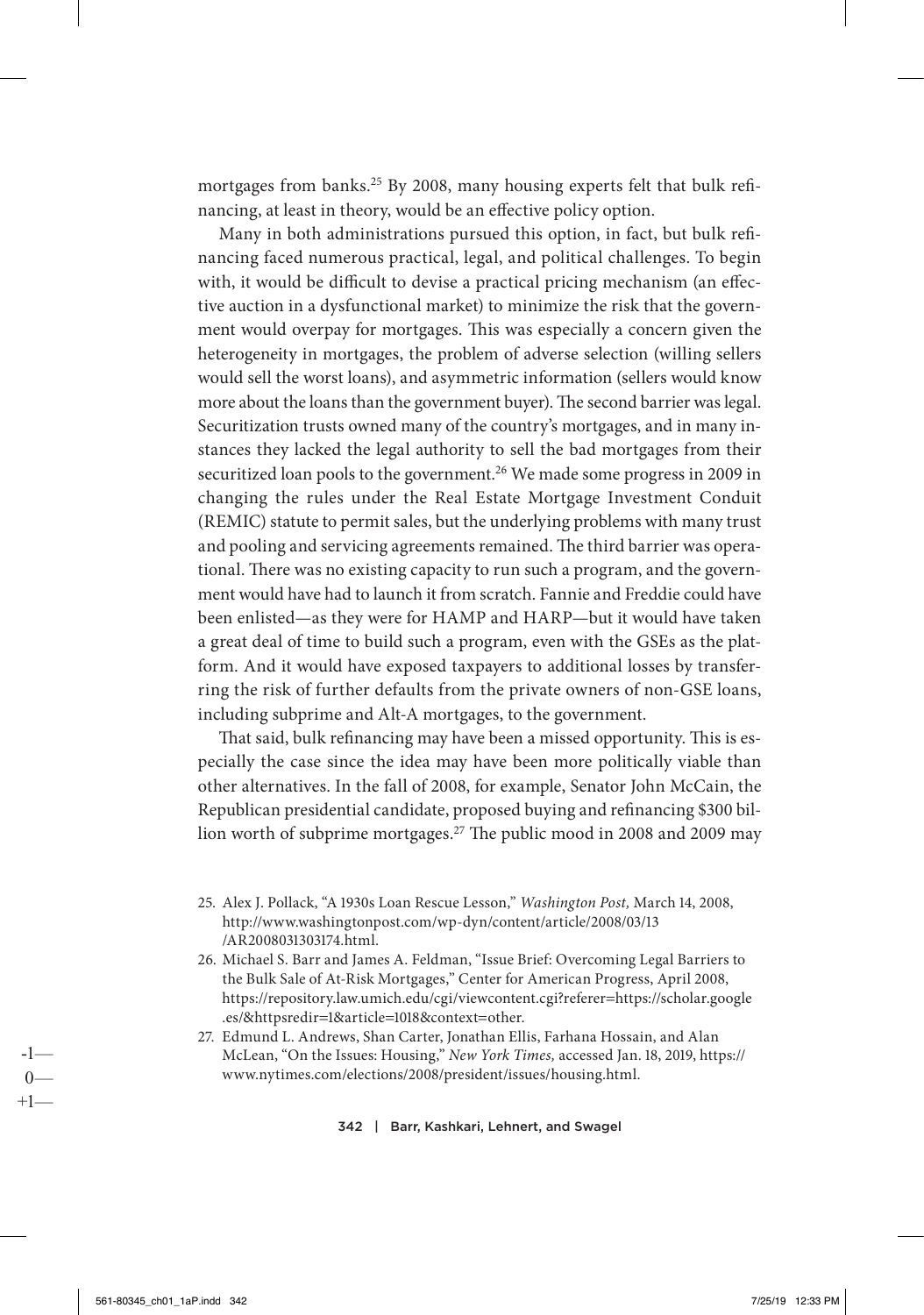have been opposed to homeowner assistance, but McCain's stance suggests that it might have been possible to generate bipartisan support for moving beyond the complaint that it was unfair for undeserving borrowers to get assistance while responsible people paid their mortgages.

The third policy alternative was to change bankruptcy laws to permit judges to discharge the unsecured portions of mortgages as home prices fell during the crisis. This option, typically referred to as "cramdown," could have been another policy tool to encourage servicers to modify mortgages because borrowers could have sought bankruptcy relief to reduce mortgage payments, and to provide borrowers with an additional avenue of relief through the bankruptcy courts, at a time when other mechanisms had problems. Cramdown would have required an act of Congress, and several attempts failed, although critics charged that the Obama administration did not push hard enough. In April 2009, the Obama administration supported cramdown legislation but prioritized the stimulus focused on job creation, and support for including cramdown lacked even a simple majority in the Senate—let alone the 60 votes needed to overcome a filibuster and proceed to a vote for enactment.28

Some economists have since argued that we should have done more to reduce household debt,<sup>29</sup> but experts remain divided on the merits of cramdown (as do the authors of this chapter).30 Cramdown would have retroactively changed the rules for mortgages, and opponents feared that change would have further depressed the collateral value of homes, driving down home sale prices and increasing mortgage rates, as creditors responded to higher loss risk by raising borrowing costs. Moreover, by raising questions about the value of collateral, cramdown might have affected credit conditions in collateralized lending outside of housing. Still, policymakers may wish to consider prospectively changing home mortgage bankruptcy rules in normal economic times to avoid crisis-induced legal changes and to provide further channels for mortgage relief at a time of crisis.

A fourth alternative was to use eminent domain to purchase mortgages directly from securitization pools. This approach would have been similar to

30. See generally Lawrence Summers, "House of Debt," *Financial Times,* June 6, 2014.

Crisis-Era Housing Programs | 343

<sup>28.</sup> S.896 - Helping Families Save Their Homes Act of 2009, 111th Congress (2009–2010), https://www.congress.gov/bill/111th-congress/senate-bill/896.

<sup>29.</sup> Notably, Mian and Sufi, *House of Debt.*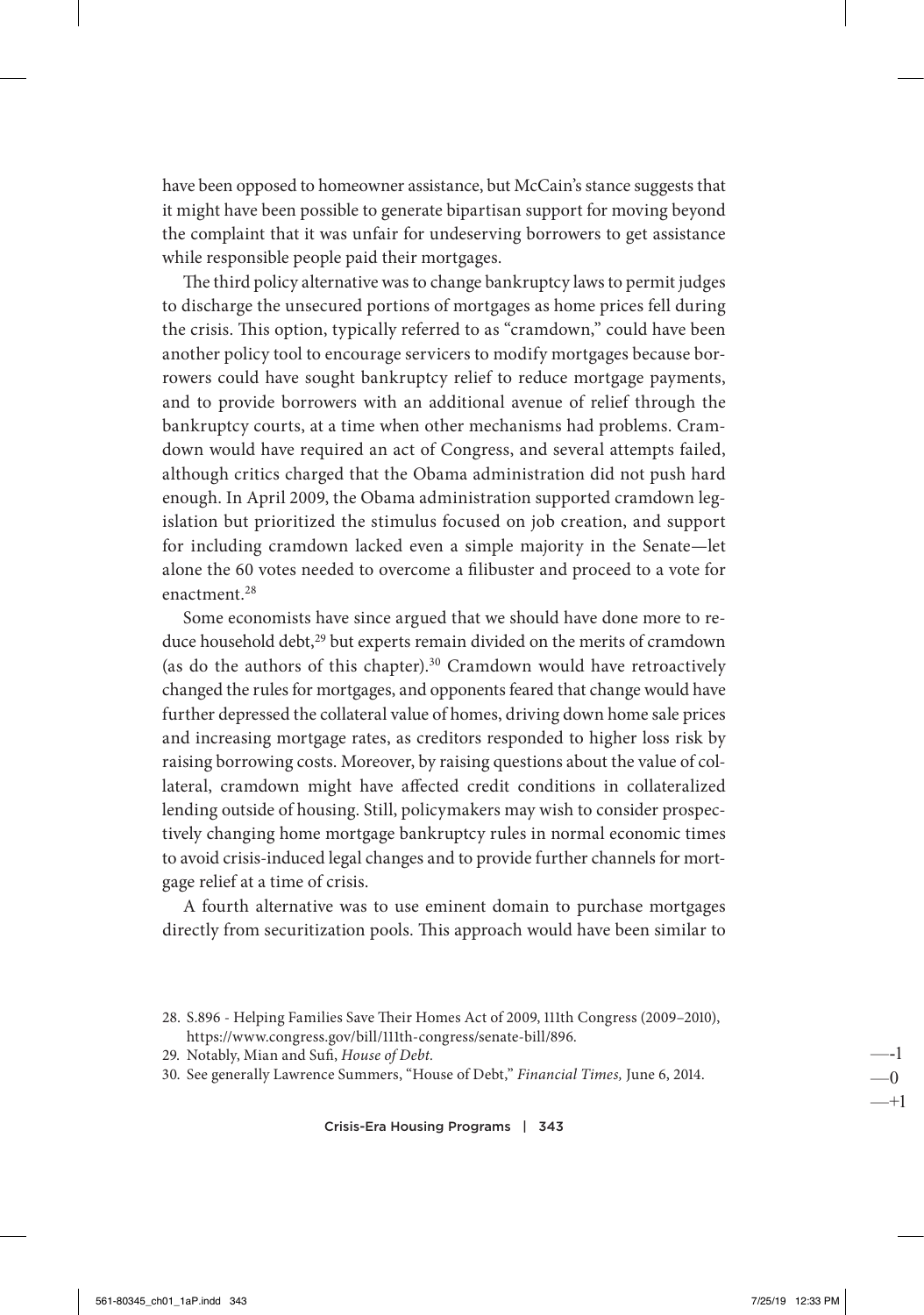cramdown in that it would help borrowers reduce their outstanding principal while forcing losses on investors. It would also have shared its drawbacks. Opponents from the banking and real estate sector argued that using eminent domain would increase borrowing costs overall. Some cities used eminent domain to purchase underwater mortgages and then wrote down the debt and allowed those homeowners to refinance; these efforts faced litigation as well as regulatory barriers and were not implemented on any large scale.<sup>31</sup>

In addition to these four main alternatives, many other policy options were proposed or considered, but most would have required difficult-to-pass new legislation. For example, some called for legislation to "require a call option on potentially risky mortgages that would allow for easy government restructuring in the event of another major downturn in real estate prices in the future."32 Others suggested a foreclosure moratorium, government guarantees, and policies to prevent interest rate resets.<sup>33</sup>

### PROGRAMMATIC RESULTS AND POLICY ASSESSMENT

For all the flaws in the policy responses we adopted, key metrics and several academic studies make clear that these efforts helped millions of homeowners and eased housing market conditions. We evaluate these policies in terms of the numbers of households assisted, the quality of mortgage modifications, and the effects on communities. There are a number of ways of assessing effectiveness. We discuss several measures and then summarize our findings in Table 12.3.

It may help to get a sense of the scale and scope of the programs by first looking at individual results and then rolling those up together, as we do in Table 12.3. For example, according to one measure (narrower than that used

- 32. Barr, Jackson, and Tahyar, *Financial Regulation,* 1254. See also John Campbell, Andreas Fuster, David Lucca, Stijn Van Nieuwerburgh, and James Vickery, "Rethinking Mortgage Design," Liberty Street Economics, Federal Reserve Bank of New York, Aug. 24, 2015, https://libertystreeteconomics.newyorkfed.org/2015/08 /rethinking-mortgage-design.html.
- 33. See generally Swagel, "The Financial Crisis." See also John Geanakoplos and Susan Koniak, "Mortgage Justice Is Blind," *New York Times,* Oct. 29, 2008, for a proposal for a form of eminent domain in which government-appointed trustees would take over administration of securitization trusts to determine mortgage modifications.

#### 344 | Barr, Kashkari, Lehnert, and Swagel

<sup>31.</sup> Barr, Jackson, and Tahyar, *Financial Regulation,* 1253.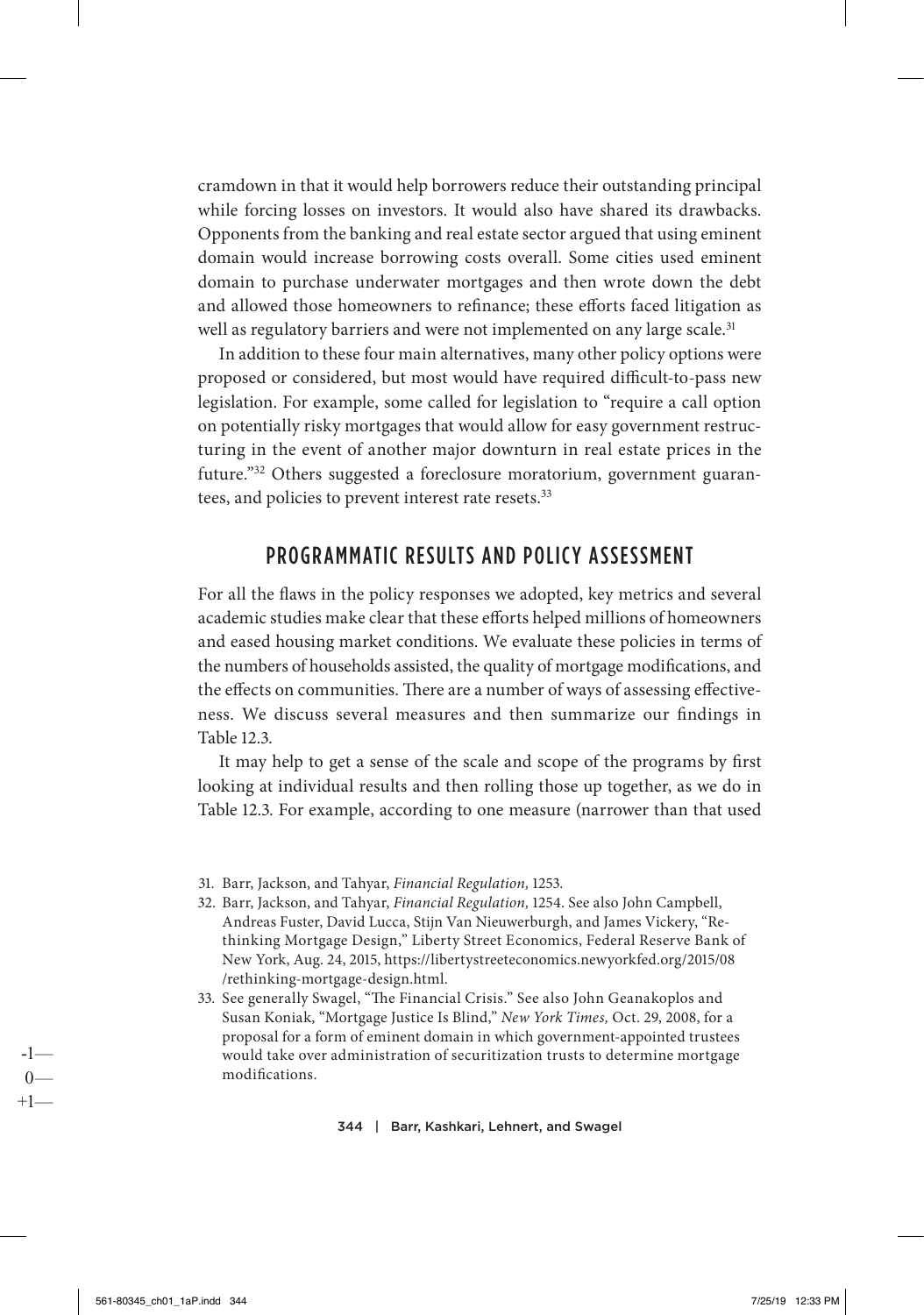in Table 12.3), in the Department of Housing and Urban Development's Housing Scorecard, "nearly 11.1 million mortgage modifications and other forms of mortgage assistance arrangements were completed between April 2009 and the end of November 2016."34 Looking at the individual measures and using these to derive totals in Table 12.3, HAMP provided more than 2.5 million temporary modifications and 1.7 million permanent modifications (although approximately 650,000 of these later re-defaulted or were otherwise disqualified), reduced principal by approximately \$24.5 billion, and saved borrowers approximately \$55 billion in mortgage payments.<sup>35</sup> A further 3.4 million households were helped through the FHA's loss mitigation programs, including 450,000 modifications by 2012.36 Fannie and Freddie made 1.5 million modifications in addition to HAMP and refinanced 26 million loans from April 2009 to 2017, including 3.4 million refinancings of high loan-to-value mortgages under HARP and 4 million streamlined refinancings outside of HARP.<sup>37</sup> The GSEs engaged in other initiatives to avoid foreclosures, including nearly 700,000 charge-offs-in-lieu, short sales, and deeds-in-lieu.<sup>38</sup> Treasury also supported state and local **Housing Finance Agencies** with \$15.3 billion in a New Issue Bond Program and an \$8.2 billion Temporary Credit

- 34. U.S. Department of Housing and Urban Development (HUD), "The Obama Administration's Efforts to Stabilize the Housing Market and Help American Homeowners," Dec. 2016 Scorecard.
- 35. U.S. Department of the Treasury, *Making Home Affordable Program Performance Report,* through the Fourth Quarter of 2017, https://www.treasury.gov/initiatives /financial-stability/reports/Documents/4Q17%20MHA%20Report%20Final.pdf. See generally Barr, Jackson, and Tahyar, *Financial Regulation,* 1251; Office of the Comptroller of the Currency, *OCC Mortgage Metrics Report,* Fourth Quarter 2017, https://www.occ.gov/publications/publications-by-type/other-publications-reports /mortgage-metrics/mortgage-metrics-q4-2017.pdf.
- 36. Data available disaggregated through 2012 only; included in the "FHA Loss Mitigation Interventions" total through 2017. Source (used April 1, 2009, forward to match HUD Housing Scorecard data): "Monthly Report to the FHA Commissioner," Department of Housing and Urban Development, April 2009 through Dec. 2012, accessed Jan. 18, 2019,**In the review, publication information was added but then deleted. OK to add back? Also, changed access date to Jan. 18, 2019 (per note re: access dates).** https://www.hud.gov/program\_offices/housing/rmra/oe/rpts/com /commenu.
- 37. FHFA, *Refinance Report,* Oct. 2017, 3, https://www.fhfa.gov/AboutUs/Reports /ReportDocuments/Refi\_Oct2017.pdf.
- 38. FHFA, *Foreclosure Prevention Report,* Oct. 2017, 4, accessed Jan. 18, 2019, https:// www.fhfa.gov/AboutUs/Reports/ReportDocuments/FPR\_OCT2017.pdf.

Crisis-Era Housing Programs | 345

—-1 —0 —+1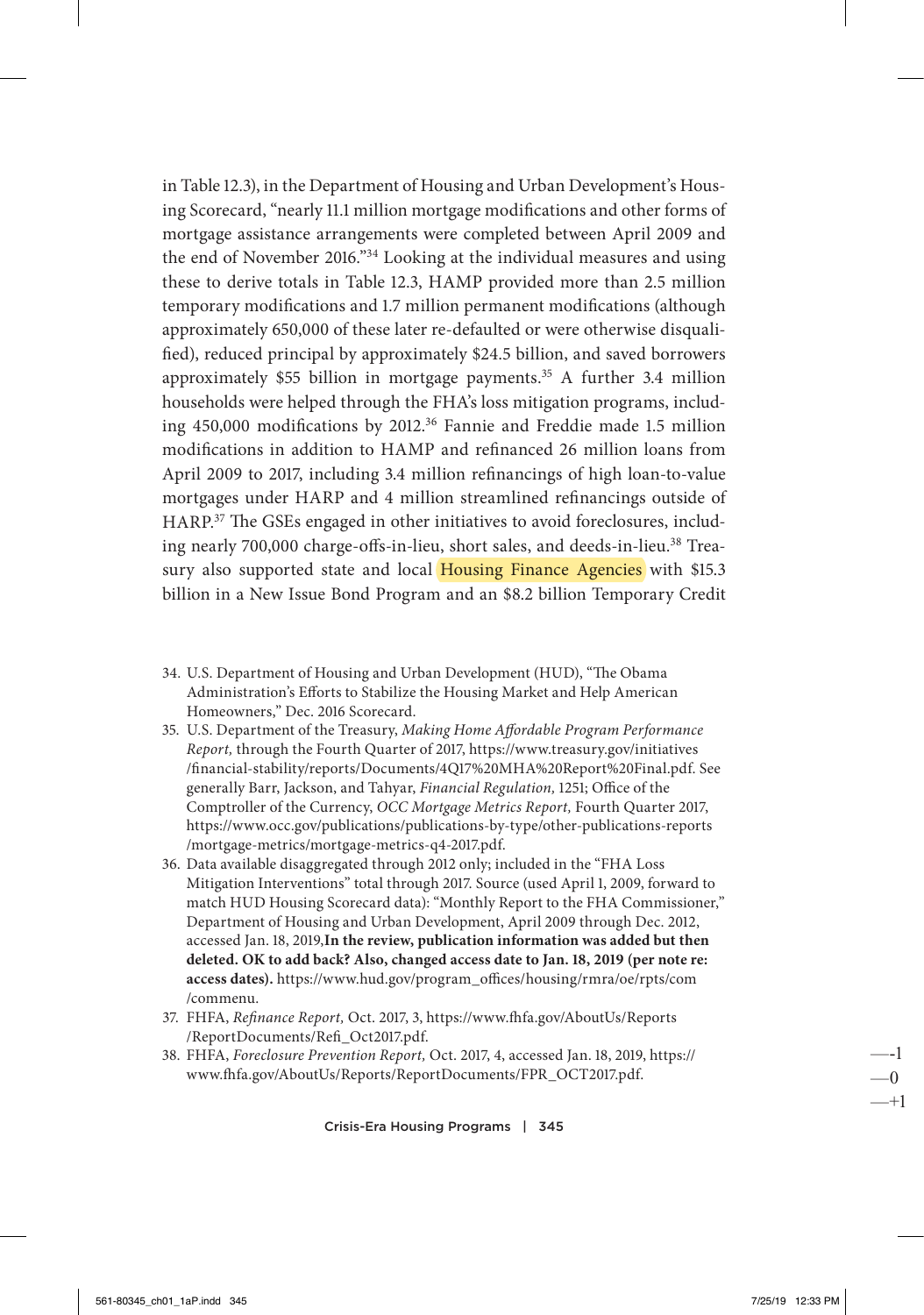and Liquidity Program, financed under HERA authorities.<sup>39</sup> The programs prevented the collapse of state and local HFAs, and the New Issue Bond Program alone enabled HFAs to finance more than 100,000 single-family homes in just two years.<sup>40</sup>

Outside of HAMP, GSEs and the private sector made 6.6 million mortgage modifications from 2007 to 2017, most of which conformed to HAMP's debt-to-income and other modification requirements (see Table 12.3). Our policy response changed many mortgage industry practices (for example, establishing a standard approach to providing mortgage assistance) and improved the quality of modifications.41 These changes remain and will be a long-lasting achievement of the policy response.

Numerous studies have used the various policy responses as natural experiments. Agarwal et al. estimate that through 2012, HAMP induced an additional 1 million permanent modifications that would not have otherwise taken place and reduced the number of completed foreclosures by 600,000. They find that HAMP had the largest effect in the first two years and among already delinquent loans, and that it did not have a meaningful "crowd-out" effect on private behavior in the sense of leading to fewer modifications without government assistance.<sup>42</sup> Several other studies estimate that refinancing under HARP roughly halved the probability of default.<sup>43</sup>

- 39. "Administration Completes Implementation of Initiative to Support State and Local Housing Finance Agencies," U.S. Treasury, Jan. 13, 2010, https://www.treasury.gov /press-center/press-releases/Pages/20101131429486865.aspx. See also National Association of Local Housing Finance Agencies, in collaboration with Freddie Mac, *Local Housing Finance Agency Participation in the Treasury/Government Sponsored Enterprises New Issue Bond Purchase Program (NIBP): A Tremendous Story of Success,* Nov. 2011, http://www.munibondsforamerica.org/cms/wp-content/uploads /2012/11/Final-Report-on-NIBP-12-1-11.pdf.
- 40. Jordan Eizenga, "A House America Bond for State Housing Finance Agencies," Center for American Progress, March 1, 2012, https://www.americanprogress.org /issues/economy/reports/2012/03/01/11176/a-house-america-bond-for-state-housing -finance-agencies/.
- 41. Sumit Agarwal, Gene Amromin, Souphala Chomsisengphet, Tomasz Piskorski, Amit Seru, and Vincent Yao, "Mortgage Refinancing, Consumer Spending, and Competition: Evidence from the Home Affordable Refinancing Program" (Kreisman Working Papers Series in Housing Law and Policy, no. 27, 2015), https://chicagounbound.uchicago.edu /cgi/viewcontent.cgi?article=1044&context=housing\_law\_and\_policy.
- 42. Agarwal et al., "Policy Intervention in Debt Renegotiation," 658.
- 43. Kadiri Karamon, Douglas A. McManus, and Jun Zhu, "Refinance and Mortgage Default: A Regression Discontinuity Analysis of HARP's Impact on Default Rates,"

346 | Barr, Kashkari, Lehnert, and Swagel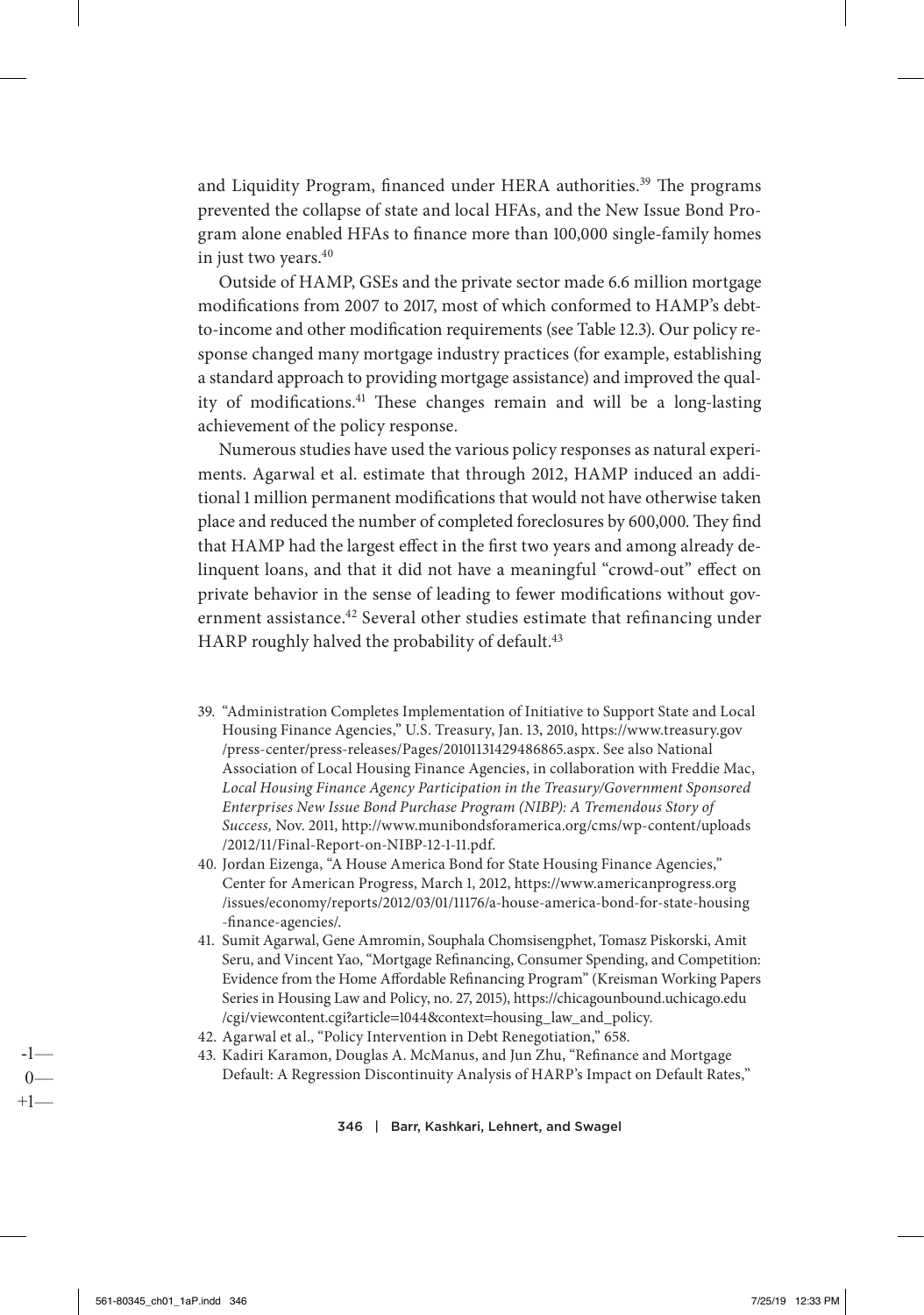Table 12.3 shows that the cumulative impact of these programs was large: More than 8.2 million mortgage modifications, 9.5 million refinancings, and 5.3 million other foreclosure prevention actions were completed as a direct result of these programs.

These results can be compared to those of the Home Owners' Loan Corporation (HOLC) during the Great Depression. At the time, mortgages commonly had short maturities and large balloon payments. HOLC, created in 1933, had by 1936 modified and refinanced about 1 million loans, or 20 percent of homes with mortgages, worth a total of \$3.1 billion (or \$49 billion in 2008 dollars).<sup>44</sup> HOLC, however, had serious problems; it was wasteful, as a result of systematic overappraisal and asset sales.45 Moreover, implementation was easier in the 1930s: With a bank-based financial system, modifications were easier to execute because banks held whole loans on their balance sheets. And paradoxically, Depression-era programs—designed in part to move risk off the balance sheets of banks to reduce systemic risk—ultimately grew into Fannie, Freddie, FHA, and the private-label securitization markets that contributed to the dispersed ownership of loans that was such a challenge during the Great Recession.46

Crisis-Era Housing Programs | 347

—-1  $\overline{\mathbf{u}}$  $-+1$ 

*Journal of Real Estate Finance and Economics* 55, no. 4 (2017): 457–75, https://papers .ssrn.com/sol3/papers.cfm?abstract\_id=2793661. See also Gabriel Ehrlich and Jeffrey Perry, "Do Large-Scale Refinancing Programs Reduce Mortgage Defaults? Evidence from a Regression Discontinuity Design," *Journal of Real Estate Finance and Economics* 55, no. 2 (2015), https://papers.ssrn.com/sol3/papers.cfm?abstract\_id =2678425; and Joshua Abel and Andreas Fuster, "How Do Mortgage Refinances Affect Debt, Default, and Spending? Evidence from HARP," Federal Reserve Bank of New York Staff Reports #841, 2018, https://www.newyorkfed.org/research/staff \_reports/sr841.html.

<sup>44.</sup> Daniel Immergluck, "Private Risk, Public Risk: Public Policy, Market Development, and the Mortgage Crisis," *Fordham Urban Law Journal* 36, no. 3 (2009): 447–88. For 2008 dollar terms of HOLC loan book, see Price V. Fishback et al., "The Influence of the Home Owner's Loan Corporation on Housing Markets during the 1930s" (NBER Working Paper, no. 15824, 2010), 7. See generally Barr, Jackson, Tahyar, *Financial Regulation: Law and Policy*.

<sup>45.</sup> C. Lowell Harriss, "History and Policies of the Home Owners' Loan Corporation," National Bureau of Economic Research 1–2, 1951, http://www.nber.org/chapters /c3205.pdf; and Fishback et al., "The Influence of the Home Owner's Loan Corporation," 7.

<sup>46.</sup> See David C. Wheelock, "The Federal Response to Home Mortgage Distress: Lessons from the Great Depression," Federal Reserve Bank of St. Louis, May/ June 2008.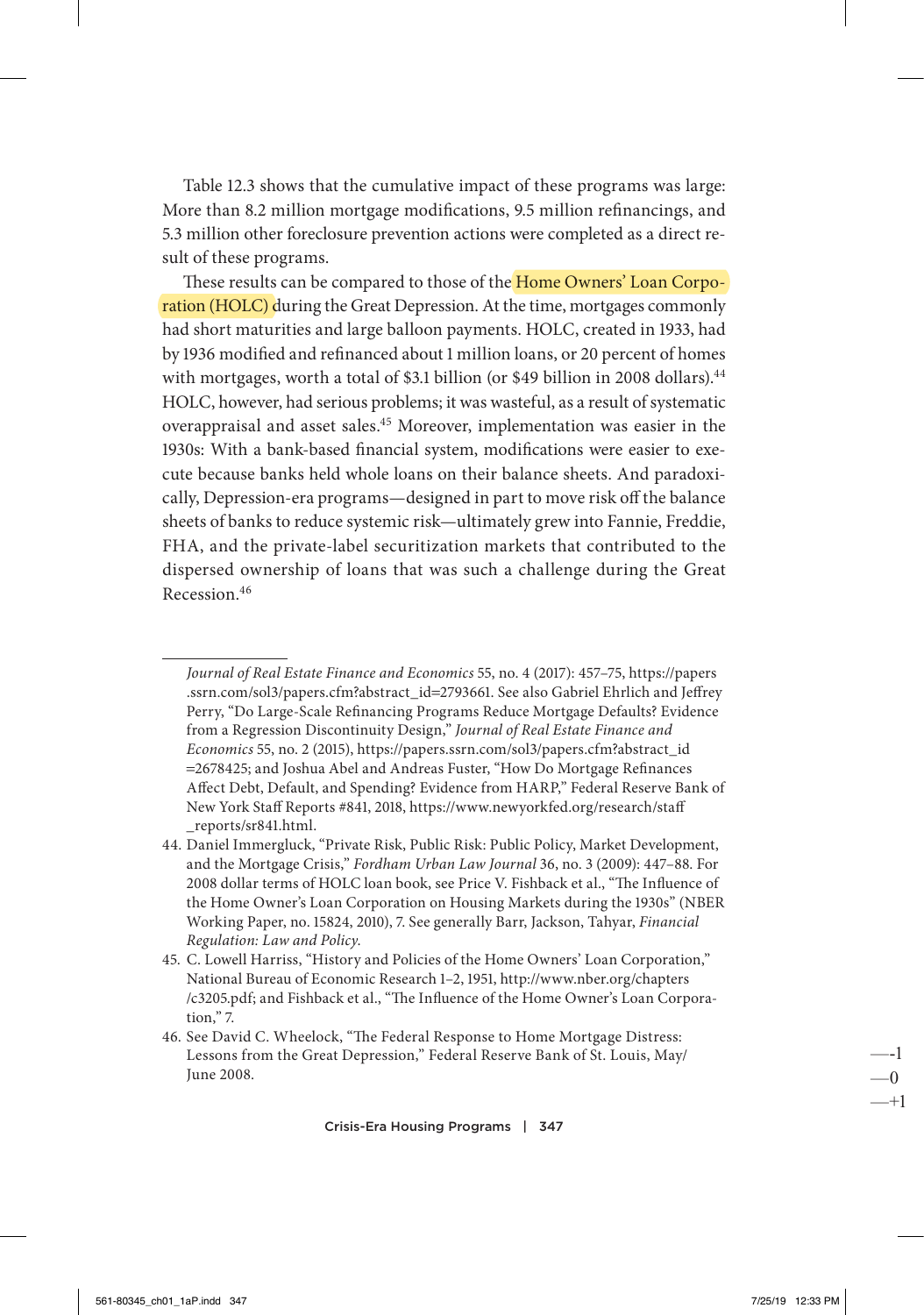| Program                                                                                                                                                                      | Through 2012           | Through 2017                                                                             |
|------------------------------------------------------------------------------------------------------------------------------------------------------------------------------|------------------------|------------------------------------------------------------------------------------------|
| HAMP permanent modifications (less<br>disqualified) <sup>A</sup>                                                                                                             | 851,135                | 1,087,104                                                                                |
| HAMP trial modifications (all) <sup>B</sup>                                                                                                                                  | 1,975,649              | 2,537,629                                                                                |
| HAMP permanent modifications (all) <sup>C</sup>                                                                                                                              | 1,136,482              | 1,735,141                                                                                |
| HOPE NOW "Proprietary Modifications" <sup>D</sup>                                                                                                                            | 4,079,023              | 5,176,329                                                                                |
| GSE standard and streamlined modifications $E$                                                                                                                               | 859,184                | 1,490,580                                                                                |
| FHA modifications <sup>F</sup>                                                                                                                                               | 450,194                | 450,194                                                                                  |
| HARP completed refinances <sup>G</sup>                                                                                                                                       | 2,165,021              | 3,484,025                                                                                |
| FHFA streamline refinances <sup>H</sup>                                                                                                                                      | 2,517,960              | 4,010,098                                                                                |
| FHA streamline refinances <sup>I</sup>                                                                                                                                       | N/A                    | 2,013,000                                                                                |
| FHFA HomeSaver Advance <sup>J</sup>                                                                                                                                          | 70,178                 | 70,178                                                                                   |
| FHFA repayment plans                                                                                                                                                         | 665,796                | 904,843                                                                                  |
| FHFA forbearance plans                                                                                                                                                       | 147,602                | 216,828                                                                                  |
| FHFA foreclosure alternatives <sup>K</sup>                                                                                                                                   | 455,313                | 697,463                                                                                  |
| FHA loss mitigation interventions <sup>L</sup>                                                                                                                               | 1,145,806              | 2,979,806                                                                                |
| Hardest Hit Funds-borrowers assisted <sup>M</sup>                                                                                                                            | 94,056                 | 347,417                                                                                  |
| State and Local Housing Finance Agency<br>Initiative-mortgages and units financed <sup>N</sup><br>Total modifications <sup>O</sup><br>Total special refinancing <sup>P</sup> | 6,239,536<br>4,682,981 | 100,000 single-family mort-<br>gages; 24,000 multifamily units<br>8,204,207<br>9,507,123 |
| Total other borrower assistance <sup>Q</sup>                                                                                                                                 | 2,702,752              | 5,340,535                                                                                |

#### Table 12.3 Cumulative Impact of Crisis-Era Housing Policies

A Sources: Making Home Affordable, Program Performance Report through Fourth Quarter 2017, published March 16, 2018, https://www.treasury.gov/initiatives/financial -stability/reports/Documents/4Q17%20MHA%20Report%20Final.pdf; Making Home Affordable, Program Performance Report through Dec. 2012, published Feb. 8, 2013, https://www.treasury.gov/initiatives/financial-stability/reports/Documents /December%202012%20MHA%20Report%20Final.pdf.

 $B$ <sup>B</sup> This shows HAMP's reach, or intent to treat; disqualified trial modifications are not removed. Sources: Making Home Affordable, Program performance reports.  $\rm ^c$  All permanent modifications less disqualified permanent modifications is one measure

of HAMP's success; it does not account for crowd-out (discussed in depth by Agarwal et al., "Policy Intervention in Debt Renegotiation"). Sources: Making Home Affordable, Program performance reports.

D "Proprietary Modifications" reported by HOPE NOW exclude HAMP modifications and non-HAMP GSE modifications. Source: HOPE NOW, December 2017 Full Report, accessed Jan. 18, 2019, http://www.hopenow.com/industry-data/HopeNow.FullReport .Updated(December).pdf.

E Using permanent modifications started; total FHFA loan modifications less HAMP permanent modifications through GSEs. FHFA loan modifications sourced from FHFA, Foreclosure Prevention Report of Fourth Quarter 2017, published March 22, 2018, https://www.fhfa.gov/AboutUs/Reports/ReportDocuments/4Q2017\_FPR.pdf; and FHFA,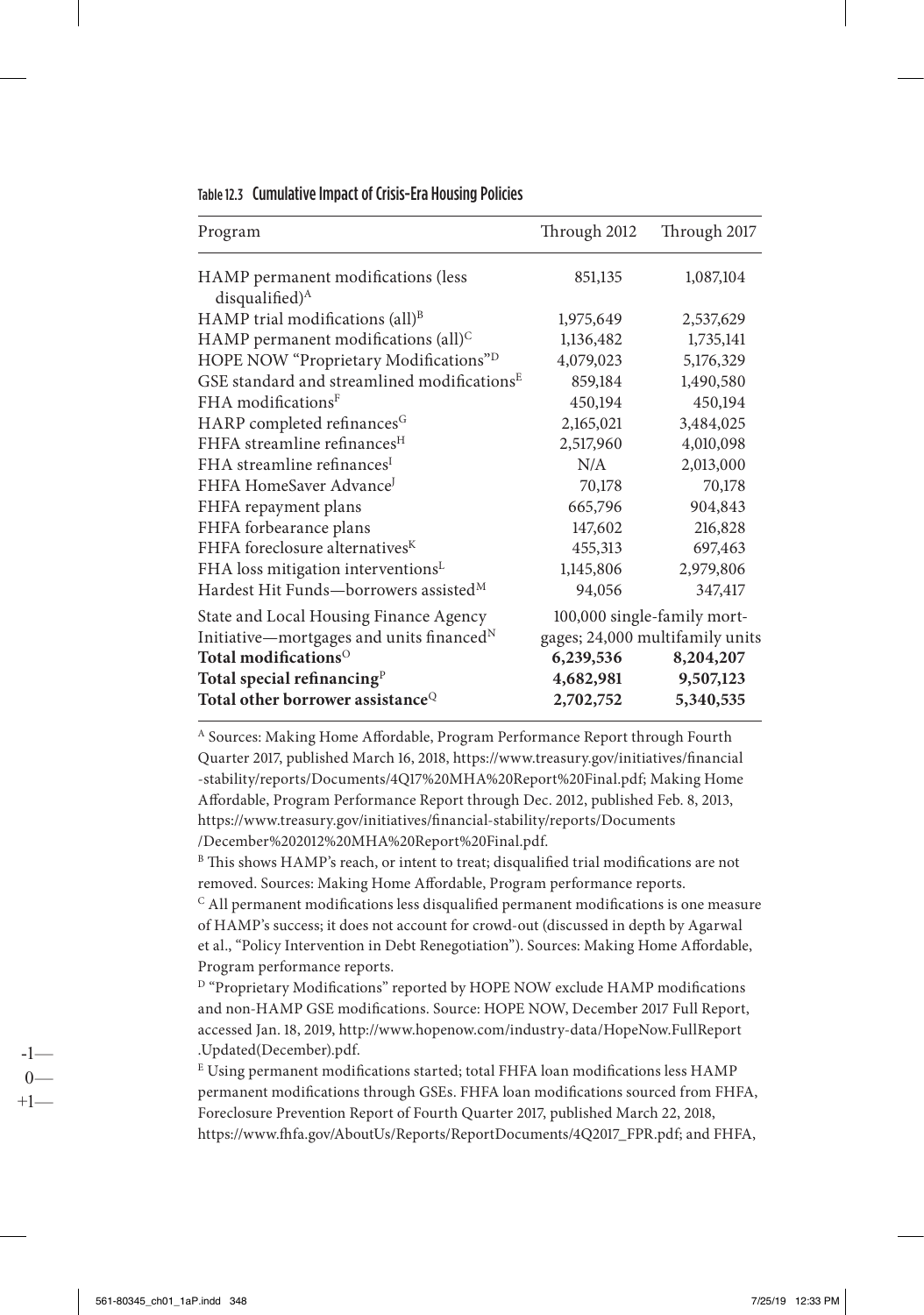Foreclosure Prevention Report of Fourth Quarter 2012, published March 19, 2013, https://www.fhfa.gov/AboutUs/Reports/ReportDocuments/20124Q\_FPR\_N508.pdf. HAMP permanent modifications through GSEs sourced through the Making Home Affordable Program performance reports.

F Data available disaggregated through 2012 only; included in the "FHA Loss Mitigation Interventions" total through 2017. Sourced from the Monthly Reports to the FHA Commissioner, Department of Housing and Urban Development, April 2009 through Dec. 2012, accessed Jan. 18, 2018 (used April 1, 2009, forward to match HUD Housing Scorecard data), https://www.hud.gov/program\_offices/housing/rmra/oe/rpts/com/commenu.

G The FHFA does not report the number of attempted refinances (instances where a borrower starts the process of HARP refinancing). Consequently, we don't have a measure of HARP's reach, just an estimate of success. Sources: FHFA, Refinance Report of Fourth Quarter 2017, published Feb. 14, 2018, https://www.fhfa.gov/AboutUs/Reports /ReportDocuments/4Q17-Refi-Report.pdf; FHFA, Refinance Report of December 2012, published March 13, 2013, https://www.fhfa.gov/AboutUs/Reports/ReportDocuments /201212\_RefiReport\_508.pdf.

H Sources: FHFA refinance reports.

<sup>I</sup> 2012 and 2017 data not available; September 2015 and December 2016 used, respectively. Data sourced from HUD, Housing Scorecard of September 2015, accessed Jan. 18, 2019, https://archives.hud.gov/initiatives/housing\_scorecard/scorecard2015\_09\_508c.pdf; and HUD Housing Scorecard of December 2012, accessed Jan. 18, 2019, https://www.hud.gov /sites/documents/SCORECARD\_2016\_12\_508C.PDF.

J HomeSaver Advance program ended in 2010. For this and following FHFA actions, data sourced from the FHFA, Foreclosure Prevention Reports.

 $<sup>K</sup>$  Includes charge-offs-in-lieu, short sales, and deeds-in-lieu.</sup>

 $L$  2017 data not available; December 2016 used. Loss mitigation interventions include forbearance, modifications, partial claims, preforeclosure sales, and short sales. Modifications through 2012 subtracted from totals; remaining data included in total other borrower assistance totals, as modification data were not available disaggregated. Data sourced from the HUD Housing Scorecards.

<sup>M</sup> Data sourced from the Housing Finance Agency, Quarterly Report of Fourth Quarter 2012, accessed Jan. 18, 2019, https://www.treasury.gov/initiatives/financial-stability/reports /Documents/HFA%20Quarterly%20Report.Q42012.pdf; and HFA, Final Report of Fourth Quarter 2017, accessed Jan. 18, 2019, https://www.treasury.gov/initiatives/financial-stability /reports/Documents/HFA%20Aggregate%20Q42017%20Report%20Final.pdf.

N Program ended in 2012; no 2017 data available. Source: Jordan Eizenga, "A House America Bond for State Housing Finance Agencies," Center for American Progress, 2012, https://cdn.americanprogress.org/wp-content/uploads/issues/2012/02/pdf/house \_america\_bonds.pdf.

O Totals HAMP permanent modifications (less disqualified), HOPE NOW "Proprietary Modifications," and GSE standard and streamlined modifications.

P Totals HARP completed refinances, FHFA streamline refinances, and FHA streamline refinances.

Q Totals FHFA Home Saver Advance; FHFA repayment plans, forbearance plans, and foreclosure alternatives; FHA loss mitigation interventions; Hardest Hit Funds; and state and local HFA initiative mortgages and units financed.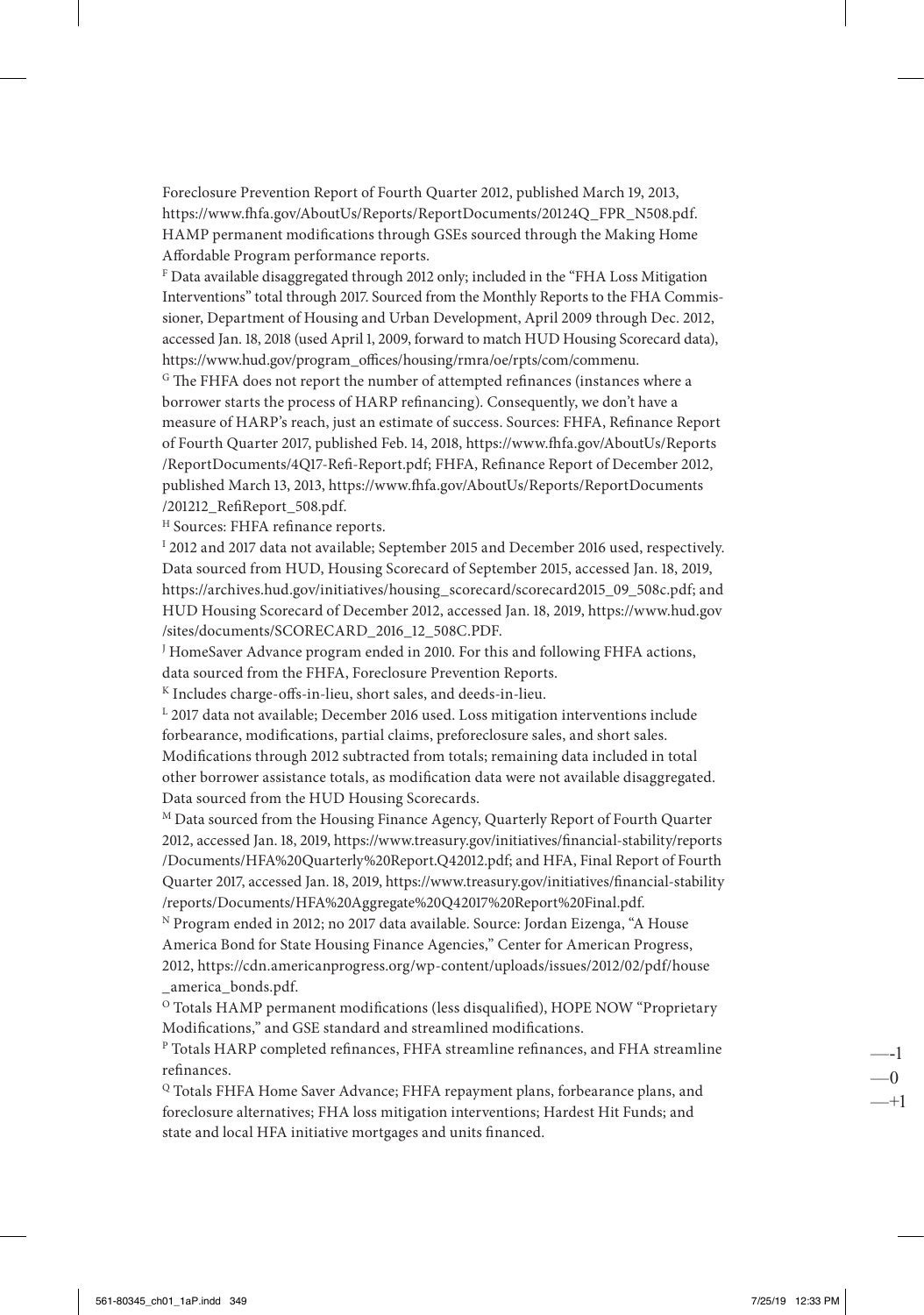Successful HAMP modifications totaled just over 1 million through the end of 2017, representing just under 4 percent of homes with mortgages.47 More broadly, however, the breadth of our programs beyond HAMP were large, producing 8.2 million mortgage modifications, representing 29 percent of all mortgages. Our efforts also led to 9.5 million refinances, representing 33 percent of mortgages, and 5.2 million other borrower assistance and loss mitigation actions, representing 19 percent of total mortgages. These results compare favorably with HOLC's 20 percent.

The quality of modifications also improved considerably over the course of the policy response, providing borrowers with more payment relief. As shown in Table 12.4, before HAMP, 54 percent of GSE and 32 percent of industry loan modifications in 2008 actually resulted in an increased monthly payment, which could happen, for example, if past missed payments were added back into future mortgage payments. By contrast, the share of loan modifications that decreased monthly payments climbed as the programs went into effect. The effects lasted well after the crisis was over: By 2017, the vast majority of mortgage modifications resulted in lower payments.

A further important indicator of improved quality of loan modifications was the decline over time in borrowers who received modifications but then subsequently defaulted on their mortgage, a phenomenon known as a re-default. Re-default rates of borrowers with loans modified under HAMP were considerably lower by 2012 than was the case in 2009.<sup>48</sup>

Re-default rates similarly declined for both GSE and private loans within and outside HAMP as modification quality improved. As shown in Table 12.5, loans modified in 2008 exceeded 60 percent re-default rates in the months and

- 47. Immergluck, "Private Risk, Public Risk." See also Charles Courtemanche and Kenneth Snowden, "Repairing a Mortgage Crisis: HOLC Lending and Its Impact on Local Housing Markets," *Journal of Economic History* 71, no. 2 (2011), https://www .cambridge.org/core/journals/journal-of-economic-history/article/div -classtitlerepairing-a-mortgage-crisis-holc-lending-and-its-impact-on-local-housing -marketsdiv/AAAEDA3641C19BB9090522C7461D087C. HAMP targeted roughly 3 million–4 million heavily indebted households (see Agarwal et al., "Policy Intervention in Debt Renegotiation"; HAMP helped a smaller fraction of all borrowers than HOLC. Data on total mortgages provided by the Federal Reserve Board, using estimates from the Consumer Expenditure Survey).
- 48. U.S. Department of the Treasury, *Making Home Affordable Program Performance Report,* through the Third Quarter of 2017, 6, https://www.treasury.gov/initiatives /financial-stability/reports/Documents/3Q17%20MHA%20Report%20Final.pdf.

350 | Barr, Kashkari, Lehnert, and Swagel

-1—  $0$ —  $+1-$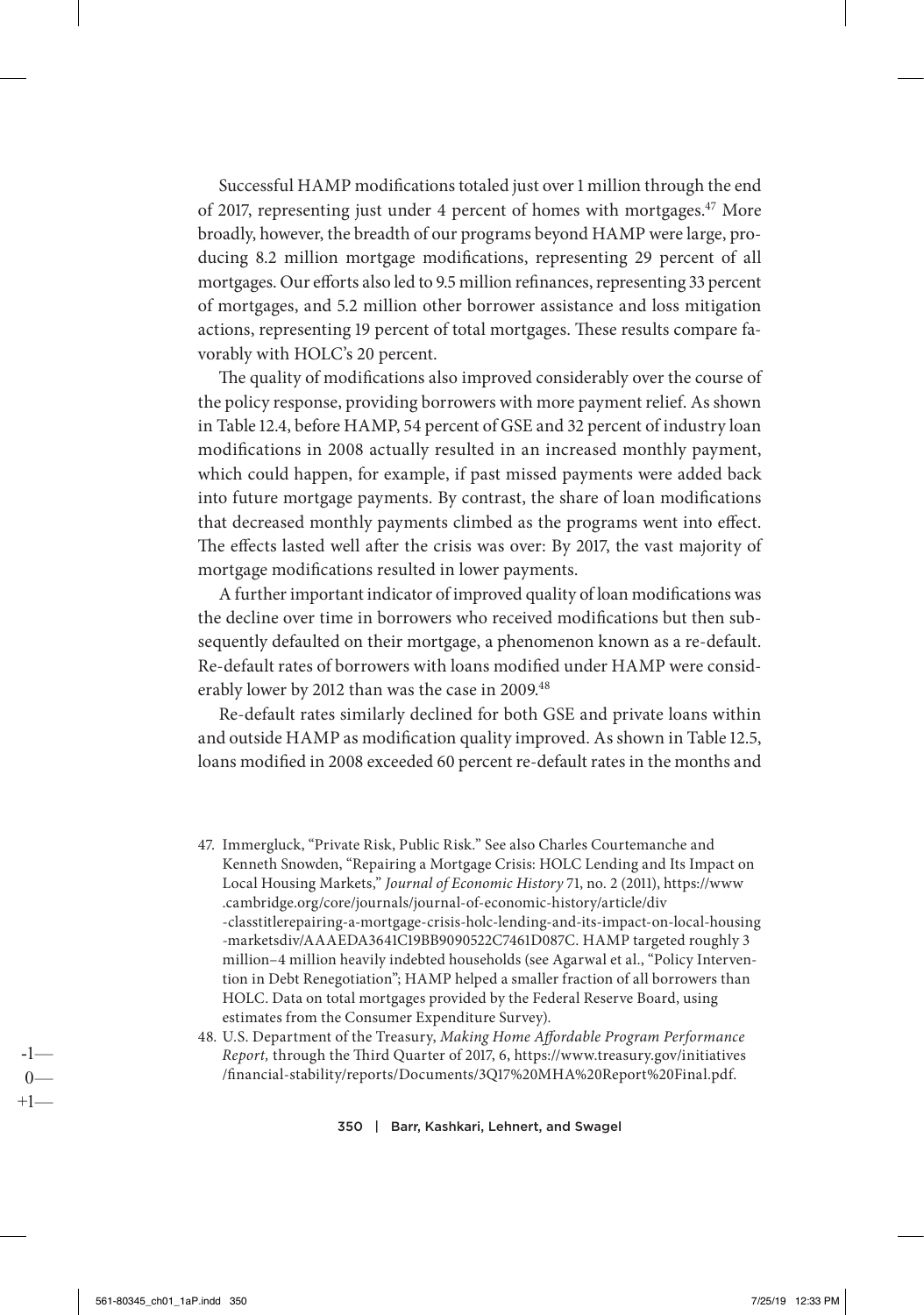| Quality measures-loan modifications                                                                                             | 2008<br>average | 2012<br>average | 2017<br>average |
|---------------------------------------------------------------------------------------------------------------------------------|-----------------|-----------------|-----------------|
| Percentage of GSE modifications that decreased<br>monthly mortgage payments <sup>A</sup>                                        | 45              | 96              | 82              |
| Percentage of GSE modifications that decreased<br>monthly mortgage payments by 20 percent or<br>more                            | 20              | 69              | 44              |
| Percentage of industry modifications that<br>decreased monthly mortgage payments <sup>B</sup>                                   | 42              | 90              | 83              |
| Percentage of industry modifications that<br>decreased monthly mortgage payments by<br>10 percent or more <sup>C</sup>          | 29              | 77              | 65              |
| Percentage of GSE modifications that increased<br>monthly mortgage payments                                                     | 54              | $\overline{4}$  | 6               |
| Percentage of industry modifications that<br>increased monthly mortgage payments                                                | 32              | 6               | 15              |
| Percentage of HOPE NOW "Proprietary<br>Modifications" that reduced principal and<br>interest by 10 percent or more <sup>D</sup> |                 | 75              | 53              |

#### Table 12.4 Loan Modification Quality Measures

A Source for all GSE modification data is the FHFA Foreclosure Prevention Report of First Quarter 2018, published June 21, 2018, https://www.fhfa.gov/AboutUs/Reports /ReportDocuments/FPR\_1Q2018.pdf.

B Source for all industry modification data is the Office of the Comptroller of the Currency's Monthly Metrics Report, which tracks first-lien residential mortgages serviced by the seven largest banks, covering a majority of all mortgages outstanding: Fourth Quarter 2008, published April 2009, https://www.occ.gov/publications /publications-by-type/other-publications-reports/mortgage-metrics/mortgage-metrics -q4-2008-pdf; Fourth Quarter 2012, published March 2013, https://www.occ.gov /publications/publications-by-type/other-publications-reports/mortgage-metrics /mortgage-metrics-q4-2012.pdf; First Quarter 2017, published July 2017, https://www.occ .gov/publications/publications-by-type/other-publications-reports/mortgage-metrics /mortgage-metrics-q1-2017.pdf; 2Q2017, published Sept. 2018, https://www.occ.gov /publications/publications-by-type/other-publications-reports/mortgage-metrics /mortgage-metrics-q2-2017.pdf; Third Quarter 2017, published Dec. 2017, https://www .occ.gov/publications/publications-by-type/other-publications-reports/mortgage -metrics/mortgage-metrics-q3-2017.pdf; and Fourth Quarter 2017, published March 2018, https://www.occ.gov/publications/publications-by-type/other-publications -reports/mortgage-metrics/mortgage-metrics-q4-2017.pdf.

C Data not available for payment reductions of 20 percent or more in 2008; 10 percent used for continuity across years.

<sup>D</sup> Data not available for 2008. Sourced from the HOPE NOW Dec. 2017 Full Report, accessed Jan. 18, 2019, http://www.hopenow.com/industry-data/HopeNow.FullReport .Updated(December).pdf; and the HOPE NOW Dec. 2012 Full Report, published Feb. 7, 2013, http://www.hopenow.com/press\_release/files/HN-2012-Full-Data-FINAL.pdf.

—-1 —0 —+1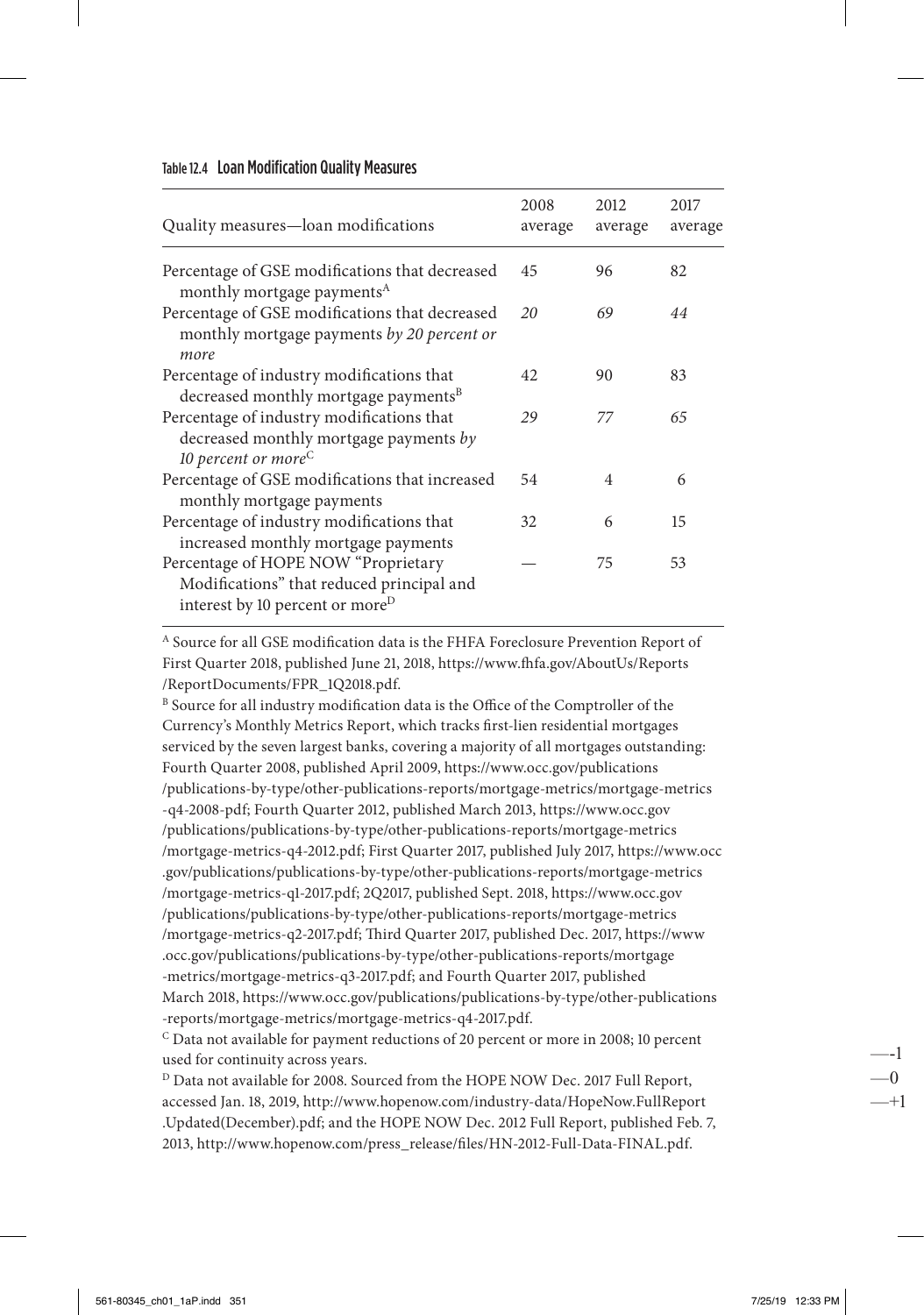|              | 2008       |         | 2010       |         | 2013       |         |  |
|--------------|------------|---------|------------|---------|------------|---------|--|
| Months after | <b>GSE</b> | Private | <b>GSE</b> | Private | <b>GSE</b> | Private |  |
| modification | (percent)  |         |            |         |            |         |  |
| 6            | 45         | 49      | 13         | 20      | 11         | 11      |  |
| 12           | 59         | 61      | 19         | 28      | 16         | 14      |  |
| 18           | 64         | 67      | 22         | 33      | 18         | 15      |  |
| 24           | 63         | 68      | 23         | 34      | 16         | 14      |  |
| 36           | 57         | 68      | 22         | 29      |            |         |  |

Table 12.5 Modified Loan Re-default Rates, by Vintage of Modification and Investor

Source: Data unavailable after Q3 2015; data for all metrics in table sourced from the Office of the Comptroller of the Currency, Mortgage Metrics Report, published Dec. 2015, https://www.occ.gov/publications/publications-by-type/other-publications -reports/mortgage-metrics/mortgage-metrics-q3-2015.pdf.

years following a modification; by 2013, re-default rates remained less than 20 percent in the same time frame.

Apart from loan modification programs, interest rate declines beginning in 2009 helped millions of borrowers, with especially steep declines for nonprime borrowers with adjustable mortgages. Figure 12.6 shows the average interest rate paid for different groups of borrowers (excluding junior liens). The mean interest rate paid by all borrowers fell steeply beginning in 2009. Many of the loans at the center of the foreclosure crisis had adjustable rates for example, pay-option adjustable-rate mortgages and 2/28s.<sup>49</sup> The dark gray line shows the average rate paid on adjustable-rate loans to nonprime borrowers. As shown, rates on these loans rose in the lead-up to the crisis as teaser rates expired; however, by 2009, as risk-free rates fell, so did rates on these loans. This was a powerful source of support for struggling borrowers. But the benefits from lower rates were not distributed equally. The black line shows that rates paid by mortgage holders facing the highest borrowing costs before 2009 fell less steeply. Because negative equity was widespread and many mortgage

49. A 2/28 is a type of 30-year mortgage with a fixed rate for 2 years and a variable rate for the 28 years thereafter.

352 | Barr, Kashkari, Lehnert, and Swagel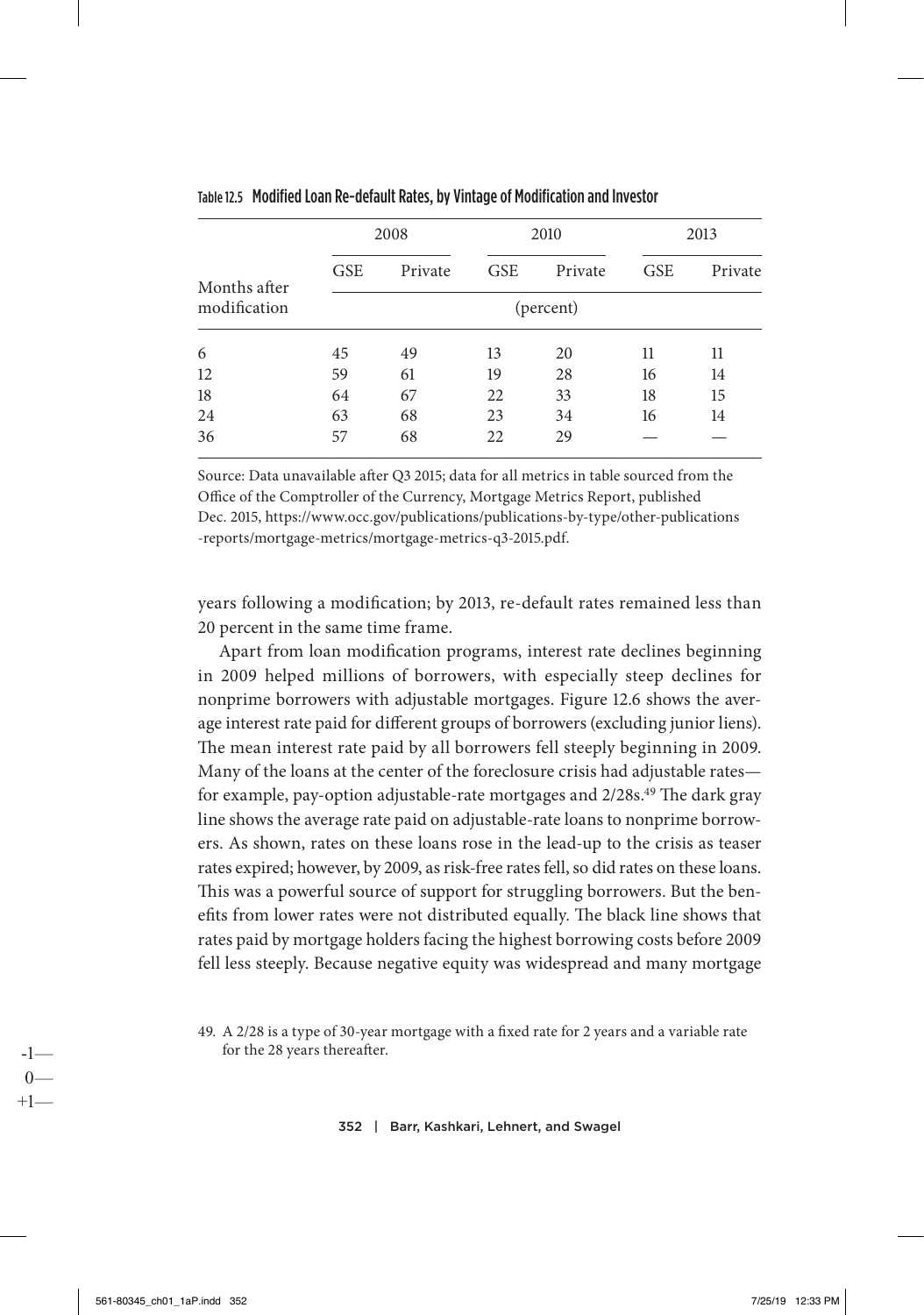

Figure 12.6 Average Mortgage Interest Rate, 2002–2017, by Selected Loan Categories

Source: Black Knight McDash data

originators were imposing tougher underwriting standards, many borrowers found it difficult to take advantage of lower mortgage rates. Many of the borrowers who most needed help tended to get less of it, in many cases because of missing or incorrect documentation (made worse by the lack of digitization) and inadequacies on the part of servicers. Nonetheless, lower rates provided powerful help to many borrowers.

Beyond modifications and re-default rates, the housing boom and bust left a long-standing imprint on Americans' choices and opportunities. During the 1990s and early 2000s, the homeownership rate climbed steadily, to a record high in 2005 of 69 percent, but it fell during the crisis to levels last seen in the late 1960s. Homeownership has since risen from those lows but remains at levels from the early 1990s at 64 percent. The greatest impact was on families in the lower half of the income distribution, who have clearly fallen behind what seemed the typical lifecycle trajectory for homeownership. Minority households fared far worse in the financial crisis than white households and have recovered from the crisis much more slowly. Leading up to the crisis, minority borrowers were more likely to have subprime loans than white

Crisis-Era Housing Programs | 353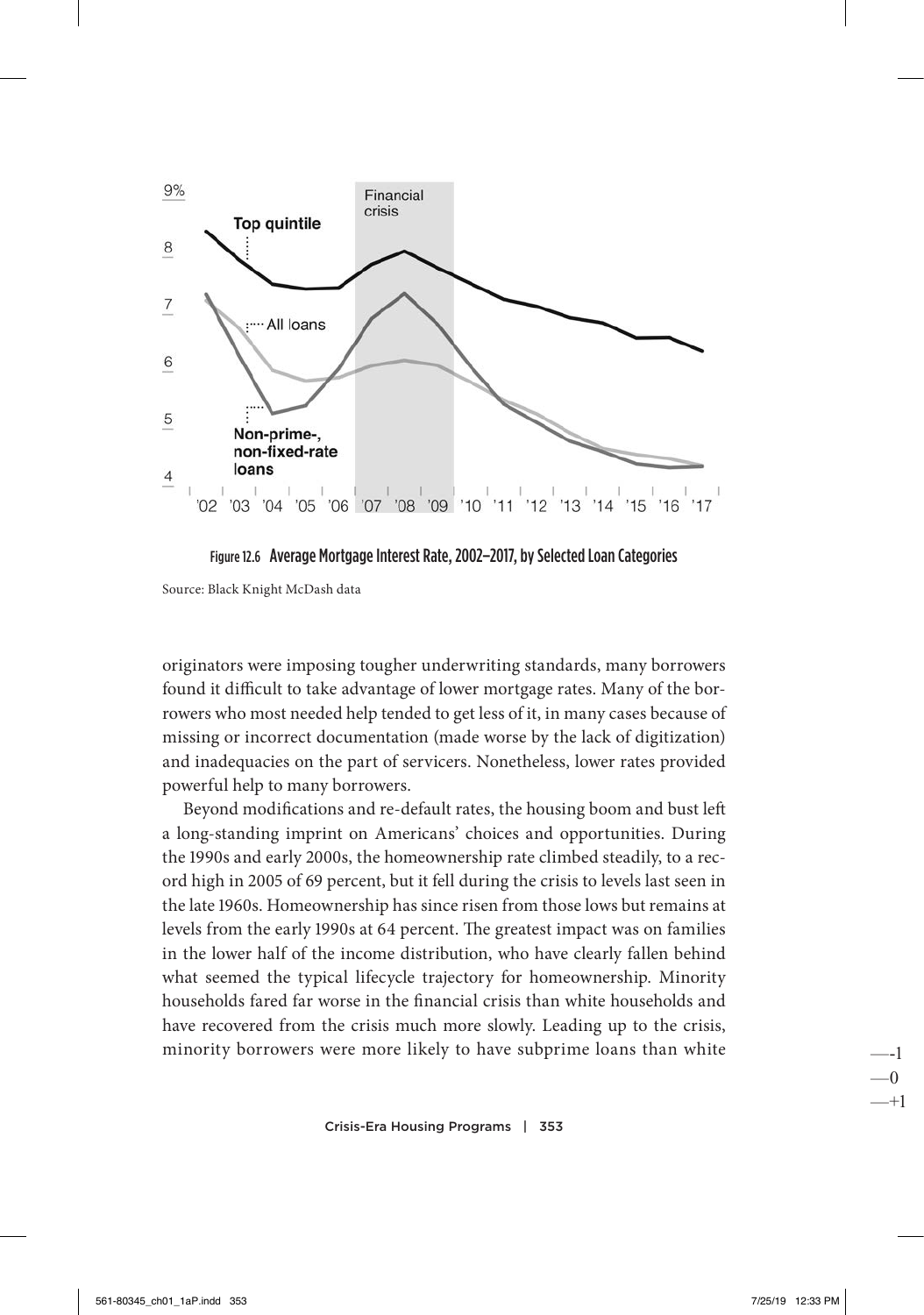borrowers with similar risk profiles.<sup>50</sup> Minority households held a larger share of their household wealth in home equity and experienced larger and longer declines in wealth.<sup>51</sup> In low- and moderate-income communities already in difficult economic circumstances, the crisis was devastating. In Detroit, for example, mean home values in low- and moderate-income neighborhoods fell by \$44,006, and the number of underwater homes increased by 62 percentage points.52 For all the positive results cited in this chapter, we see these outcomes as an especially troubling legacy of the crisis that illustrates the degree to which the policy response fell short.

### LESSONS LEARNED

While the design of our policy response was affected by uncertainty in the midst of the crisis, limited resources, politics, and legal authority, at a higher level it was directed by our answers to more philosophical questions: What is the proper role of government to stabilize housing markets and to help individual homeowners? And when should the government intervene?

In evaluating the housing policy response put in place during the Bush administration, it is fair to say that we were always "late" (or "later") to respond, in part because of the belief that intervening in housing markets had efficiency costs and that it was better to support the overall economy while an inevitable adjustment in the housing sector proceeded. One might reasonably take the view that helping overstretched homeowners will always be politically difficult and that supporting the broader economy is fairer and more transparent.

- 50. Henock Louis, "Minority Borrowers and the Subprime Foreclosure Crisis: Unintended Consequences of Regulations vs. Unfair Lending," Sept. 12, 2013, https://ssrn .com/abstract=2128313.
- 51. Sarah Burd-Sharps and Rebecca Rasch, *Impact of the U.S. Housing Crisis on the Racial Wealth Gap across Generations,* Social Science Research Council, June 2015, https://www.aclu.org/files/field\_document/discrimlend\_final.pdf. See also Rakesh Kochhar and Anthony Cilluffo, "How Wealth Inequality Has Changed in the U.S. Since the Great Recession, by Race, Ethnicity and Income," Pew Research Center FacTank, Nov. 1, 2017, http://www.pewresearch.org/fact-tank/2017/11/01/how -wealth-inequality-has-changed-in-the-u-s-since-the-great-recession-by-race -ethnicity-and-income/.
- 52. Michael S. Barr and Daniel Schaffa, "Nothing Left to Lose? Changes Experienced by Detroit Low- and Moderate-Income Households during the Great Recession" (Washington Center for Equitable Growth Working Paper, 2016), https://papers.ssrn .com/sol3/papers.cfm?abstract\_id=2836589.

#### 354 | Barr, Kashkari, Lehnert, and Swagel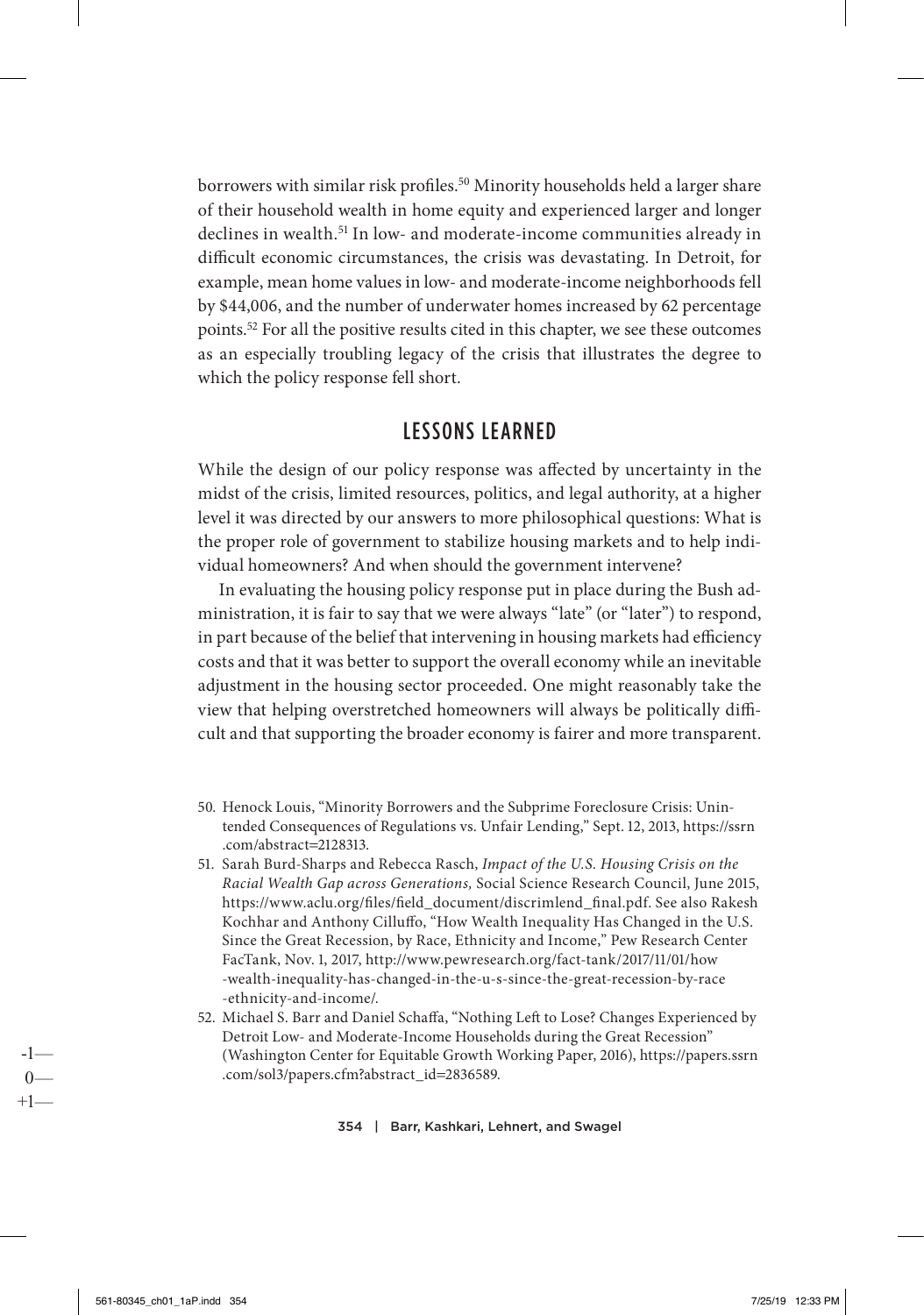As a practical matter, Congress did not make sizable funds available for subsidizing foreclosure reduction until the enactment of the TARP in October 2008; the earlier Hope for Homeowners program in July 2008 had legislative restrictions that made it ineffective because lenders were better off using other FHA programs that provided less relief for borrowers. The initial housing-related policy efforts largely focused on improving the private-sector response, complemented by some increased refinancing through the FHA. During the Bush administration, the most powerful housing program was the government conservatorship and capital backstop for the GSEs, which ensured that Fannie and Freddie remained the primary source of mortgage finance during the crisis. Without the conservatorship, the mortgage market would have collapsed, housing prices would likely have been far lower, and foreclosure rates would have been much higher.

The Obama administration came in committed to using government resources to reduce foreclosures. We acted quickly and aggressively to launch mortgage modification and refinancing programs. We bolstered the government backstops of the GSEs, launched innovative programs with state and local Housing Finance Agencies, and repeatedly experimented with new initiatives to improve and expand our programs. Yet our policy response in early 2009 was inadequate. Households would have been better off had we acted earlier and more aggressively during both administrations, such as by implementing the broader parameters of HARP 2.0 from the start to allow more people to refinance.

Our experience offers several lessons for future policymakers.

# Lesson 1: Do not overweight the potential for waste and moral hazard in helping "undeserving" borrowers.

Continuing with Chairman Bernanke's analogy, firefighters routinely waste a tremendous amount of water in putting out a five-alarm fire, and that is okay. Prudence and the desire to minimize waste may lead to underwhelming results—or even allow the problem to get worse. Our approach was judged ex post more cost-effective than calls for broad principal write-downs, but ex ante we could have engaged in more aggressive additional experimentation with principal write-downs given the uncertainty about relevant policy trade-offs in helping more households. Research since the crisis also suggests that

Crisis-Era Housing Programs | 355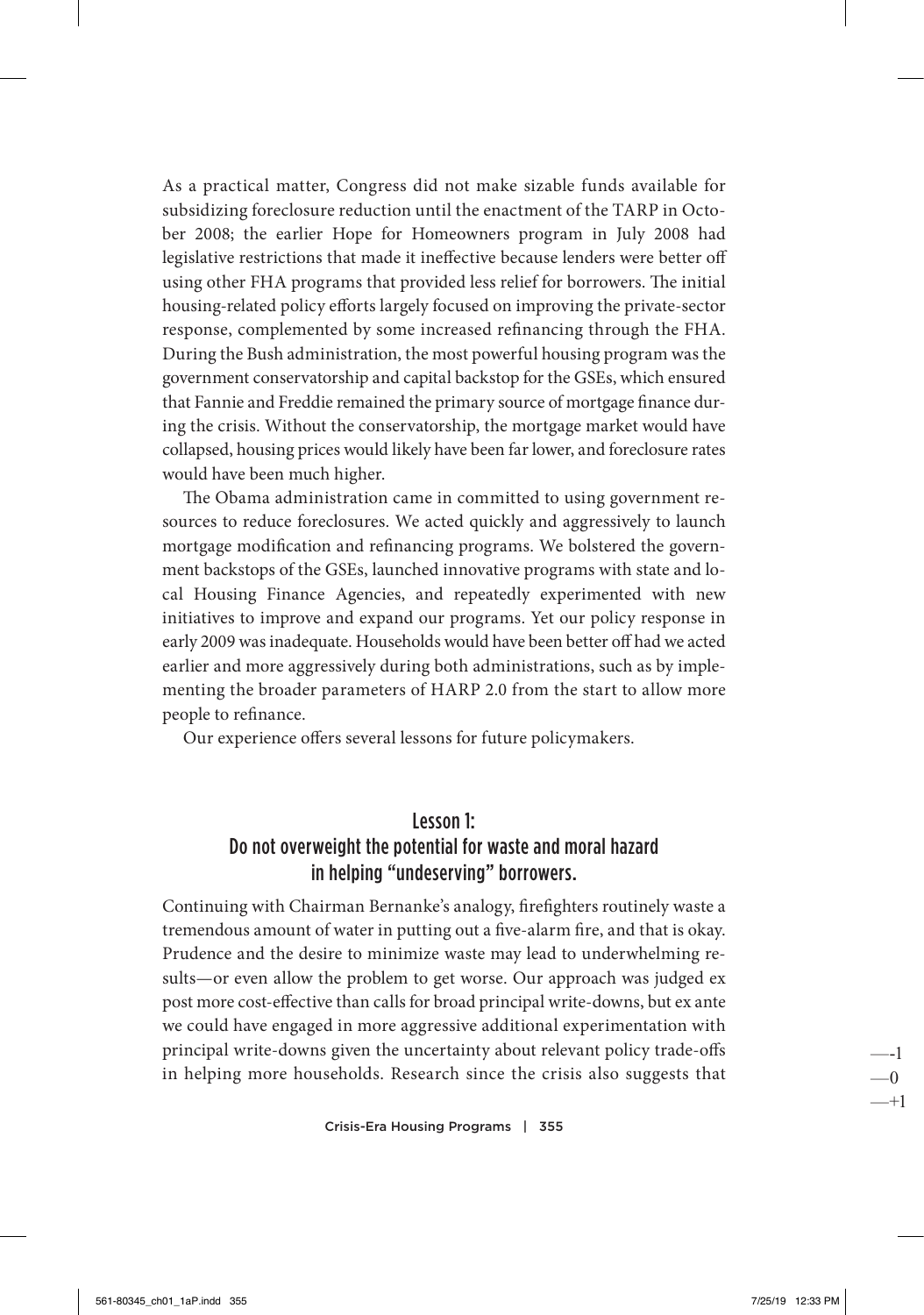policymakers might want to focus more on the extent of payment reduction rather than the goal of a debt-to-income level.<sup>53</sup>

Uncertainty about the course of the housing crisis and about the correct policy responses, substantive concerns about the fragility of financial markets, and judgments about the political acceptability of directly helping homeowners led both administrations to take more moderate approaches than in retrospect we believe were warranted.

# Lesson 2: Be ready to act forcefully in the face of uncertainty.

It is difficult, early on in a crisis, to distinguish a five-alarm fire from a more isolated one. Initially there was no consensus on the nature of the problem, with many arguing that modifications would merely prolong the necessary adjustment in the housing market. Foreclosure prevention events in 2007 and 2008 attracted thousands of distressed borrowers, and by the spring of 2008 we knew mortgage segments and geographic regions had real problems. But it was not clear whether these problems were simply bad for the subprime market or for overstretched places like Florida, or instead foreshadowed a cataclysm for the broader economy. Another reason we were too cautious was that we focused too much on the modal path and outcome. We were surprised by the extreme dysfunction of markets, servicers, and originators when confronted by an unprecedented foreclosure wave. Given the enormous uncertainty involved, policymakers should consider forceful policies to hedge against the bad tail outcomes. Policymakers need to act quickly to get interest rates down, reduce barriers to refinancing, and pursue payment reduction modifications. A challenge for future policymakers will be that forceful actions could be politically difficult when they appear to be helping undeserving borrowers.

# Lesson 3: Put the proper regulatory and supervisory framework in place before a crisis unfolds.

Before the crisis, regulators did not use their supervisory authorities to crack down on risky practices. Federal banking regulators (which at the time in-

53. Ganong and Noel, "Liquidity vs. Wealth in Household Debt Obligations."

356 | Barr, Kashkari, Lehnert, and Swagel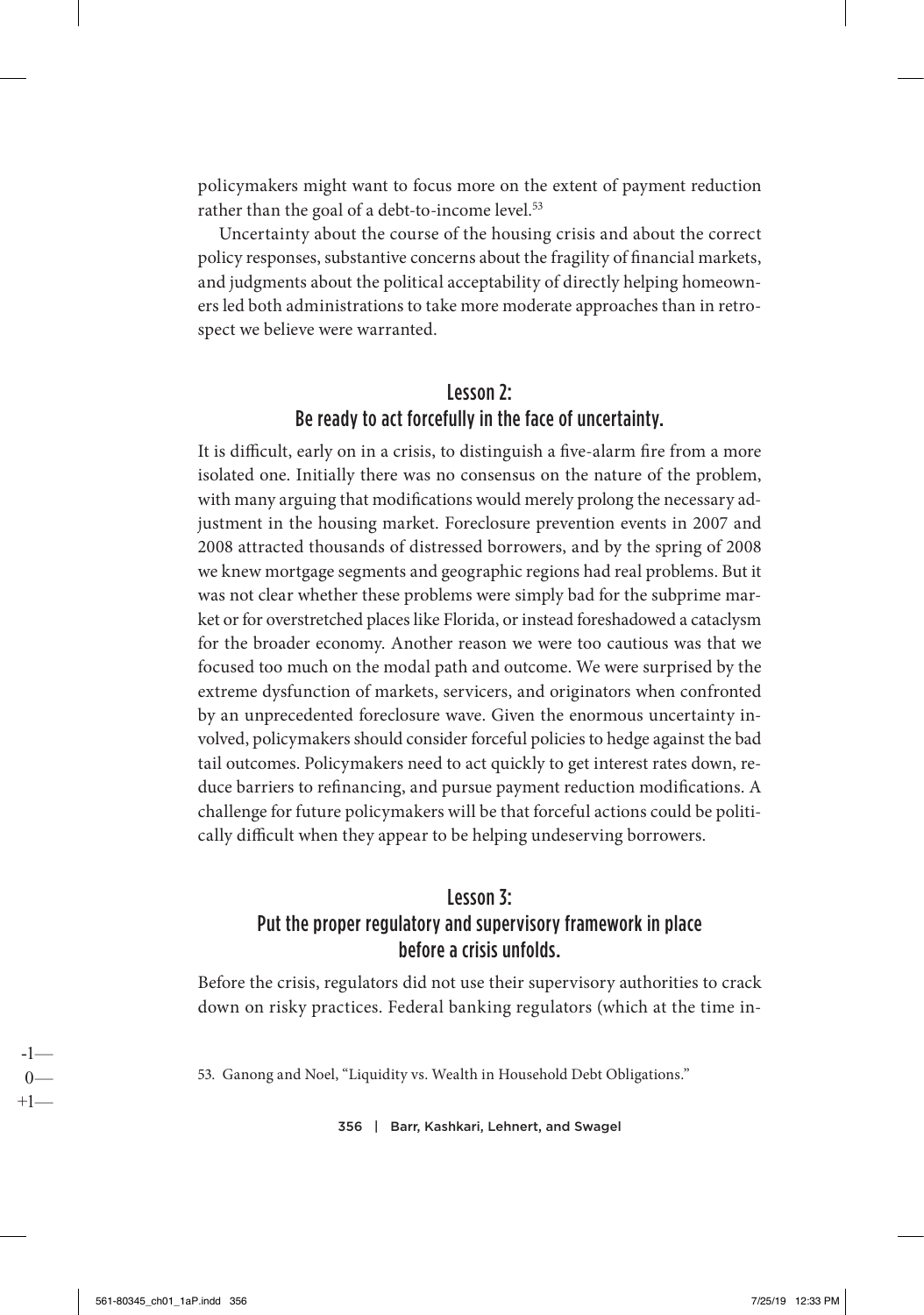cluded the now-defunct Office of Thrift Supervision) had ample authority to limit underwriting practices that allowed for no-doc loans and practically nonexistent down payments made by regulated depository institutions. Regulators, including those at the Federal Reserve, failed to use their authority in a timely and sufficiently strong manner. One can debate the trade-offs between the added safety in the financial system and economic costs in terms of lost activity and less innovation, but regulators need to ensure that rules on consumer protection, and on banking safety and soundness, are effective and enforced. Although legislation since the crisis has addressed many of these issues, there is a serious risk of backsliding. Regulators should also take further steps as well to ensure clear accountability across all the relevant agencies for crisis fighting.

#### Lesson 4:

## Implementing responses to housing market turmoil will be more difficult than future policymakers expect.

We knew that the operational and other frictions would be severe, but they were much worse than we thought. Policy experimentation around the margins of HAMP and HARP resolved some of these constraints, but we should have pursued bolder responses. The active involvement of the GSEs was crucial because of their operational experience, scale, and relationships with servicers. Indeed, because the mortgage servicing industry was, at best, simply paralyzed or, at worst, actively resisting the implementation of modifications, we should have considered more seriously policy options that we perceived as infeasible.

Future policymakers should seek to understand the sources of, and reasons for, friction when designing policy. Normal competitive dynamics could easily leave the private sector lacking the organizational capacity or will to enact far-reaching and dramatic policies; our experience suggests this is especially true in housing markets, and that to overcome this, the government may have to overpay servicers to implement policy. One road not taken—a policy we have since given much thought to—would have been to address the lack of capacity and deep inertia in the mortgage servicing industry by creating a twenty-firstcentury Home Owners' Loan Corporation—that is, a new agency to collect and distribute mortgage payments, contact and negotiate with borrowers, and, when necessary, foreclose on properties. This is something policymakers should consider in deciding what role the GSE, the FHA, and the broader government should play in the housing finance system.

Crisis-Era Housing Programs | 357